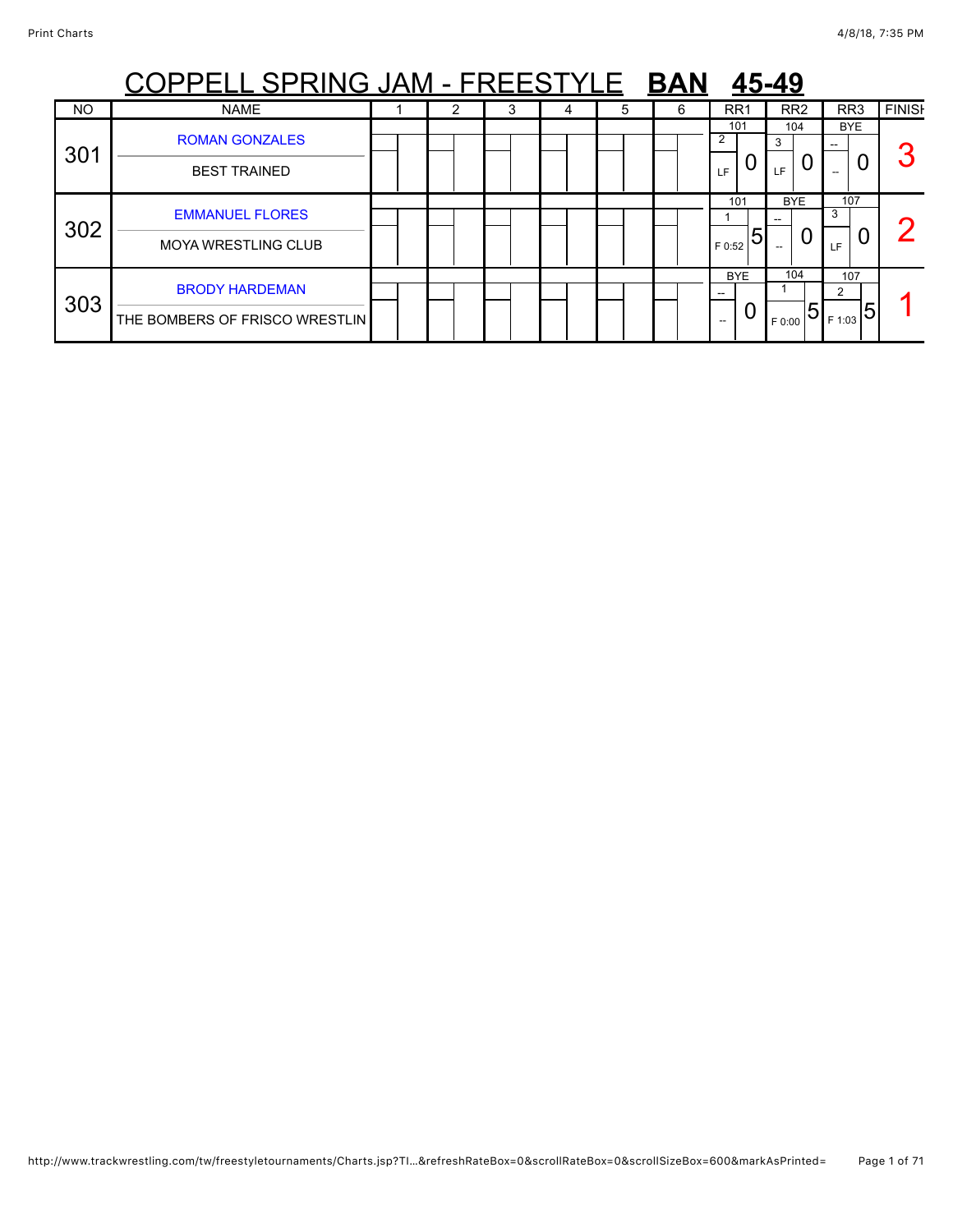|     | <u>PPELL SPRING JAM - FREESTYLE</u>                      |  |   |   | <b>BAN</b> |                                 | <u>56</u>          |                         |               |
|-----|----------------------------------------------------------|--|---|---|------------|---------------------------------|--------------------|-------------------------|---------------|
| NO  | <b>NAME</b>                                              |  | 4 | 5 | 6          | RR1                             | RR <sub>2</sub>    | RR <sub>3</sub>         | <b>FINISH</b> |
| 401 | <b>JOSHUA BROOKS</b><br>COPPELL STARS WRESTLING CLUB     |  |   |   |            | 102<br>I F                      | 105<br>3<br>LF     | <b>BYE</b>              | n             |
| 402 | <b>ZEDEK BROWN TON</b><br>THE BOMBERS OF FRISCO WRESTLIN |  |   |   |            | 102<br>5<br>F 2:56              | <b>BYE</b><br>0    | 108<br>3<br>5<br>F 3:53 |               |
| 403 | <b>ROBERT VALDEZ</b><br><b>TEAM PUNISHER</b>             |  |   |   |            | <b>BYE</b><br>$\qquad \qquad -$ | 105<br>5<br>F 0:00 | 108<br>2<br>U<br>LF.    | c             |

### http://www.trackwrestling.com/tw/freestyletournaments/Charts.jsp?T…&refreshRateBox=0&scrollRateBox=0&scrollSizeBox=600&markAsPrinted= Page 2 of 71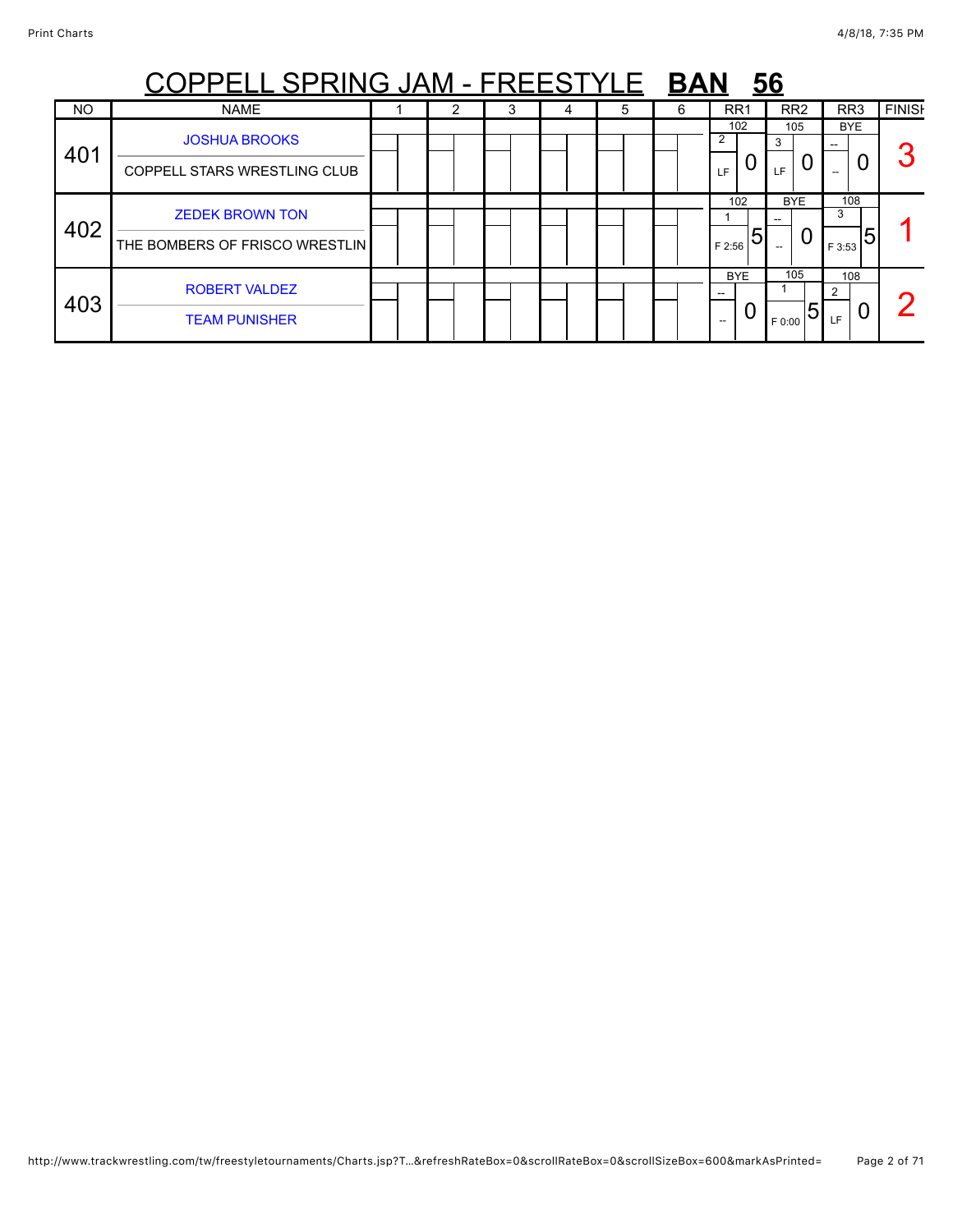|           | <u>PPELL SPRING JAM - FREESTYLE</u>          |   |   |   |   | <b>BAN</b>                     | 62-63                     |                                        |               |
|-----------|----------------------------------------------|---|---|---|---|--------------------------------|---------------------------|----------------------------------------|---------------|
| <b>NO</b> | <b>NAME</b>                                  | 2 | 3 | 5 | 6 | RR <sub>1</sub>                | RR <sub>2</sub>           | RR <sub>3</sub>                        | <b>FINISH</b> |
| 501       | <b>MARSHALL HALL</b><br><b>TEXANS WC</b>     |   |   |   |   | 103<br>2<br>5<br>F 1:49        | 106<br>3<br>U<br>$0 - 10$ | <b>BYE</b><br>0<br>$\hspace{0.05cm} -$ |               |
| 502       | <b>JADAN MILLER</b><br><b>RCW WOLFPACK</b>   |   |   |   |   | 103<br>O<br>LF                 | <b>BYE</b>                | 109<br>3<br>U<br>LF                    | 3             |
| 503       | <b>VINNY FERRARI</b><br><b>TEAM PUNISHER</b> |   |   |   |   | <b>BYE</b><br>--<br>U<br>$- -$ | 106<br>TF 10-0            | 109<br>2<br>5<br>F 1:04                |               |

### http://www.trackwrestling.com/tw/freestyletournaments/Charts.jsp?T…&refreshRateBox=0&scrollRateBox=0&scrollSizeBox=600&markAsPrinted= Page 3 of 71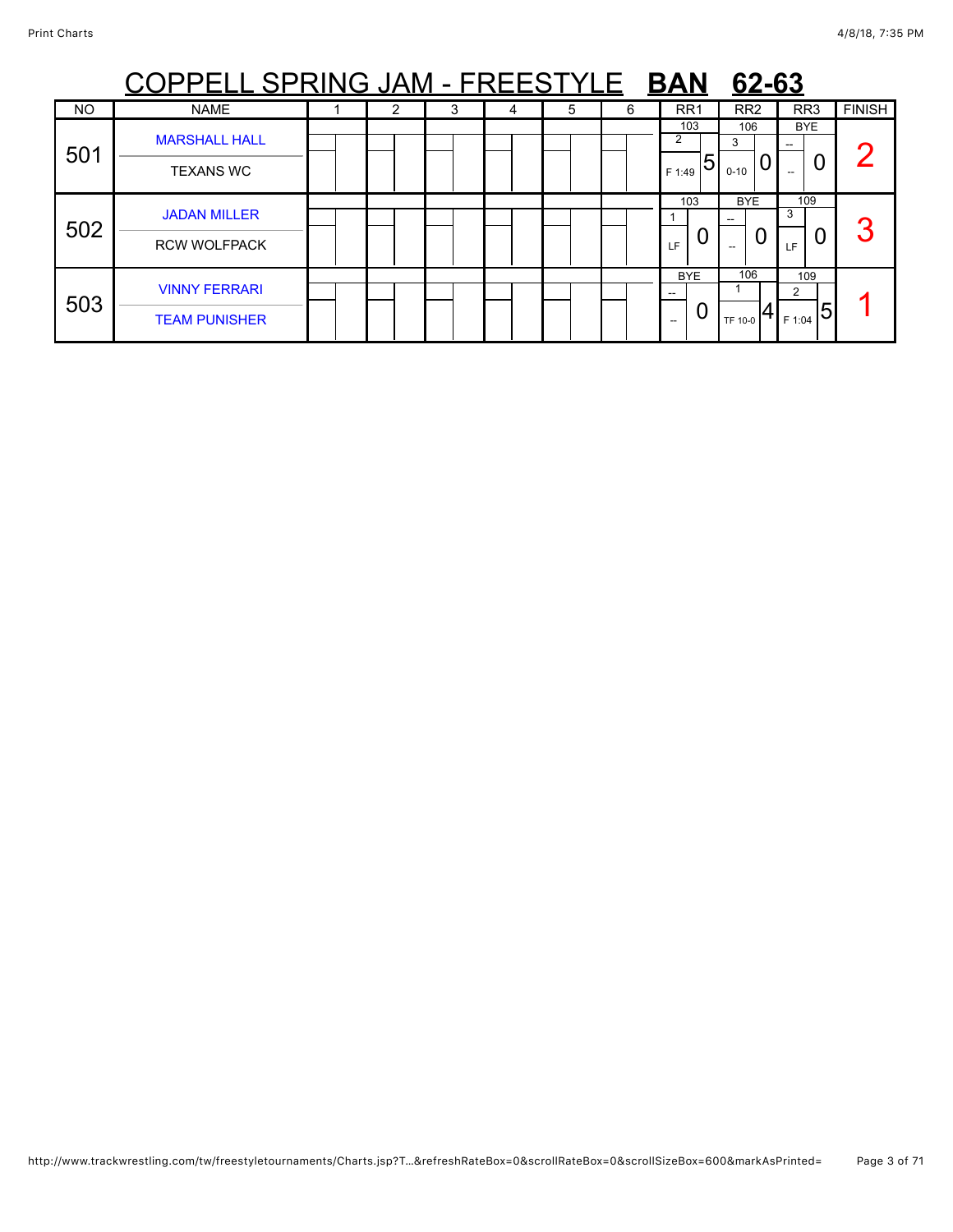|            | OPPELL SPRING JAM - FREESTYLE INT                    |                                 |                                                |   |   |   |   |                                                      | 49-51               |                                |               |
|------------|------------------------------------------------------|---------------------------------|------------------------------------------------|---|---|---|---|------------------------------------------------------|---------------------|--------------------------------|---------------|
| <b>NO</b>  | <b>NAME</b>                                          |                                 |                                                | 3 | 4 | 5 | 6 | RR <sub>1</sub>                                      | RR <sub>2</sub>     | RR3                            | <b>FINISH</b> |
| 101        | <b>DYLAN OTA</b><br><b>TEAM PUNISHER</b>             | 202<br>2<br>LF.<br>0.0          | 209<br>3<br>$T_{\text{TF 10-0}} 4$             |   |   |   |   | 202<br>2<br>0<br>$\Rightarrow$                       | 217<br>4<br>TF 10-0 | <b>BYE</b>                     |               |
| 102        | <b>MALAKI MENDOZA</b><br><b>TEXANS WC</b>            | 202<br>$\overline{5}$<br>F 3:14 | 208<br>4<br>$\frac{1}{1}$ <sub>TF 12-2</sub> 4 |   |   |   |   | 202<br>5<br>$\Rightarrow$                            | <b>BYE</b><br>O     | 208<br>4<br>4<br>$\Rightarrow$ |               |
| <b>403</b> | <b>WYATT GARD</b><br>LOFTONSTYLE WRESTLING CLUB 0-10 | 201<br>4                        | 209<br>$0 - 10$                                |   |   |   |   |                                                      |                     |                                |               |
| 104        | <b>DREW BRINKMEIER</b><br><b>TEAM PUNISHER</b>       | 201<br>3<br>TF 10-0             | 208<br>2<br>$2 - 12$<br>1.0                    |   |   |   |   | <b>BYE</b><br>$- -$<br>0<br>$\overline{\phantom{a}}$ | 217<br>$0 - 10$     | 208<br>2<br>$\Rightarrow$      |               |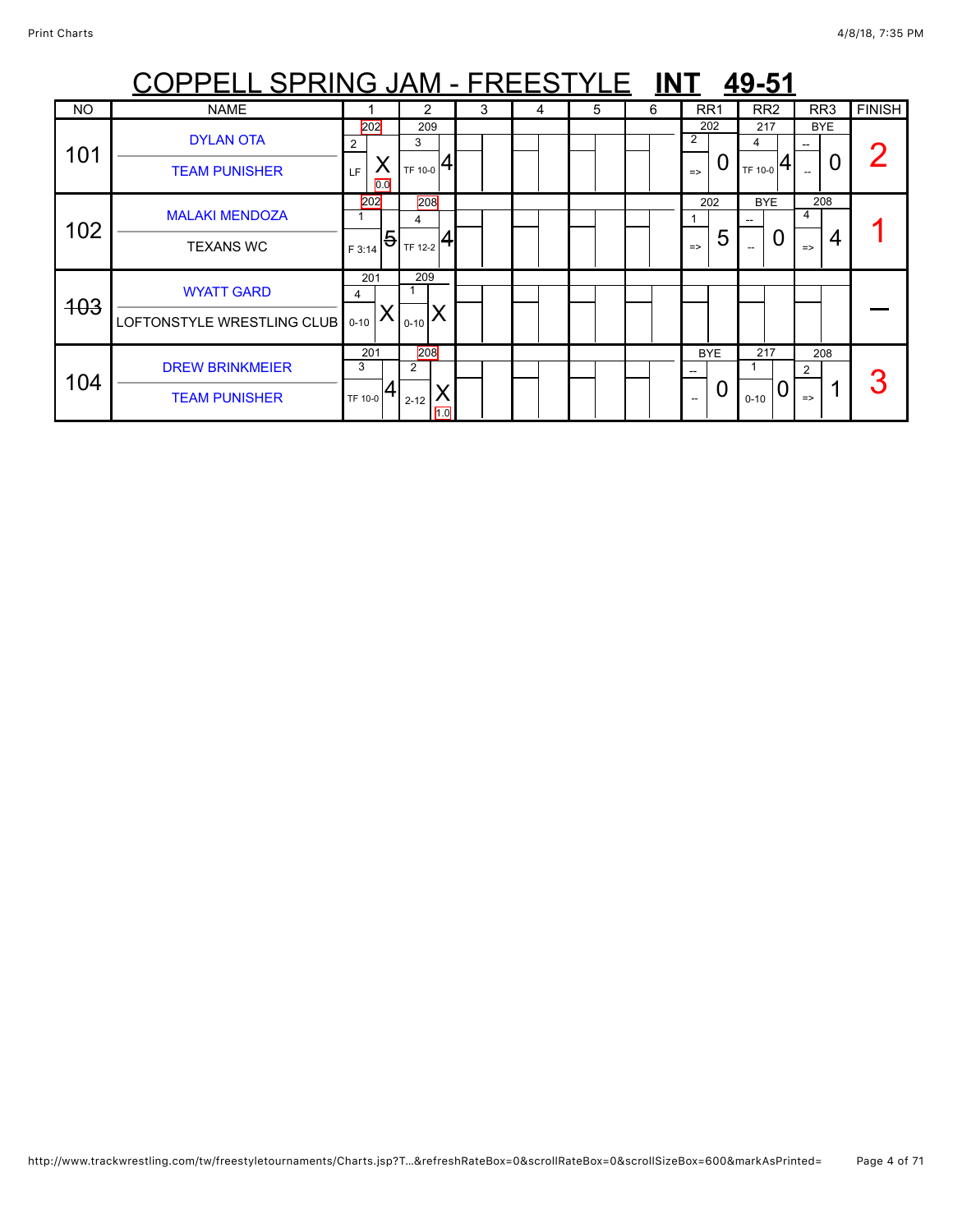|           | PPELL SPRING JAM - FREESTYLE                            |  |   |   |   | 54-56                                       |                     |                                                                                                             |               |
|-----------|---------------------------------------------------------|--|---|---|---|---------------------------------------------|---------------------|-------------------------------------------------------------------------------------------------------------|---------------|
| <b>NO</b> | <b>NAME</b>                                             |  | 4 | 5 | 6 | RR1                                         | RR <sub>2</sub>     | RR <sub>3</sub>                                                                                             | <b>FINISH</b> |
| 201       | <b>OLIVER PULLIAM</b><br>THE BOMBERS OF FRISCO WRESTLIN |  |   |   |   | 203<br>2<br>D 6-2                           | 211<br>3<br>TF 14-1 | <b>BYE</b><br>0                                                                                             |               |
| 202       | <b>GIANNI DIAZ</b><br><b>FRISCO WRESTLING CLUB</b>      |  |   |   |   | 203<br>$2 - 6$                              | <b>BYE</b><br>0     | 218<br>3<br>$3 - 12$                                                                                        | n             |
| 203       | <b>AIDEN RIVERA</b><br>OMADA KITRINOS WRESTLING CLUB    |  |   |   |   | <b>BYE</b><br>U<br>$\hspace{0.05cm} \ldots$ | 211<br>$1 - 14$     | 218<br>$\mathcal{P}$<br>$\left  \begin{smallmatrix} 1_{\rm D\,12-3} & \mathbf{3} \end{smallmatrix} \right $ | C             |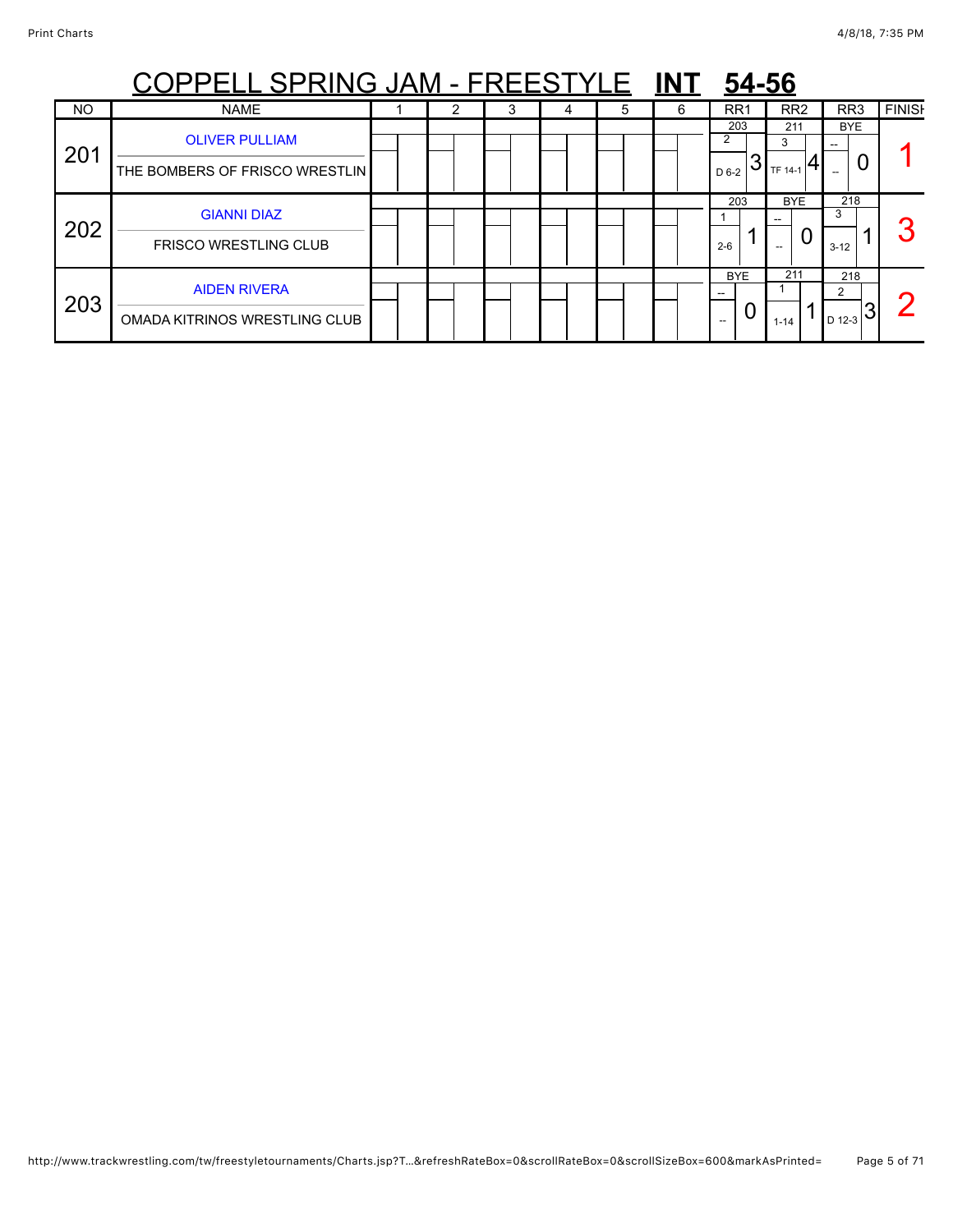|           | <u> PELL SPRING JAM - FREESTYLE</u> |          |     |          |                |   |   |   | <b>INT</b> | 63-67                                                    |                               |                    |             |
|-----------|-------------------------------------|----------|-----|----------|----------------|---|---|---|------------|----------------------------------------------------------|-------------------------------|--------------------|-------------|
| <b>NO</b> | <b>NAME</b>                         |          |     | 2        |                | 3 | 4 | 5 | 6          | RR <sub>1</sub>                                          | RR <sub>2</sub>               | RR <sub>3</sub>    | <b>FINI</b> |
| 301       | <b>VERA WORTHY</b>                  | 204<br>2 |     | 212<br>3 |                |   |   |   |            |                                                          |                               |                    |             |
|           | <b>BEST TRAINED</b>                 | $0 - 10$ |     | Y<br>LF  |                |   |   |   |            |                                                          |                               |                    |             |
| 302       | <b>TYLER MANN</b>                   | 204      |     | 213<br>4 |                |   |   |   |            | 219<br>3                                                 | 213                           | <b>BYE</b>         | ┍           |
|           | NORTH DESOTO WRESTLING ACADEMY      | TF 10-0  |     | LF       | X<br>0.0       |   |   |   |            | Ō<br>$0 - 10$                                            | 0<br>$\Rightarrow$            | 0                  |             |
| 303       | <b>KAI MAKRIDAKIS</b>               | 205<br>4 |     | 212      |                |   |   |   |            | 219<br>$\overline{2}$                                    | <b>BYE</b>                    | 205                |             |
|           | <b>SPARTAN MAT CLUB</b>             | TF 10-0  |     | F 0:14   | 5              |   |   |   |            | TF 10-0                                                  | 0<br>$\overline{\phantom{a}}$ | 4<br>$\Rightarrow$ |             |
| 304       | <b>CAYDEN PERSON</b>                | 205<br>3 |     | 213<br>2 |                |   |   |   |            | <b>BYE</b><br>$- -$                                      | 213<br>2                      | 205<br>3           |             |
|           | <b>VICTORY</b>                      | $0 - 10$ | 0.0 | F 2:00   | $\overline{5}$ |   |   |   |            | 0<br>$\hspace{0.05cm} -\hspace{0.05cm} -\hspace{0.05cm}$ | 5<br>$\Rightarrow$            | $\Rightarrow$      |             |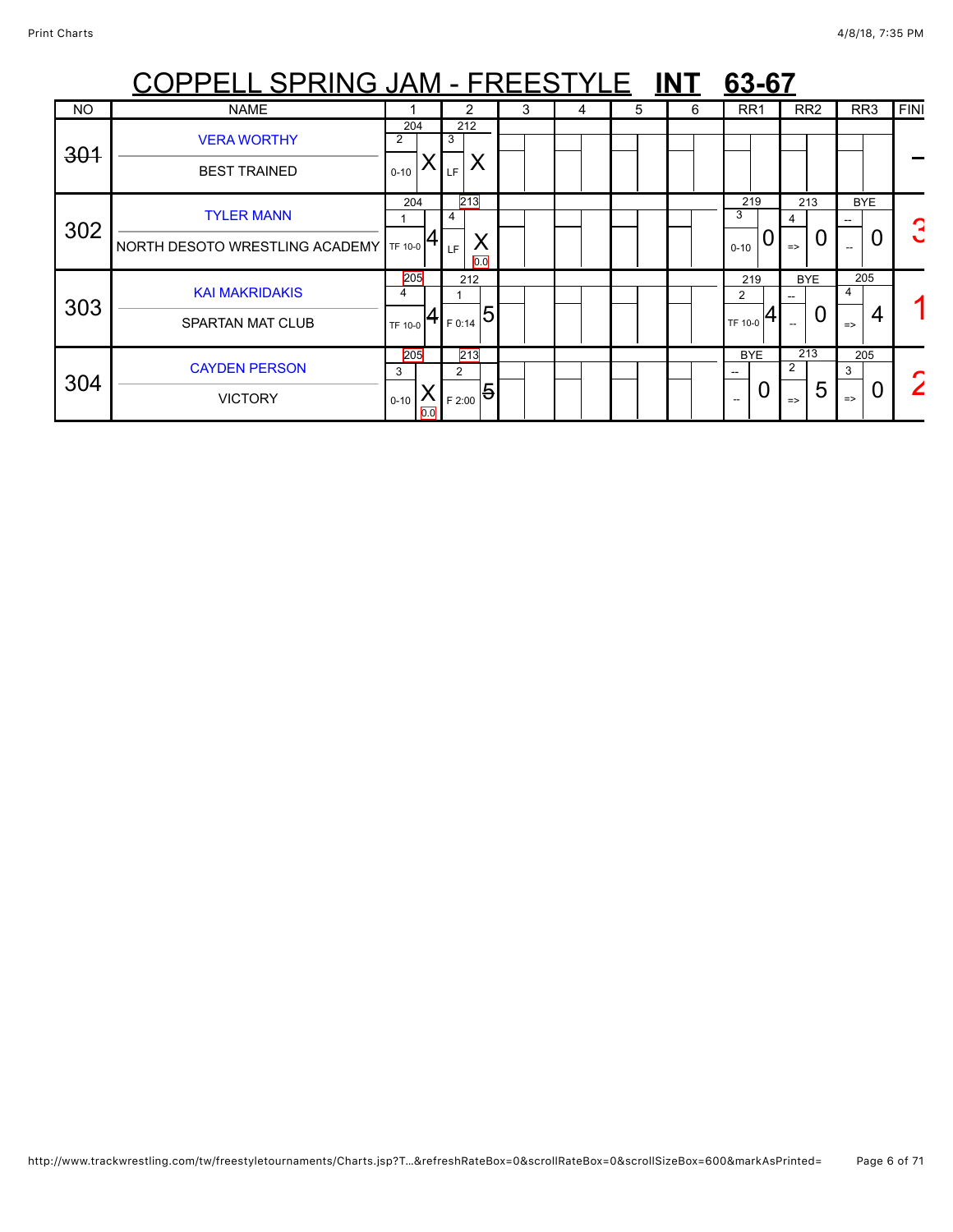|           | <u> COPPELL SPRING JAM - FREESTYLE INT</u>                |                           |                 |                      |   |                           |   |   |   | - 71                     |                 |                 |               |
|-----------|-----------------------------------------------------------|---------------------------|-----------------|----------------------|---|---------------------------|---|---|---|--------------------------|-----------------|-----------------|---------------|
| <b>NO</b> | <b>NAME</b>                                               |                           |                 | 2                    |   | 3                         | 4 | 5 | 6 | RR <sub>1</sub>          | RR <sub>2</sub> | RR <sub>3</sub> | <b>FINISH</b> |
| 401       | <b>GAVIN SALAZAR</b><br>OMADA KITRINOS WRESTLING CLUB     | $\overline{2}$<br>TF 10-0 | 205             | 214<br>5<br>$5 - 12$ |   | 220<br>4<br>∧<br>$3 - 13$ |   |   |   |                          |                 |                 |               |
| 402       | <b>JAMIE LEE</b><br><b>BEST TRAINED WRESTLING</b>         | 1<br>$0 - 10$             | 205             | 215<br>3<br>TF 10-0  |   | 221<br>5<br>⋏<br>$0 - 10$ |   |   |   |                          |                 |                 |               |
| 403       | <b>BRAYLAN KING</b><br><b>MIGHTY EAGLES WRESTLING</b>     | 4<br>$0 - 10$             | 206             | 215<br>2<br>$0 - 10$ |   |                           |   |   |   |                          |                 |                 |               |
| 404       | <b>HAYDEN UPCHURCH</b><br><b>MANSFIELD WRESTLING CLUB</b> | 3<br>TF 10-0              | 206             | <b>BYE</b>           | 0 | 220<br>TF 13-3            |   |   |   | 223<br>5<br>4<br>TF 13-3 |                 |                 |               |
| 405       | <b>ELIJAH CALAS</b><br>THE BOMBERS OF FRISCO WRESTLIN     | $\overline{\phantom{a}}$  | <b>BYE</b><br>0 | 214<br>D 12-5        |   | 221<br>2<br>TF 10-0       |   |   |   | 223<br>4<br>$3 - 13$     |                 |                 |               |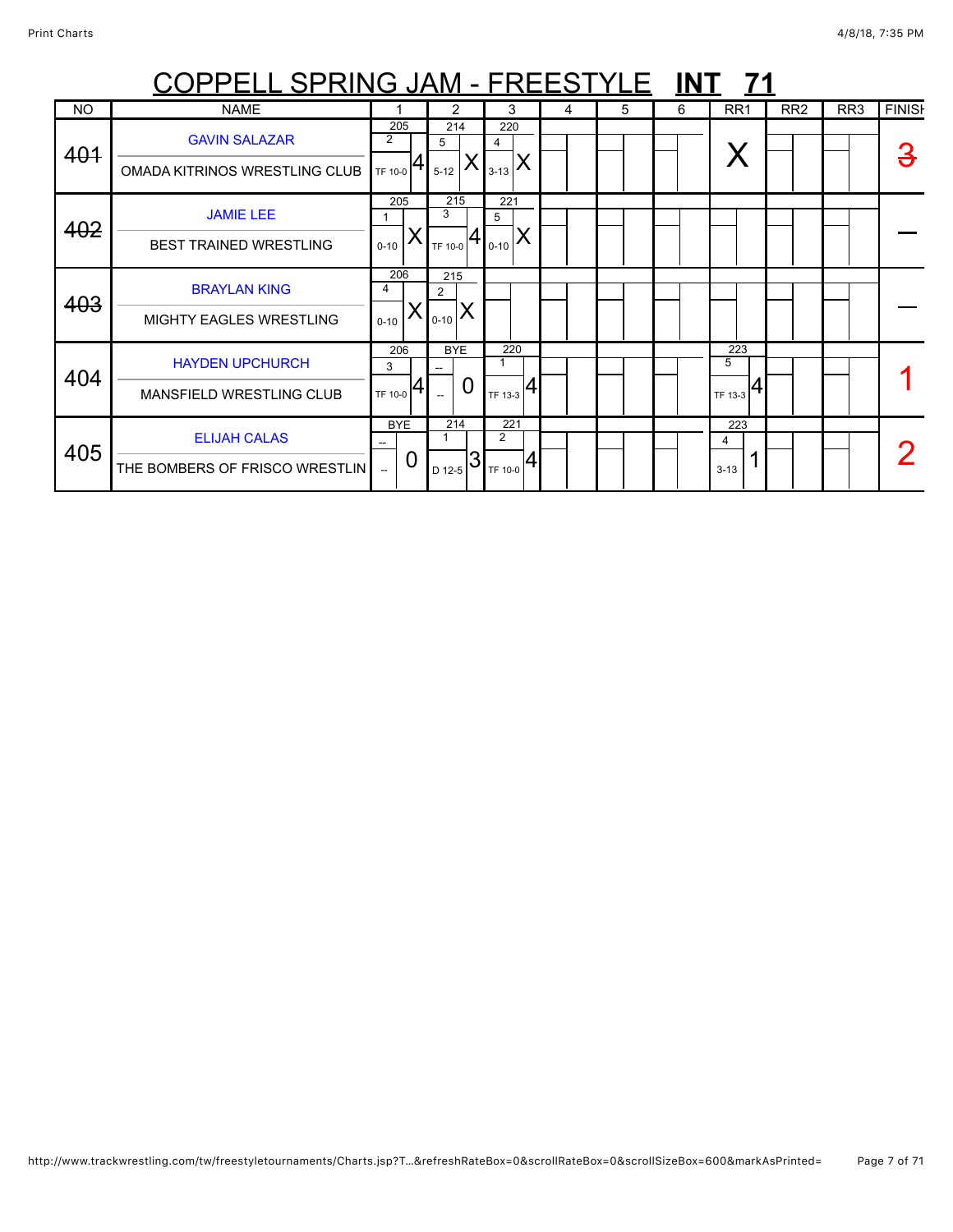|           | <u> )PPELL SPRING JAM - FREESTYLE</u>                        |   |   |   |   | <b>INT</b> |                              | 91-97               |                    |               |
|-----------|--------------------------------------------------------------|---|---|---|---|------------|------------------------------|---------------------|--------------------|---------------|
| <b>NO</b> | <b>NAME</b>                                                  | 2 | 3 | 4 | 5 | 6          | RR <sub>1</sub>              | RR <sub>2</sub>     | RR <sub>3</sub>    | <b>FINISH</b> |
| 701       | <b>RICKY IBARRA</b><br>LOFTONSTYLE WRESTLING CLUB            |   |   |   |   |            | 207<br>2<br>LF.              | 216<br>3<br>TF 12-2 | <b>BYE</b><br>U    |               |
| 702       | <b>DRAYTON SHANKS</b><br><b>COPPELL STARS WRESTLING CLUB</b> |   |   |   |   |            | 207<br>5<br>F 3:27           | <b>BYE</b><br>U     | 222<br>3<br>F 0:39 |               |
| 703       | <b>ARAV DESAI</b><br>DRAGON YOUTH WRESTLING                  |   |   |   |   |            | <b>BYE</b><br>$- -$<br>$- -$ | 216<br>$2 - 12$     | 222<br>2<br>LF     | ◠             |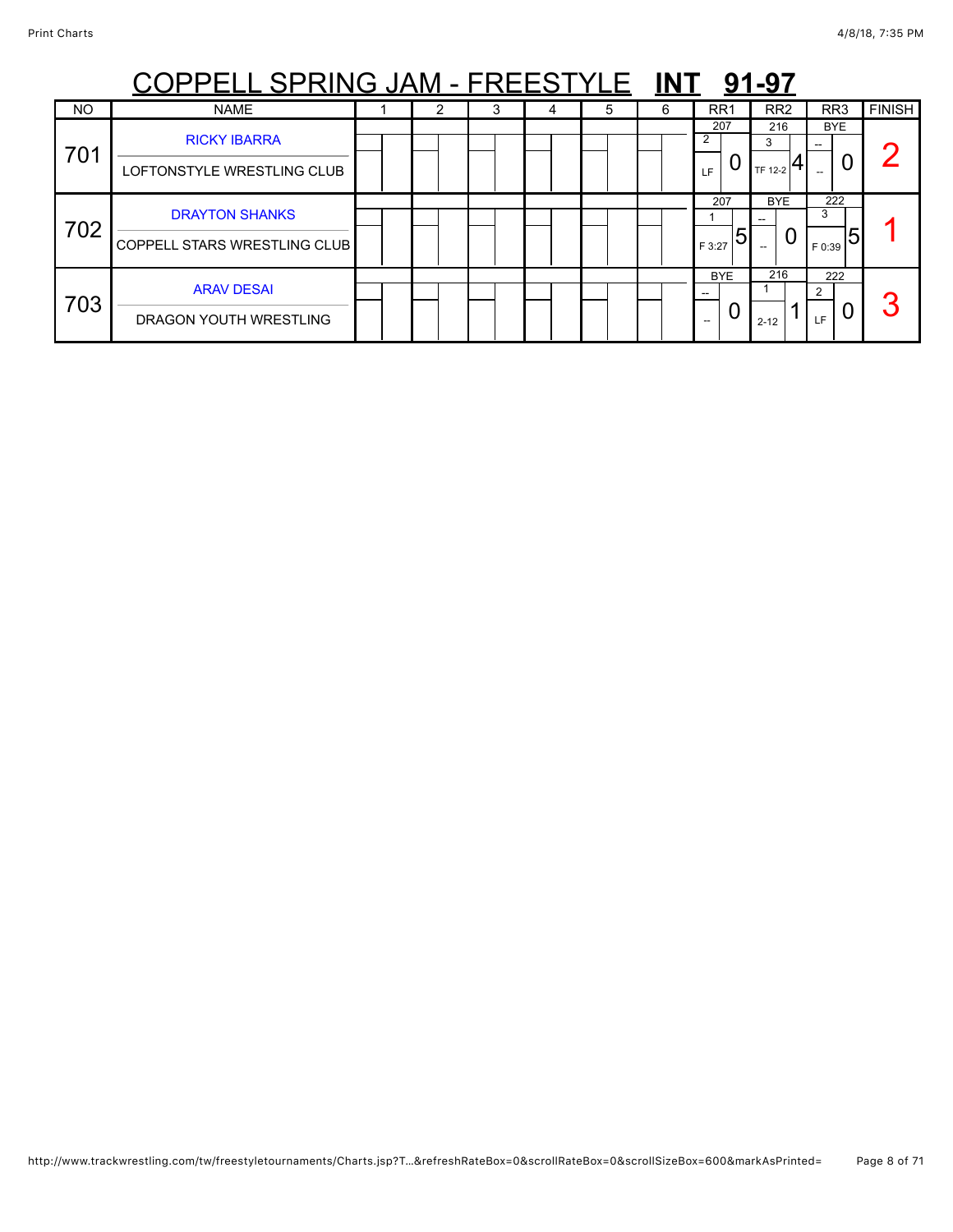|           | <b>OPPELL SPRING JAM - FREESTYLE</b> |             |             |   |   |                 |   | <b>NOV</b>            | 67-70           |                 |               |
|-----------|--------------------------------------|-------------|-------------|---|---|-----------------|---|-----------------------|-----------------|-----------------|---------------|
| <b>NO</b> | <b>NAME</b>                          |             | 2           | 3 | 4 | 5               | 6 | RR <sub>1</sub>       | RR <sub>2</sub> | RR <sub>3</sub> | <b>FINISH</b> |
| 301       | <b>CARSON PETERSEN</b>               | 301<br>2    | 312<br>3    |   |   | 319             |   |                       |                 |                 |               |
|           | <b>CHARGER WRESTLING</b>             | Χ<br>LF     | LF          |   |   | <b>FORF</b>     |   |                       |                 |                 |               |
|           | <b>AYDAN STONE THOMAS</b>            | 301         | 313<br>4    |   |   |                 |   | 320<br>3              |                 |                 |               |
| 302       | <b>UNATTACHED</b>                    | 5<br>F 0:32 | TF 10-0     |   |   |                 |   | TF 10-0               |                 |                 |               |
|           | <b>ETHAN ZACHARY</b>                 | 302<br>4    | 312         |   |   |                 |   | 320<br>$\overline{2}$ |                 |                 |               |
| 303       | <b>SPARTAN MAT CLUB</b>              | 5<br>F 0:32 | 5<br>F 0:16 |   |   |                 |   | $0 - 10$              |                 |                 |               |
| 304       | <b>CARSON OTA</b>                    | 302<br>3    | 313<br>2    |   |   | 319             |   |                       |                 |                 |               |
|           | <b>TEAM PUNISHER</b>                 | Χ<br>LF     | $0 - 10$    |   |   | 5<br><b>WBF</b> |   |                       |                 |                 |               |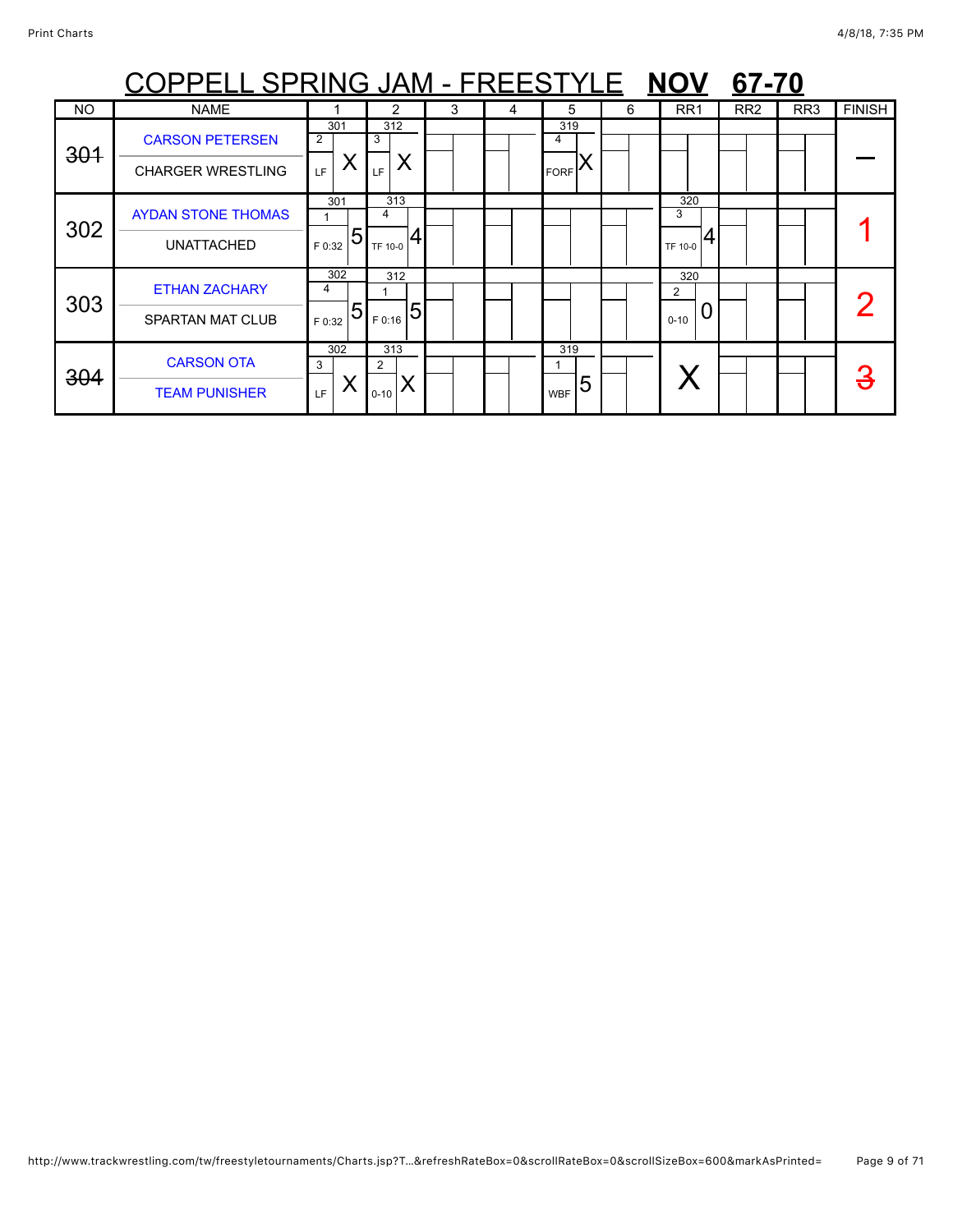|           | PELL SPRING JAM - FREESTYLE                              |  |   |   |   |   | <u>78</u>                         |                     |                                  |              |
|-----------|----------------------------------------------------------|--|---|---|---|---|-----------------------------------|---------------------|----------------------------------|--------------|
| <b>NO</b> | <b>NAME</b>                                              |  | 3 | 4 | 5 | 6 | RR <sub>1</sub>                   | RR <sub>2</sub>     | RR <sub>3</sub>                  | <b>FINIS</b> |
| 501       | <b>BRAEDEN BONNER</b><br><b>REZULTS WRESTLING</b>        |  |   |   |   |   | 303<br>$\overline{2}$<br>$0 - 12$ | 313<br>3<br>U<br>LF | <b>BYE</b><br>--                 | G            |
| 502       | <b>NICHOLAS ZAMORA</b><br>ARLINGTON STORM WRESTLING CLUB |  |   |   |   |   | 303<br><b>TF 12-0</b>             | <b>BYE</b><br>0     | 321<br>3<br>5<br>F 3:12          |              |
| 503       | <b>LUKE BURGAR</b><br><b>SPARTAN MAT CLUB</b>            |  |   |   |   |   | <b>BYE</b><br>U<br>--             | 313<br>5<br>F 0:50  | 321<br>$\mathcal{P}$<br>U<br>LF. |              |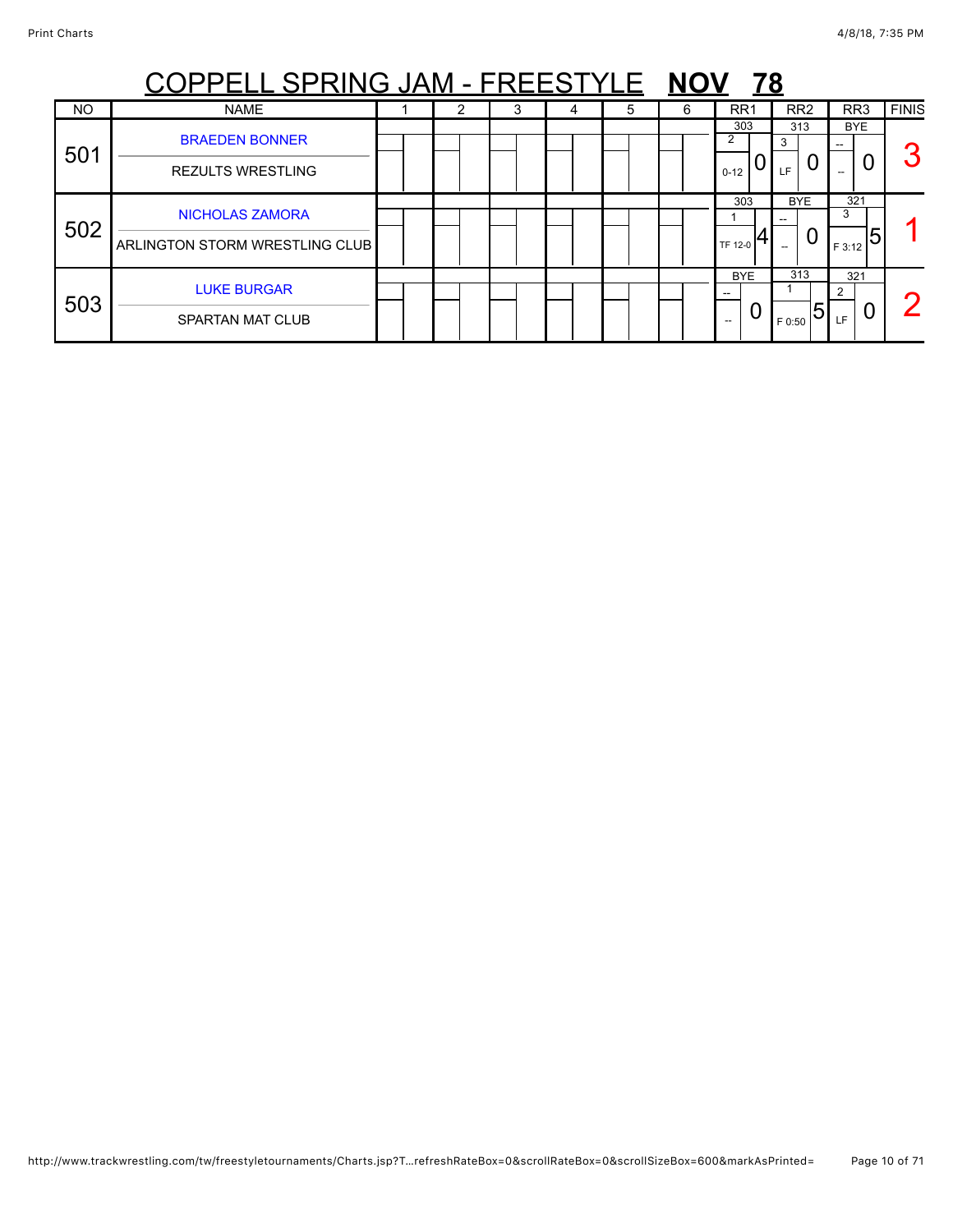|           | COPPELL SPRING JAM - FREESTYLE                       |                             |                            |   |   |   |   | <b>NOV</b>                 | 82                             |                                |               |
|-----------|------------------------------------------------------|-----------------------------|----------------------------|---|---|---|---|----------------------------|--------------------------------|--------------------------------|---------------|
| <b>NO</b> | <b>NAME</b>                                          |                             | 2                          | 3 | 4 | 5 | 6 | RR <sub>1</sub>            | RR <sub>2</sub>                | RR <sub>3</sub>                | <b>FINISH</b> |
| 601       | <b>RYELAN KING</b><br>MIGHTY EAGLES WRESTLING   4-12 | 304<br>$\overline{2}$       | 313<br>3<br>Χ<br>$8 - 11$  |   |   |   |   |                            |                                |                                |               |
| 602       | <b>NATHAN LEE</b><br><b>BEST TRAINED WRESTLING</b>   | 304<br>D 12-4               | 314<br>4<br>5<br>F 1:30    |   |   |   |   | 322<br>3<br><b>TF 10-0</b> | 314<br>4<br>5<br>$\Rightarrow$ | <b>BYE</b><br>0<br>$-$         |               |
| 603       | <b>LEVI ABSHEAR</b><br><b>CHARGER WRESTLING</b>      | 305<br>4<br>$0 - 10$<br>0.0 | 313<br>D 11-8              |   |   |   |   | 322<br>2<br>0<br>$0 - 10$  | <b>BYE</b><br>U                | 305<br>4<br>0<br>$\Rightarrow$ |               |
| 604       | <b>CONNER DAVIS</b><br><b>SPARTAN MAT CLUB</b>       | 305<br>3<br>TF 10-0         | 314<br>2<br>X<br>LF<br>0.0 |   |   |   |   | <b>BYE</b><br>O            | 314<br>2<br>$\Rightarrow$      | 305<br>3<br>4<br>$\Rightarrow$ |               |

http://www.trackwrestling.com/tw/freestyletournaments/Charts.jsp?T…refreshRateBox=0&scrollRateBox=0&scrollSizeBox=600&markAsPrinted= Page 11 of 71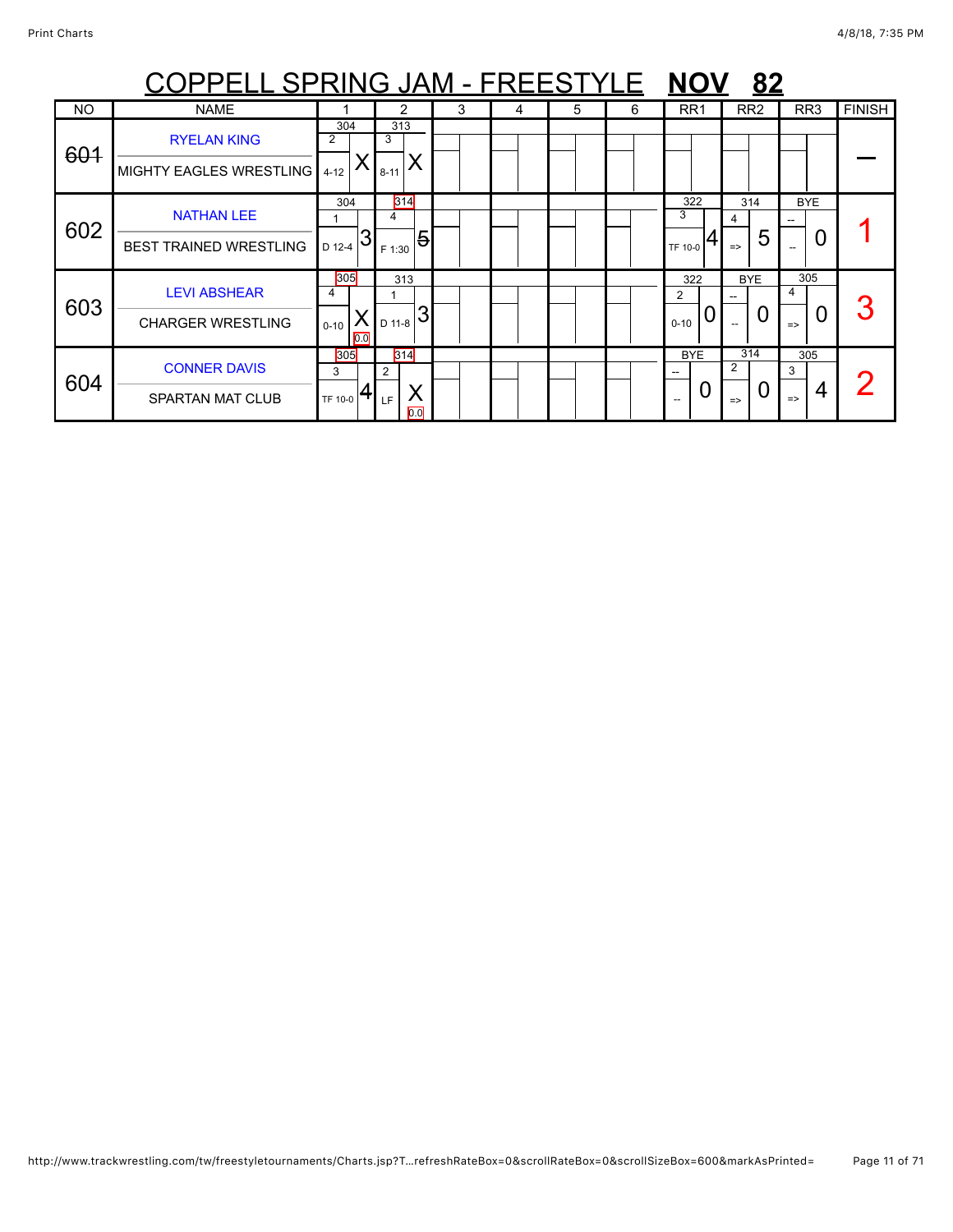|           | <u> PPELL SPRING JAM - FREESTYLE</u>                |  |   |   |   | <b>NOV</b>                  | <u>86</u>            |                      |               |
|-----------|-----------------------------------------------------|--|---|---|---|-----------------------------|----------------------|----------------------|---------------|
| <b>NO</b> | <b>NAME</b>                                         |  | 4 | 5 | 6 | RR <sub>1</sub>             | RR <sub>2</sub>      | RR <sub>3</sub>      | <b>FINISH</b> |
| 701       | <b>KYLE TROUP</b><br>MANSFIELD WRESTLING CLUB       |  |   |   |   | 307<br>$\overline{2}$<br>LF | 318<br>3<br>$0 - 10$ | <b>BYE</b><br>U      | つ             |
| 702       | <b>ELIJAH HOUSTON</b><br>LOFTONSTYLE WRESTLING CLUB |  |   |   |   | 307<br>5<br>F 0:20          | <b>BYE</b><br>O      | 323<br>3<br>$0 - 10$ |               |
| 703       | <b>BRODIE BEDFORD</b><br>SPARTAN MAT CLUB           |  |   |   |   | <b>BYE</b><br>0<br>$- -$    | 318<br>TF 10-0       | 323<br>2<br>TF 10-0  |               |

http://www.trackwrestling.com/tw/freestyletournaments/Charts.jsp?T…refreshRateBox=0&scrollRateBox=0&scrollSizeBox=600&markAsPrinted= Page 12 of 71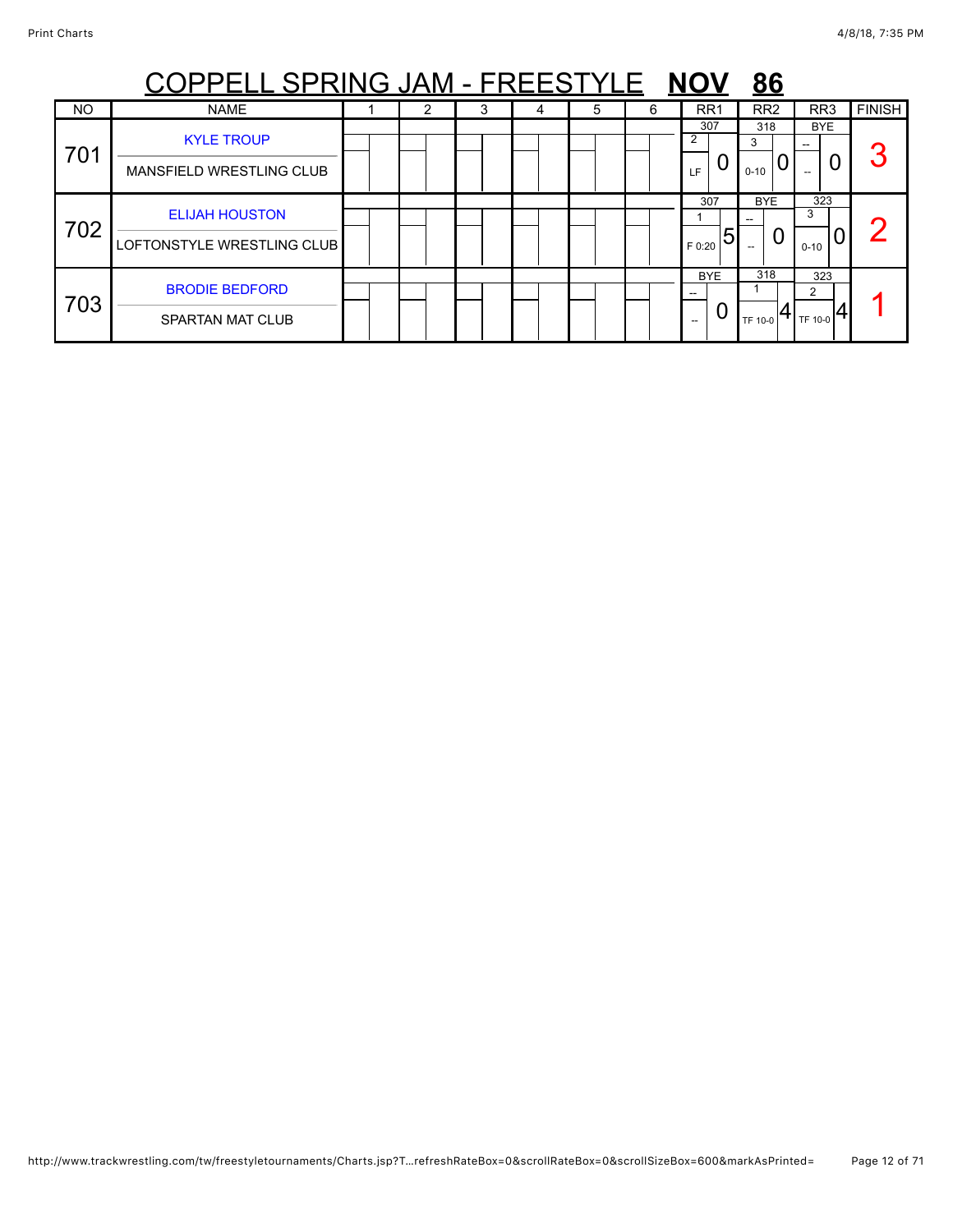|                | PPELL SPRING JAM - FREESTYLE NOV               |   |   |   |   |   |                                  | 92-98                                       |                                  |               |
|----------------|------------------------------------------------|---|---|---|---|---|----------------------------------|---------------------------------------------|----------------------------------|---------------|
| N <sub>O</sub> | <b>NAME</b>                                    | 2 | 3 | 4 | 5 | 6 | RR <sub>1</sub>                  | RR <sub>2</sub>                             | RR <sub>3</sub>                  | <b>FINISH</b> |
| 801            | <b>JAIYE BELLO</b><br><b>CHARGER WRESTLING</b> |   |   |   |   |   | 306<br>$\mathcal{P}$<br>U<br>LF. | 314<br>3<br>D 12-4                          | <b>BYE</b><br>U                  |               |
| 802            | <b>JACK MCDONALD</b><br><b>TEAM PUNISHER</b>   |   |   |   |   |   | 306<br>5<br>F 0:27               | <b>BYE</b><br>0<br>$\hspace{0.05cm} \ldots$ | 324<br>3<br>15<br>F 1:11         |               |
| 803            | <b>ARMANI ZAMORA</b><br><b>TEAM PUNISHER</b>   |   |   |   |   |   | <b>BYE</b><br>--<br>U<br>$- -$   | 314<br>$4 - 12$                             | 324<br>$\mathcal{P}$<br>Ő<br>LE. | 3             |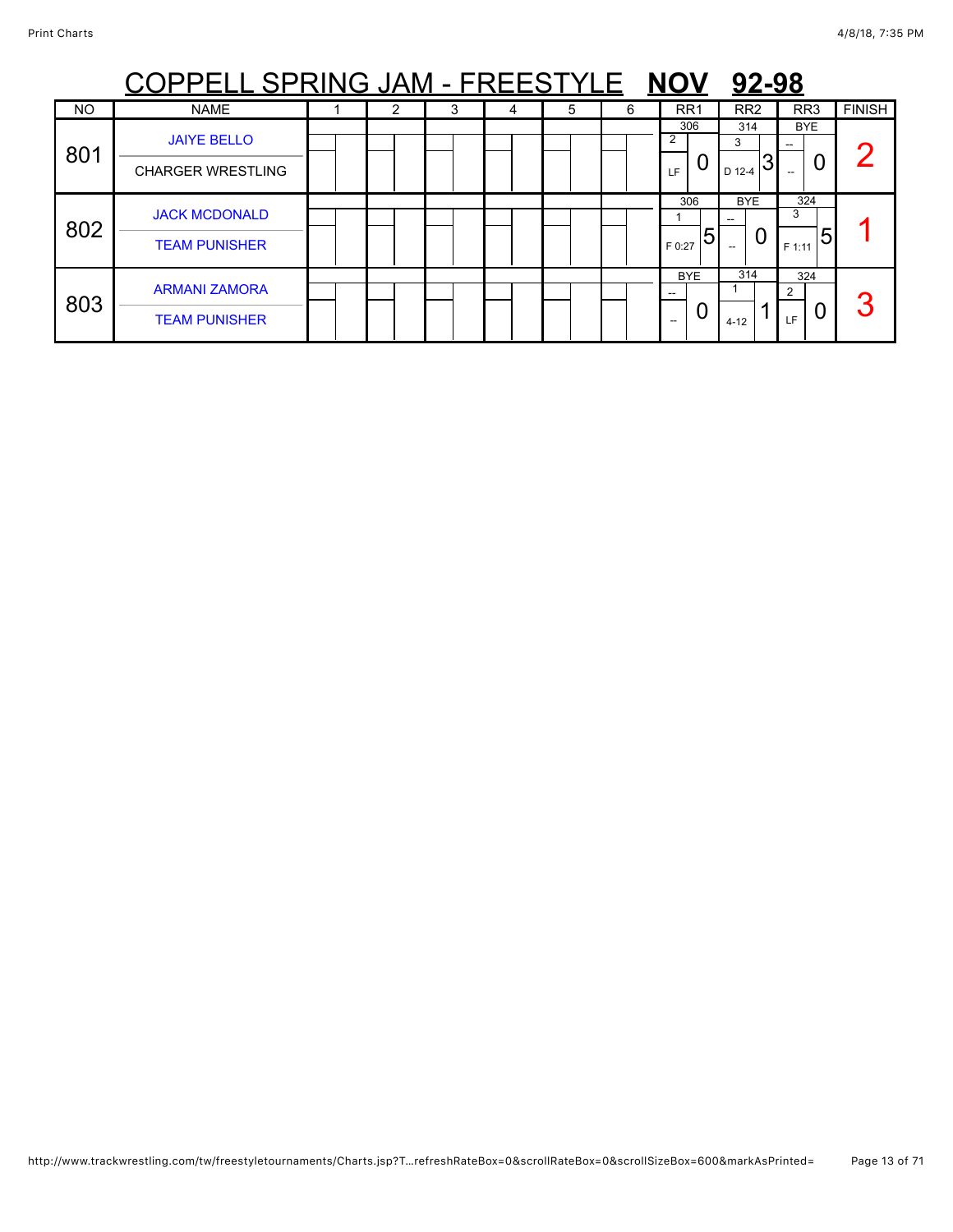|           | <u> OPPELL SPRING JAM - FREESTYLE NOV 117-128</u> |                                      |                          |   |   |   |   |                                |                         |                                |               |
|-----------|---------------------------------------------------|--------------------------------------|--------------------------|---|---|---|---|--------------------------------|-------------------------|--------------------------------|---------------|
| <b>NO</b> | <b>NAME</b>                                       |                                      | 2                        | 3 | 4 | 5 | 6 | RR <sub>1</sub>                | RR <sub>2</sub>         | RR <sub>3</sub>                | <b>FINISH</b> |
| 1001      | <b>AIDEN COOLEY</b><br><b>BEST TRAINED</b>        | 308<br>2<br>5<br>F 0:12              | 317<br>3<br>TF 12-0      |   |   |   |   | 317<br>3<br>4<br>$\Rightarrow$ | 325<br>4<br>5<br>F 1:13 | BYE<br>0                       |               |
| 4002      | <b>JAMES HALL</b><br><b>TEXANS WC</b>             | 308<br>Х<br>LF.                      | 318<br>4<br>LF           |   |   |   |   |                                |                         |                                |               |
| 1003      | <b>ANTHONY FULMER</b><br>WINNSBORO WRESTLING CLUB | 309<br>4<br>$\overline{5}$<br>F 0:21 | $317$<br>$0 - 12$<br>0.0 |   |   |   |   | 317<br>O<br>$\Rightarrow$      | <b>BYE</b><br>0         | 309<br>4<br>5<br>$\Rightarrow$ |               |
| 1004      | <b>ANDREW KOTECKI</b><br>LOVEJOY WRESTLING CLUB   | 309<br>3<br>X<br><b>LF</b><br>0.0    | 318<br>2<br>5<br>F 1:15  |   |   |   |   | <b>BYE</b><br>0                | 325<br>U<br>LF          | 309<br>3<br>$\Rightarrow$      |               |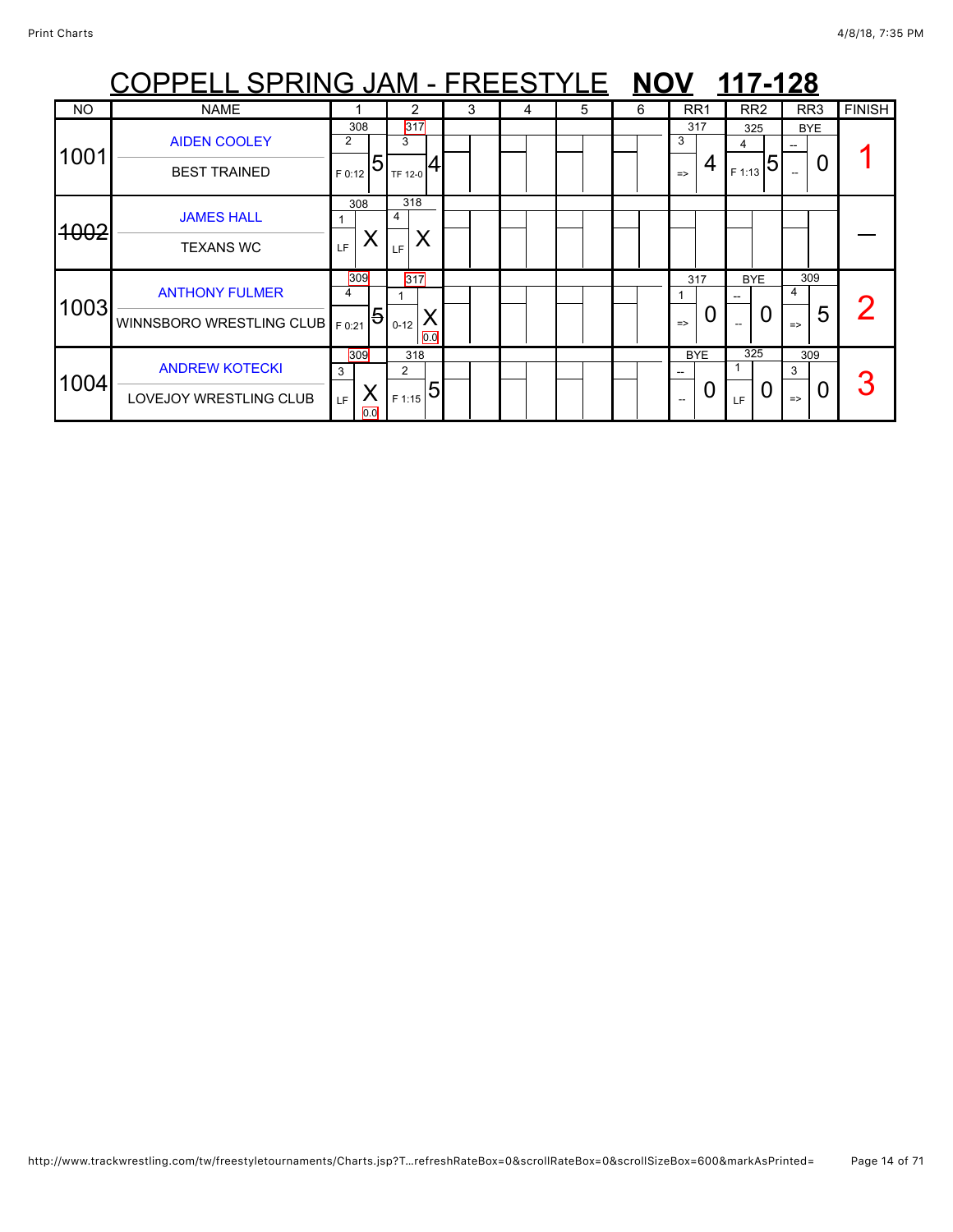| <u>PPELL SPRING JAM - FREESTYLE SB/SG</u><br>67-73 |                                                           |  |   |   |   |   |                  |                             |                     |                             |              |  |  |
|----------------------------------------------------|-----------------------------------------------------------|--|---|---|---|---|------------------|-----------------------------|---------------------|-----------------------------|--------------|--|--|
| <b>NO</b>                                          | <b>NAME</b>                                               |  | 2 | 3 | 4 | 5 | 6                | RR1                         | RR <sub>2</sub>     | RR <sub>3</sub>             | <b>FINIS</b> |  |  |
| 101                                                | <b>ASHTON BENNERT</b><br>OMADA KITRINOS WRESTLING CLUB    |  |   |   |   |   |                  | 401<br>2<br>5<br><b>WBF</b> | 415<br>3<br>TF 10-0 | <b>BYE</b><br>O             |              |  |  |
|                                                    |                                                           |  |   |   |   |   | <b>WITHDRAWN</b> |                             |                     |                             |              |  |  |
|                                                    | <b>JAMES CSOROS</b>                                       |  |   |   |   |   |                  | 401                         | <b>BYE</b>          | 429<br>3                    |              |  |  |
| 102                                                | <b>CHARGER WRESTLING</b>                                  |  |   |   |   |   |                  | <b>FORF</b>                 | 0                   | <b>FORF</b>                 |              |  |  |
| 103                                                | <b>MAHEK KHANDELWAL</b><br>ARLINGTON STORM WRESTLING CLUB |  |   |   |   |   |                  | <b>BYE</b><br>U<br>--       | 415<br>$0 - 10$     | 429<br>2<br>ხ<br><b>WBF</b> |              |  |  |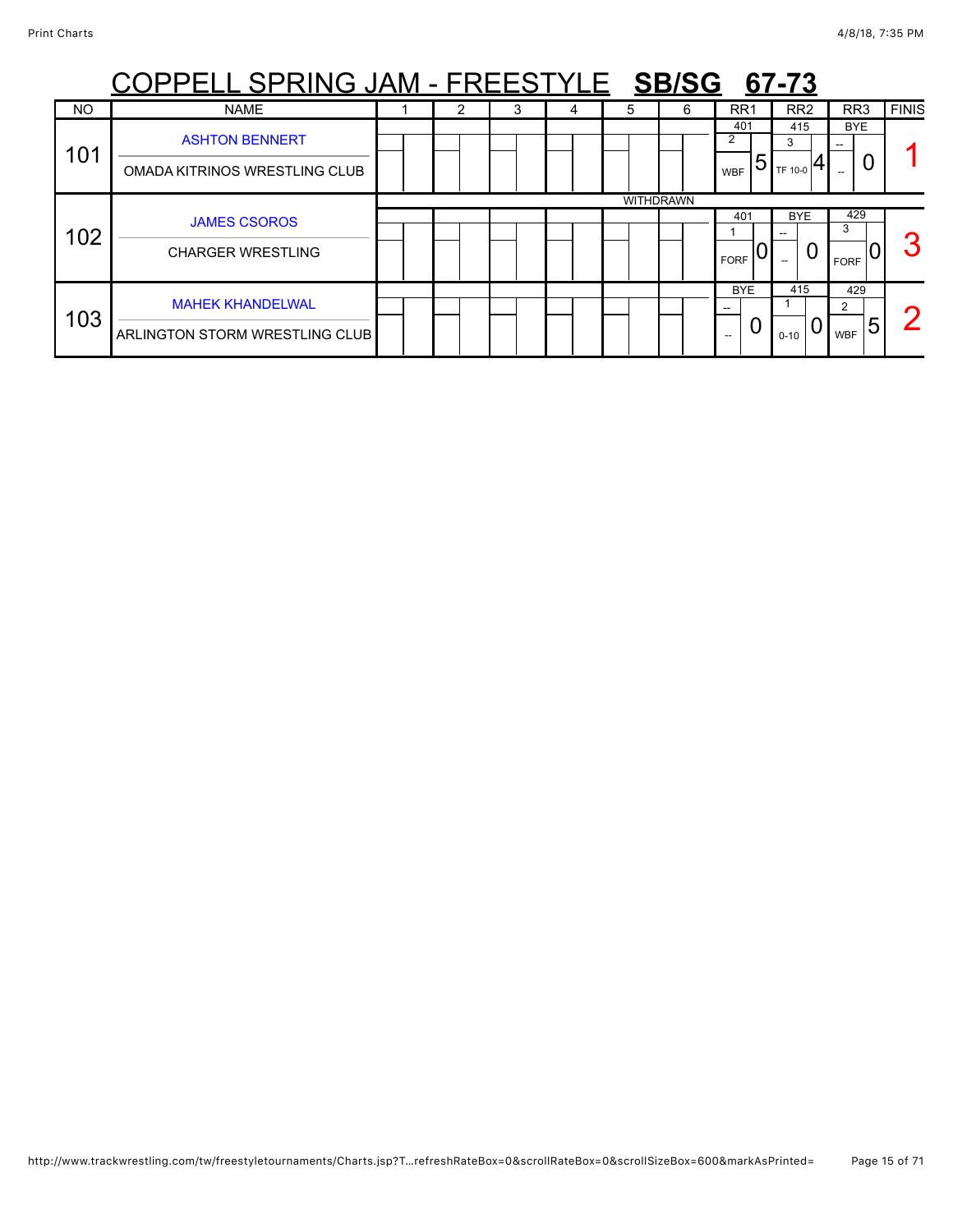|     | PELL SPRING JAM - FREESTYLE SB/SG                      |                 |                    |  |   |     |                 | 83  |               |
|-----|--------------------------------------------------------|-----------------|--------------------|--|---|-----|-----------------|-----|---------------|
| NO. | <b>NAME</b>                                            |                 |                    |  | 6 | RR1 | RR <sub>2</sub> | RR3 | <b>FINISH</b> |
| 201 | <b>BROOKE MARTIN</b><br>BEST TRAINED WRESTLING TF 16-4 | 402             | 416<br>5<br>F 2:34 |  |   |     |                 |     |               |
| 202 | <b>COLTON TIDWELL</b><br><b>CHARGER WRESTLING</b>      | 402<br>$4 - 16$ | 416<br>E           |  |   |     |                 |     |               |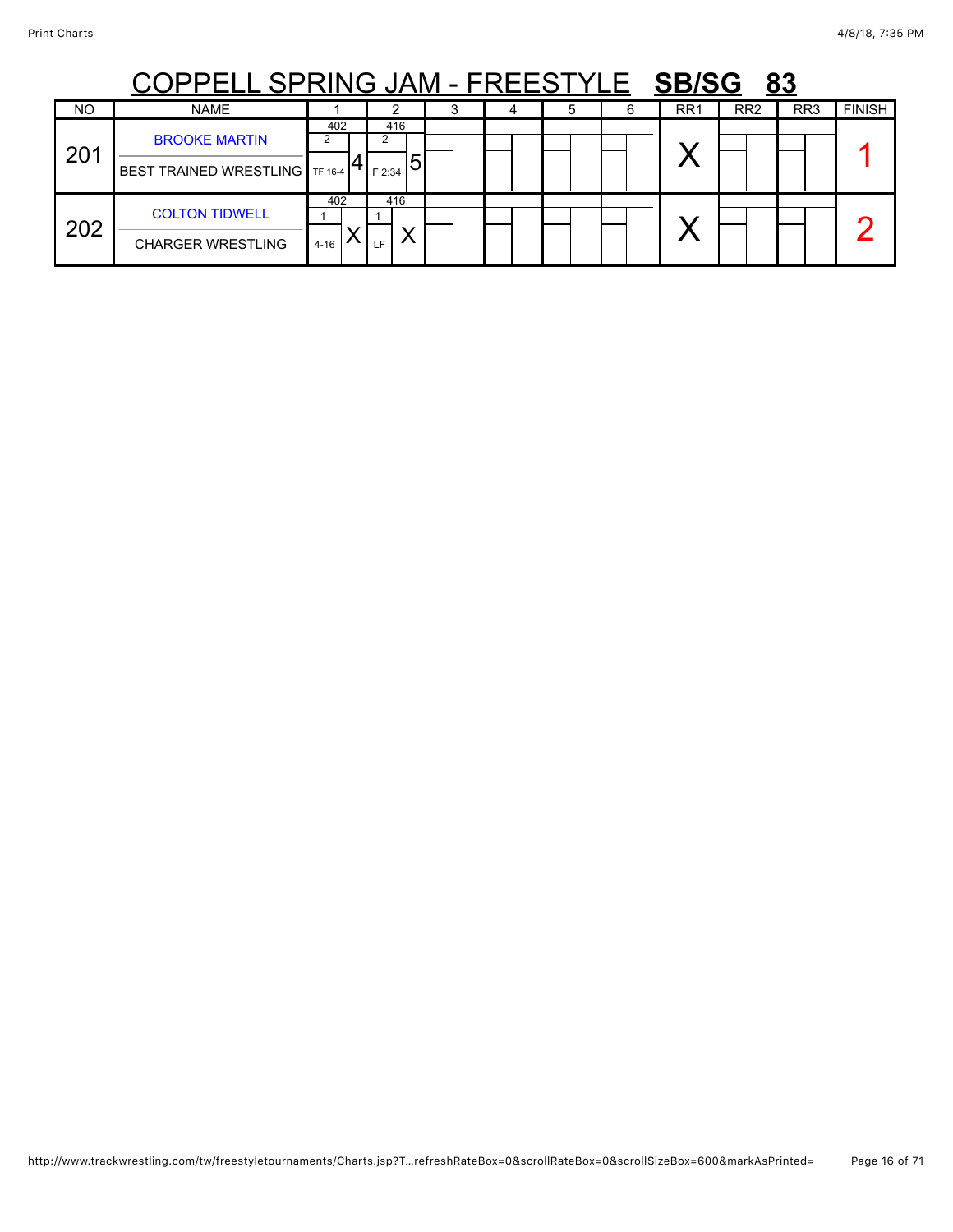|           | COPPELL SPRING JAM - FREESTYLE SB/SG                         |                        |                                                      |   |   |   |   |                 | 87              |                 |               |
|-----------|--------------------------------------------------------------|------------------------|------------------------------------------------------|---|---|---|---|-----------------|-----------------|-----------------|---------------|
| <b>NO</b> | <b>NAME</b>                                                  |                        |                                                      | 3 | 4 | 5 | 6 | RR <sub>1</sub> | RR <sub>2</sub> | RR <sub>3</sub> | <b>FINISH</b> |
| 301       | <b>LOGAN MCHAM</b><br>OMADA KITRINOS WRESTLING CLUB   F 1:17 | 403<br>2<br>$\sqrt{5}$ | 417<br>3<br>TF 10-0                                  |   |   |   |   | 430<br>F 3:12   |                 |                 |               |
| 302       | <b>CALEB MONEY</b><br>MANSFIELD WRESTLING CLUB               | 403<br>X<br>LF         | 418<br>4<br>$12 - 17$                                |   |   |   |   |                 |                 |                 | З             |
| 303       | <b>TOMMY BULLARD</b><br><b>PRINCETON</b>                     | 404<br>4<br>$0 - 10$   | 417<br>$0 - 10$                                      |   |   |   |   |                 |                 |                 |               |
| 304       | <b>JOHNATHAN HANEISEN</b><br>MILE HIGH WRESTLING CLUB        | 404<br>3<br>TF 10-0    | 418<br>$\overline{2}$<br>າ<br><sub>D 17-12</sub>   J |   |   |   |   | 430<br>LF       |                 |                 |               |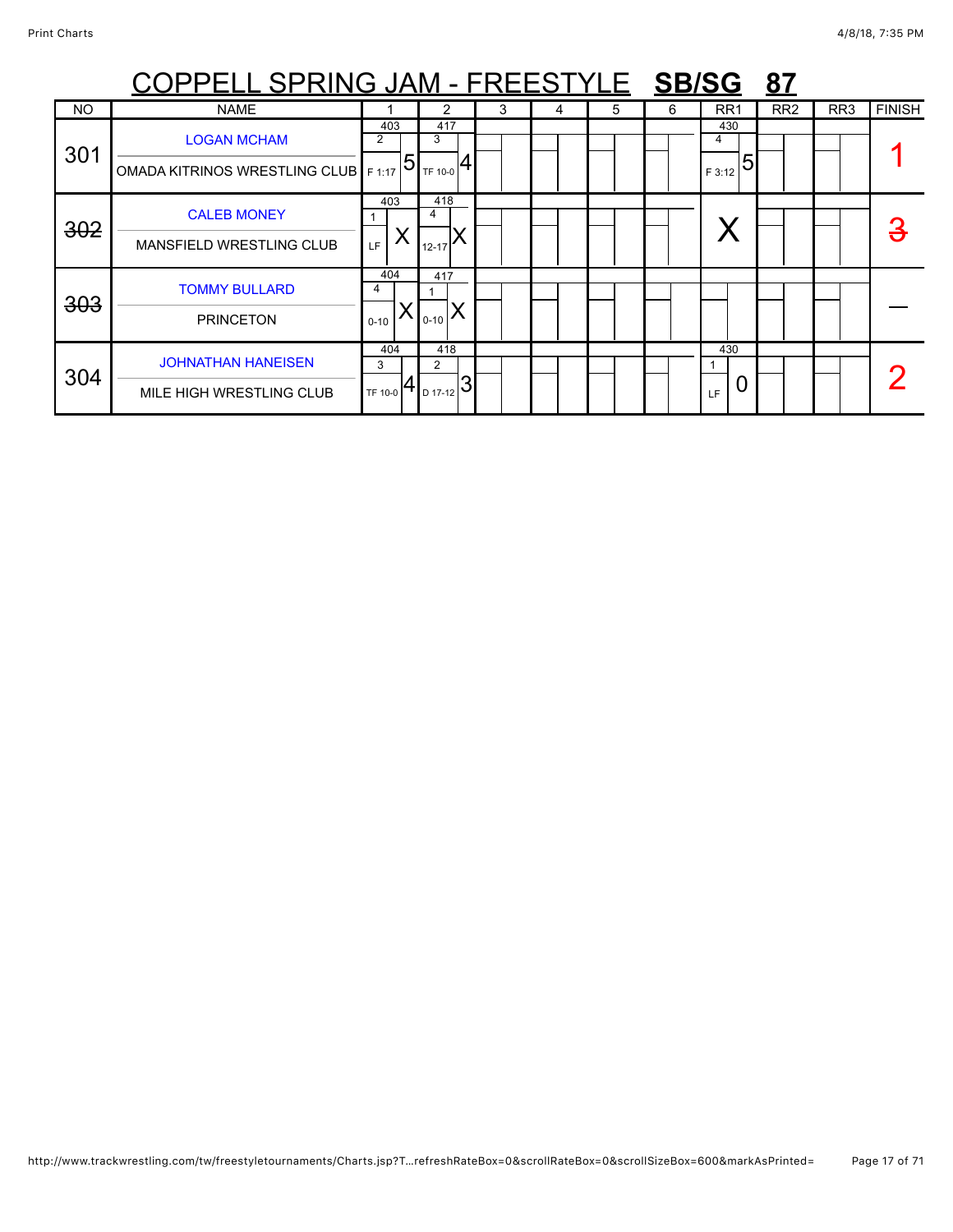|           | <u> COPPELL SPRING JAM - FREESTYLE SBISG:</u>                |                             |                                     |   |   |   |   |                                | <u>97</u>                                   |                                |               |
|-----------|--------------------------------------------------------------|-----------------------------|-------------------------------------|---|---|---|---|--------------------------------|---------------------------------------------|--------------------------------|---------------|
| <b>NO</b> | <b>NAME</b>                                                  |                             | 2                                   | 3 | 4 | 5 | 6 | RR <sub>1</sub>                | RR <sub>2</sub>                             | RR <sub>3</sub>                | <b>FINISH</b> |
| 501       | <b>JACOB CALVIN</b><br>COPPELL HIGH SCHOOL WRESTLING TF 10-0 | 405<br>2                    | 419<br>3<br>$0 - 10$<br>0.0         |   |   |   |   | 419<br>3<br>0<br>$\Rightarrow$ | 431<br>4<br>0<br>LF                         | <b>BYE</b><br>U                |               |
| 502       | <b>CHASE ABSHEAR</b><br><b>CHARGER WRESTLING</b>             | 405<br>$0 - 10$             | 420<br>4<br>LF                      |   |   |   |   |                                |                                             |                                |               |
| 503       | <b>CALEB RIVERA</b><br>OMADA KITRINOS WRESTLING CLUB         | 406<br>4<br>TF 10-0         | 419<br>TF 10-0                      |   |   |   |   | 419<br>4<br>$\Rightarrow$      | <b>BYE</b><br>0<br>$\overline{\phantom{a}}$ | 406<br>4<br>4<br>$\Rightarrow$ |               |
| 504       | <b>CHASE DAVIS</b><br><b>SOUTHLAKE</b>                       | 406<br>3<br>$0 - 10$<br>0.0 | 420<br>$\mathcal{P}$<br>5<br>F 0:28 |   |   |   |   | <b>BYE</b><br>O                | 431<br>5<br>F 3:58                          | 406<br>3<br>$\Rightarrow$      |               |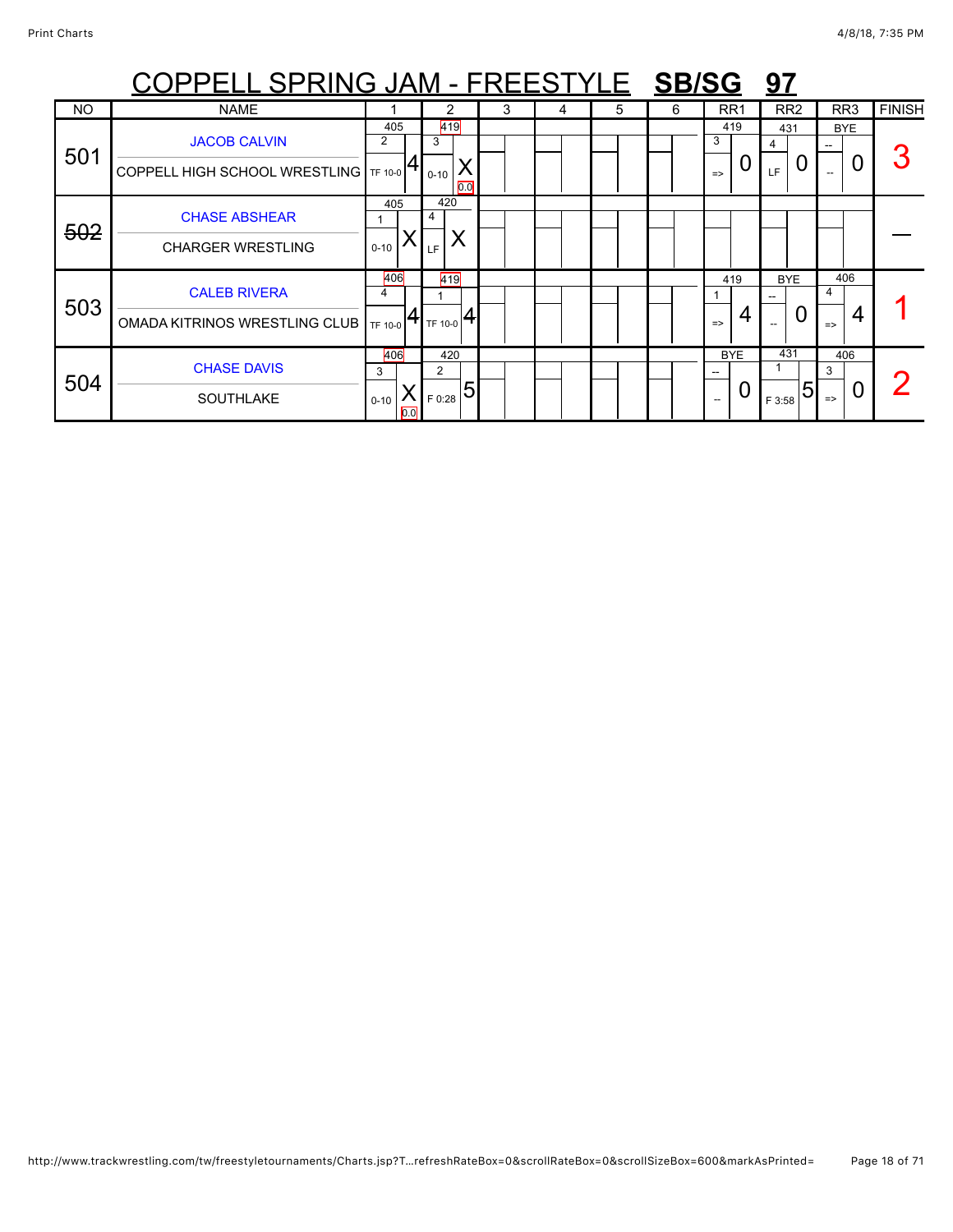|     | PPELL SPRING JAM - FREESTYLE SB/SG 102-104                 |  |   |   |  |   |   |                                                 |                      |                       |               |  |  |  |
|-----|------------------------------------------------------------|--|---|---|--|---|---|-------------------------------------------------|----------------------|-----------------------|---------------|--|--|--|
| NO  | <b>NAME</b>                                                |  | 2 | 3 |  | 5 | 6 | RR <sub>1</sub>                                 | RR <sub>2</sub>      | RR <sub>3</sub>       | <b>FINISH</b> |  |  |  |
| 601 | <b>NICO CAPUTTO</b><br>LOFTONSTYLE WRESTLING CLUB          |  |   |   |  |   |   | 407<br>2<br>LF                                  | 420<br>3<br>TF 10-0  | <b>BYE</b><br>U       |               |  |  |  |
| 602 | <b>JOSHUA STODDARD</b><br><b>BEST TRAINED WRESTLING</b>    |  |   |   |  |   |   | 407<br>5<br>F 0:46                              | <b>BYE</b><br>U      | 432<br>3<br>TF 21-10  |               |  |  |  |
| 603 | <b>CADEN COOPER</b><br><b>COPPELL STARS WRESTLING CLUB</b> |  |   |   |  |   |   | <b>BYE</b><br>$\overline{\phantom{a}}$<br>$- -$ | 420<br>0<br>$0 - 10$ | 432<br>2<br>$10 - 21$ | 2             |  |  |  |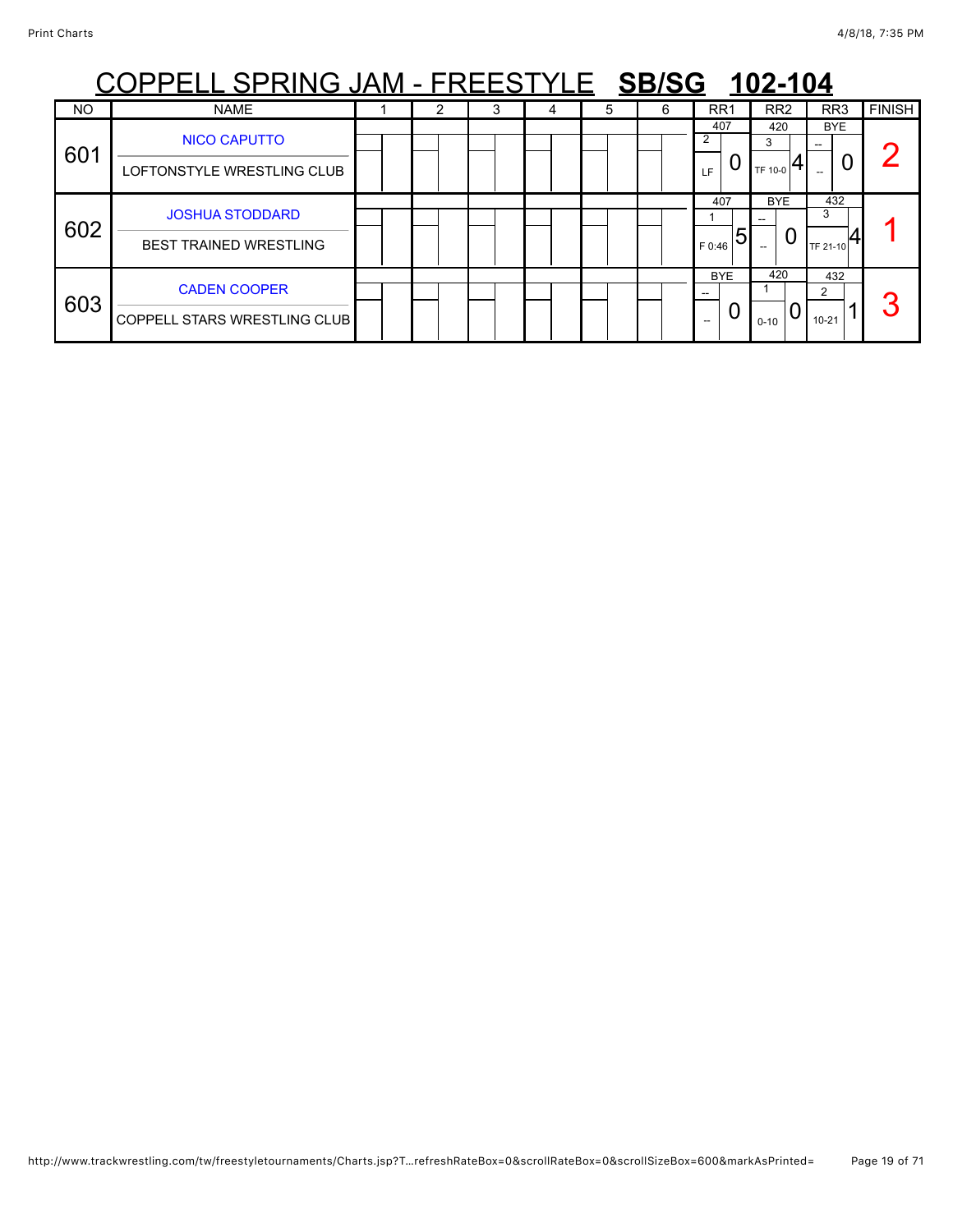|           | <u> OPPELL SPRING JAM - FREESTYLE SB/SG 110-112</u>    |  |   |   |   |   |                                      |                 |                              |               |
|-----------|--------------------------------------------------------|--|---|---|---|---|--------------------------------------|-----------------|------------------------------|---------------|
| <b>NO</b> | <b>NAME</b>                                            |  | 3 | 4 | 5 | 6 | RR <sub>1</sub>                      | RR <sub>2</sub> | RR <sub>3</sub>              | <b>FINISH</b> |
| 701       | <b>MAXWELL MORLAND</b><br>LOFTONSTYLE WRESTLING CLUB   |  |   |   |   |   | 408<br>$\overline{2}$<br>5<br>F 0:46 | 3<br><b>IF</b>  | BYE.<br>0                    |               |
| 702       | <b>HUNTER ROBEY</b><br>THUNDERCAT WRESTLING CLUB       |  |   |   |   |   | 408<br>LF                            | <b>BYE</b><br>U | 422<br>3<br><b>LF</b>        | 2             |
| 703       | <b>JULIAN MONTELONGO</b><br><b>MOYA WRESTLING CLUB</b> |  |   |   |   |   | <b>BYE</b><br>$\Omega$<br>$-$        | F 1:38          | 422<br>$\sim$<br>5<br>F 0:52 |               |

### http://www.trackwrestling.com/tw/freestyletournaments/Charts.jsp?T…refreshRateBox=0&scrollRateBox=0&scrollSizeBox=600&markAsPrinted= Page 20 of 71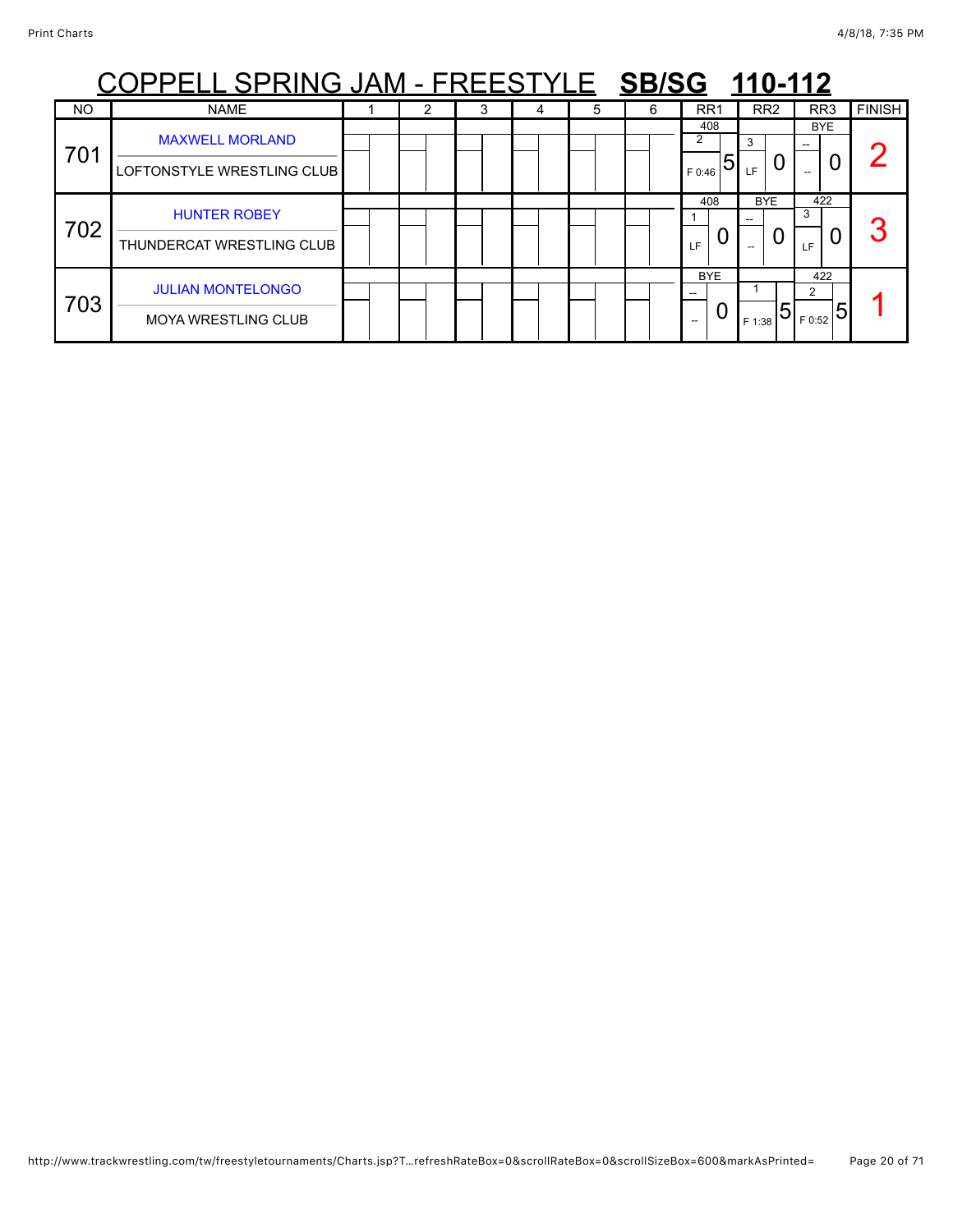|           | OPPELL SPRING JAM - FREESTYLE SB/SG 119  |                 |             |   |   |                       |   |                 |                 |     |               |
|-----------|------------------------------------------|-----------------|-------------|---|---|-----------------------|---|-----------------|-----------------|-----|---------------|
| <b>NO</b> | <b>NAME</b>                              |                 | 2           | 3 | 4 | 5                     | 6 | RR <sub>1</sub> | RR <sub>2</sub> | RR3 | <b>FINISH</b> |
| 801       | <b>ZACHARY EVANS</b>                     | 409<br>2        | 423<br>3    |   |   |                       |   | 434<br>4        |                 |     |               |
|           | ALL AMERICAN WRESTLING CLUB              | 5<br><b>WBF</b> | 5<br>F 0:46 |   |   |                       |   | 5<br>F 1:31     |                 |     |               |
| 802       | <b>CALLEN CARTER</b>                     | 409             | 424<br>4    |   |   | 433<br>3              |   |                 |                 |     |               |
|           | <b>COPPELL STARS WRESTLING CLUB FORE</b> |                 | Х<br>LF     |   |   | <b>FORF</b>           |   |                 |                 |     |               |
| 803       | <b>CARTER CAGLE</b>                      | 410<br>4        | 423         |   |   | 433<br>$\overline{2}$ |   |                 |                 |     | З             |
|           | <b>SPARTAN MAT CLUB</b>                  | $0 - 11$        | Χ<br>LF.    |   |   | 5<br><b>WBF</b>       |   |                 |                 |     |               |
|           | <b>ANSHUL DESAI</b>                      | 410<br>3        | 424<br>2    |   |   |                       |   | 434             |                 |     |               |
| 804       | SOUTHLAKE CARROLL                        | TF 11-0         | F 0:48      |   |   |                       |   | U<br>IF.        |                 |     |               |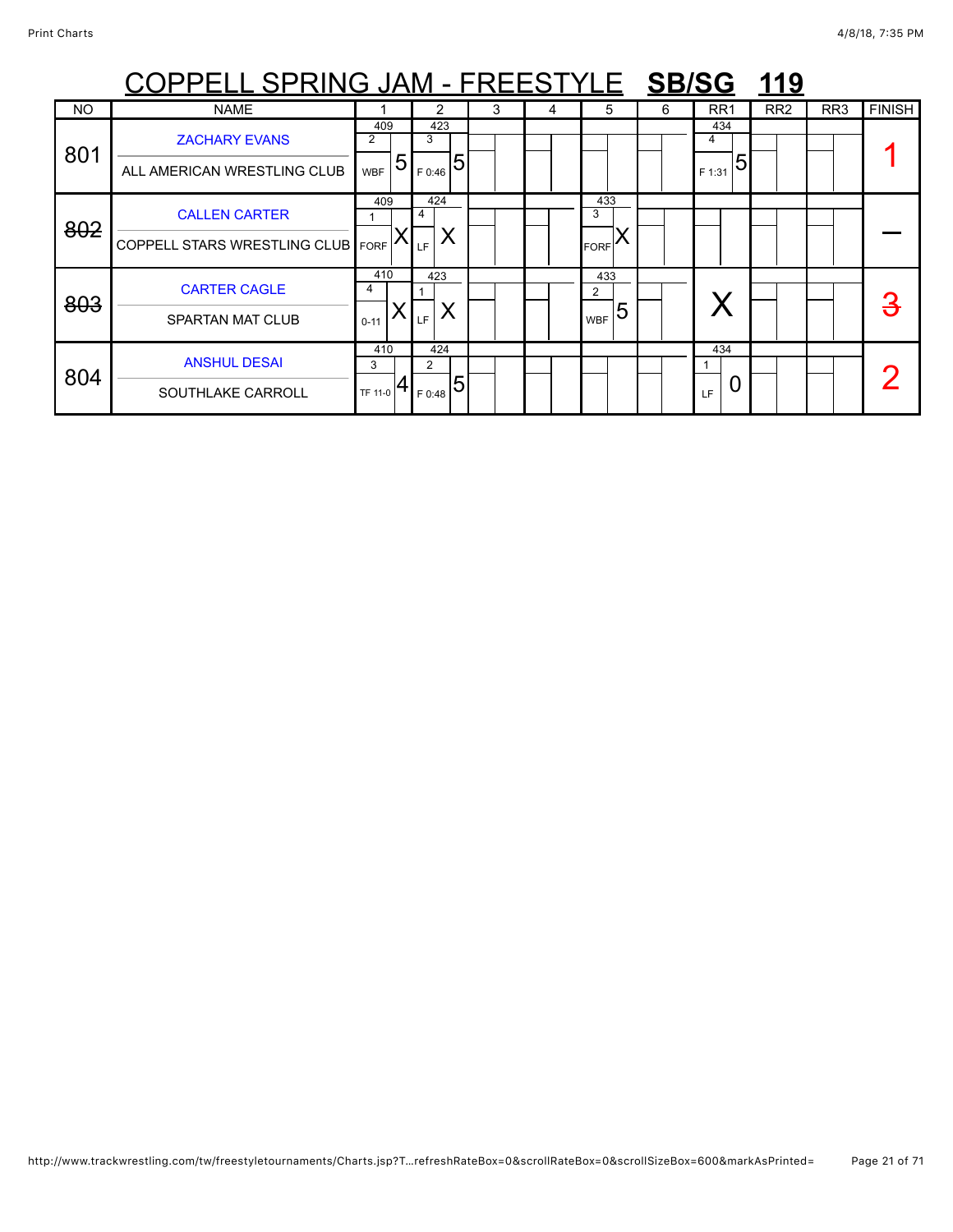### COPPELL SPRING JAM - FREESTYLE **SB/SG 125-127**

|           | ---<br>--- - -<br>. <i>.</i>                                |                |                             |  |  |                 |                 | .               |               |
|-----------|-------------------------------------------------------------|----------------|-----------------------------|--|--|-----------------|-----------------|-----------------|---------------|
| <b>NO</b> | <b>NAME</b>                                                 |                |                             |  |  | RR <sub>1</sub> | RR <sub>2</sub> | RR <sub>3</sub> | <b>FINISH</b> |
| 901       | <b>JUAN SALINAS</b><br>ROCKWALL HIGH SCHOOL                 | 410<br>TF 10-0 | 423<br>$_{\rm 1F\,1:08}$ 51 |  |  |                 |                 |                 |               |
| 902       | <b>CHRISTIAN HEIDELBERG</b><br>MIGHTY EAGLES WRESTLING 0-10 | 410            | 423<br>↗<br>LF.             |  |  |                 |                 |                 |               |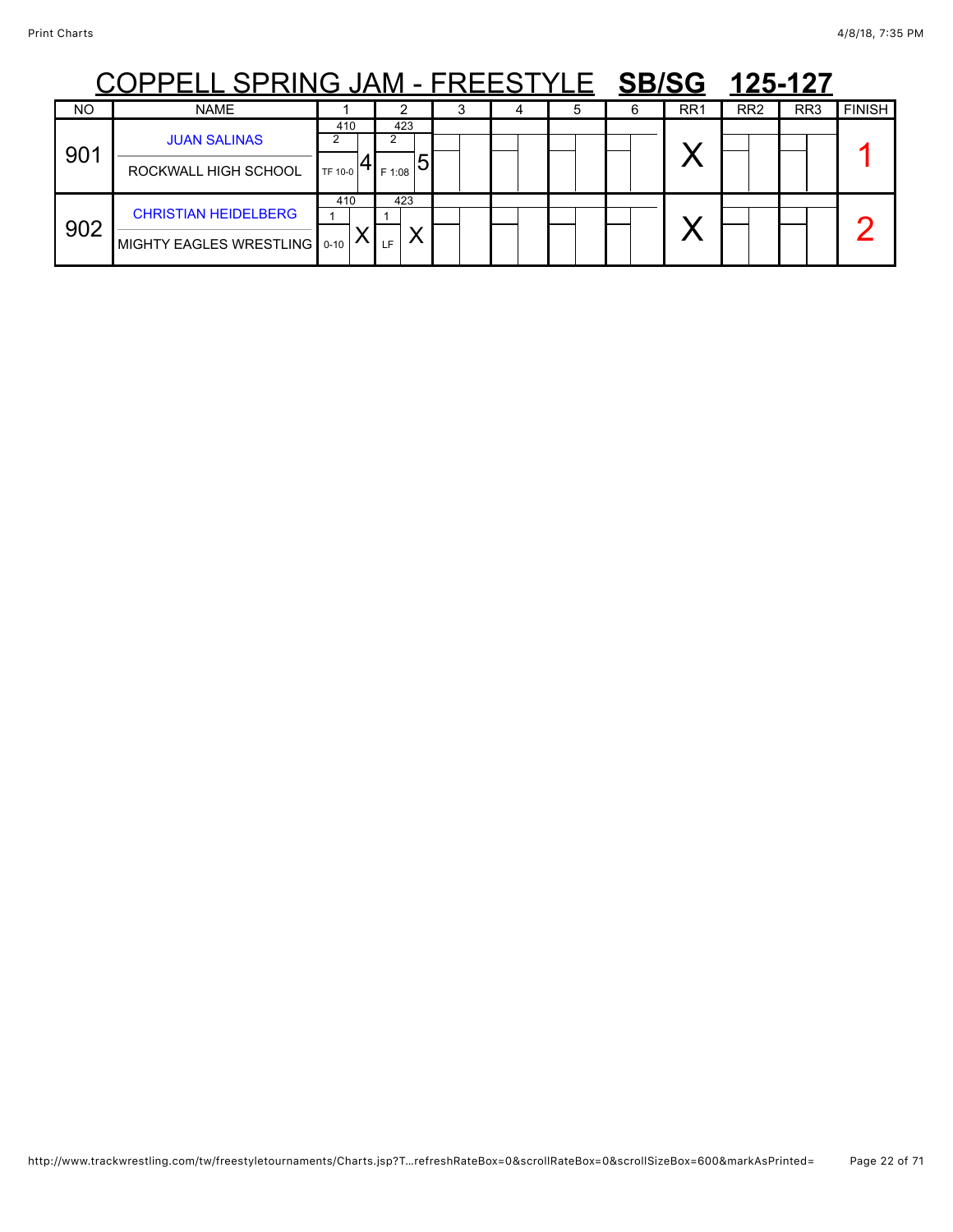## COPPELL SPRING JAM - FREESTYLE **SB/SG 149**

| NO   | <b>NAME</b>                            |                      |                     | ັ | 5 | 6 | RR <sub>1</sub> | RR <sub>2</sub> | RR <sub>3</sub> | <b>FINISH</b> |
|------|----------------------------------------|----------------------|---------------------|---|---|---|-----------------|-----------------|-----------------|---------------|
| 1101 | <b>KENZY SOBH</b><br>SOUTHLAKE         | 412<br>ົ<br>$0 - 10$ | 426<br>ົ<br>LF      |   |   |   | . 4             |                 |                 |               |
| 1102 | <b>JULIUS ALFARO</b><br><b>VICTORY</b> | 412<br>TF 10-0       | 426<br>IJ<br>F 0:22 |   |   |   |                 |                 |                 |               |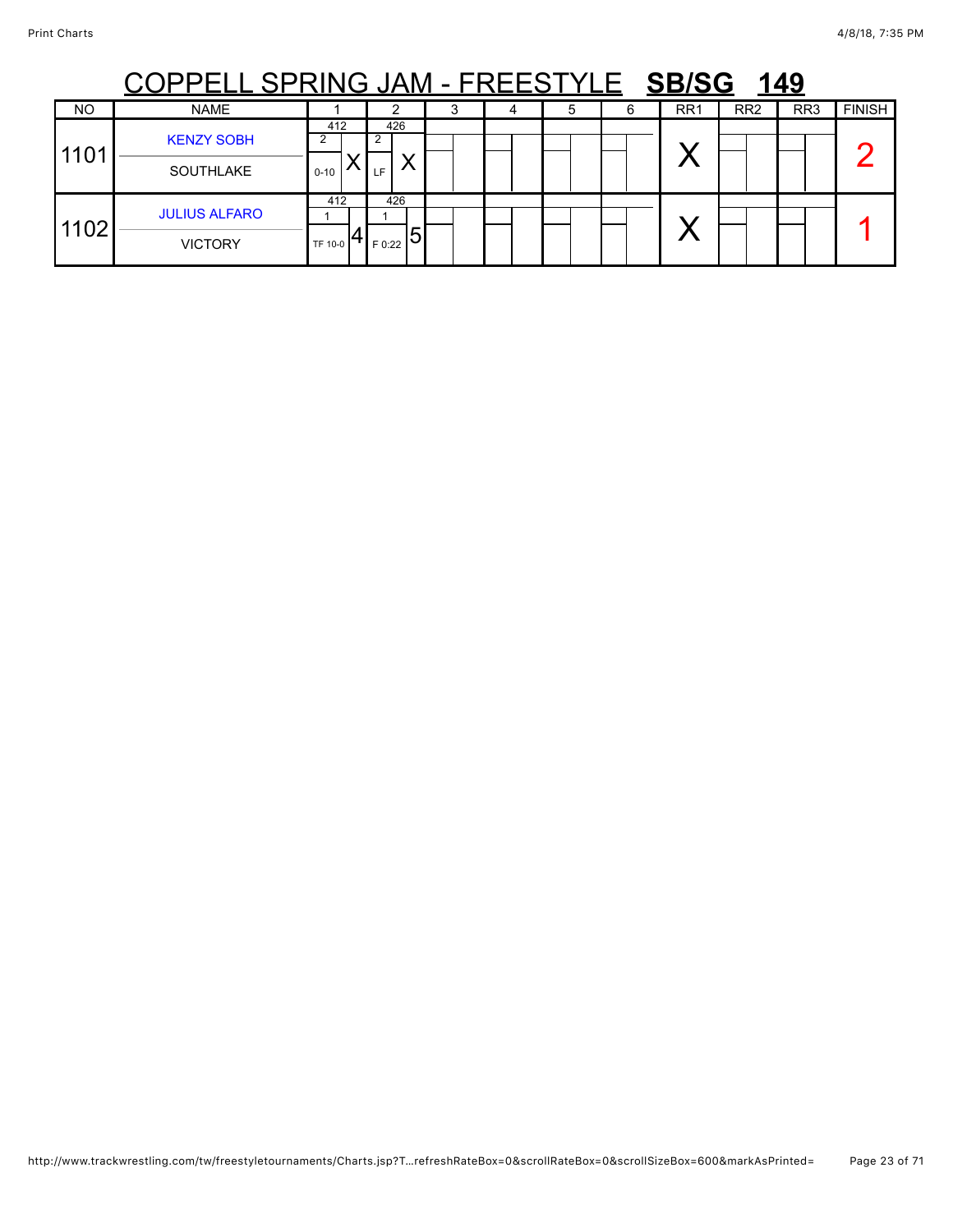## COPPELL SPRING JAM - FREESTYLE **SB/SG 165**

|                  | <b>ㅇㅇ. . ㅡㅡㅡ ㅇ. . \!! \ㅇ ㅇ/ \!\!</b><br>. _ _ _ v _ _ _<br>_____<br>$\blacksquare$ |                |                   |  |  |  |  |                 |                 |                 |               |  |  |  |
|------------------|------------------------------------------------------------------------------------|----------------|-------------------|--|--|--|--|-----------------|-----------------|-----------------|---------------|--|--|--|
| <b>NO</b>        | <b>NAME</b>                                                                        |                |                   |  |  |  |  | RR <sub>1</sub> | RR <sub>2</sub> | RR <sub>3</sub> | <b>FINISH</b> |  |  |  |
| 120 <sup>4</sup> | <b>MOLLY BAUGHER</b><br>PROSPER HIGH SCHOOL WRESTLING   0-10                       | 413            | 427<br>$0 - 10$   |  |  |  |  | v.              |                 |                 |               |  |  |  |
| 1202             | <b>ZEB FULMER</b><br>WINNSBORO WRESTLING CLUB                                      | 413<br>TF 10-0 | 427<br>O 1TH 10-0 |  |  |  |  | . .             |                 |                 |               |  |  |  |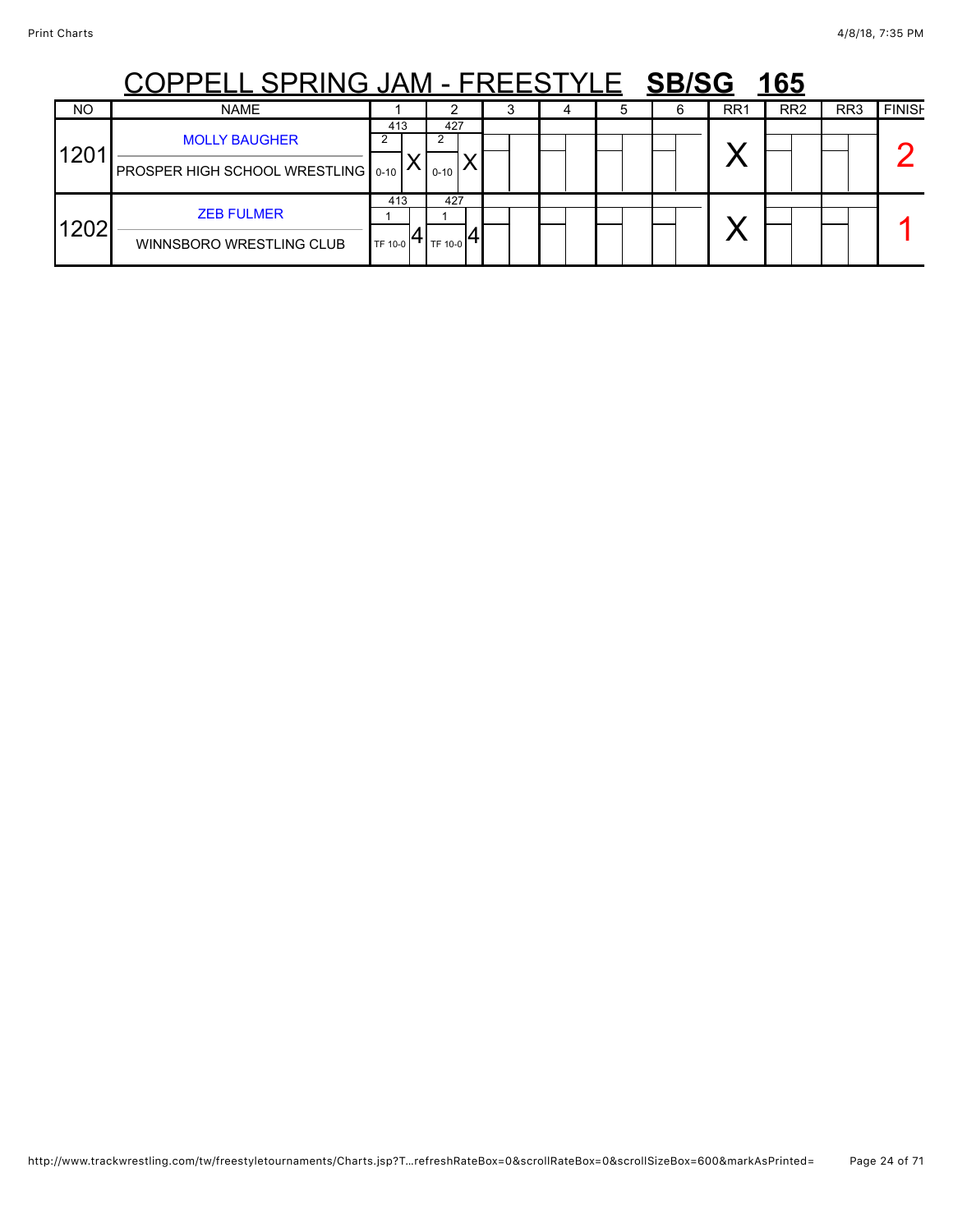## COPPELL SPRING JAM - FREESTYLE **SB/SG 250**

|           | <b>ㅇㅇ. . 느느느 ㅇ. . \!! \ㅇ ㅇ/ \!\!</b>                       |            |                                  |  |  | .               | $\overline{\phantom{a}}$ |                 |               |
|-----------|------------------------------------------------------------|------------|----------------------------------|--|--|-----------------|--------------------------|-----------------|---------------|
| <b>NO</b> | <b>NAME</b>                                                |            |                                  |  |  | RR <sub>1</sub> | RR <sub>2</sub>          | RR <sub>3</sub> | <b>FINISH</b> |
| 1401      | <b>SAMUEL REYNOLDS</b><br><b>BEST TRAINED WRESTLING</b>    | 414<br>LF. | 428<br>LF                        |  |  |                 |                          |                 |               |
| 1402      | <b>DRAKE MADOLE</b><br>LOFTONSTYLE WRESTLING CLUB   F 1:06 | 414        | 428<br>$F$ 1:18 $\triangleright$ |  |  |                 |                          |                 |               |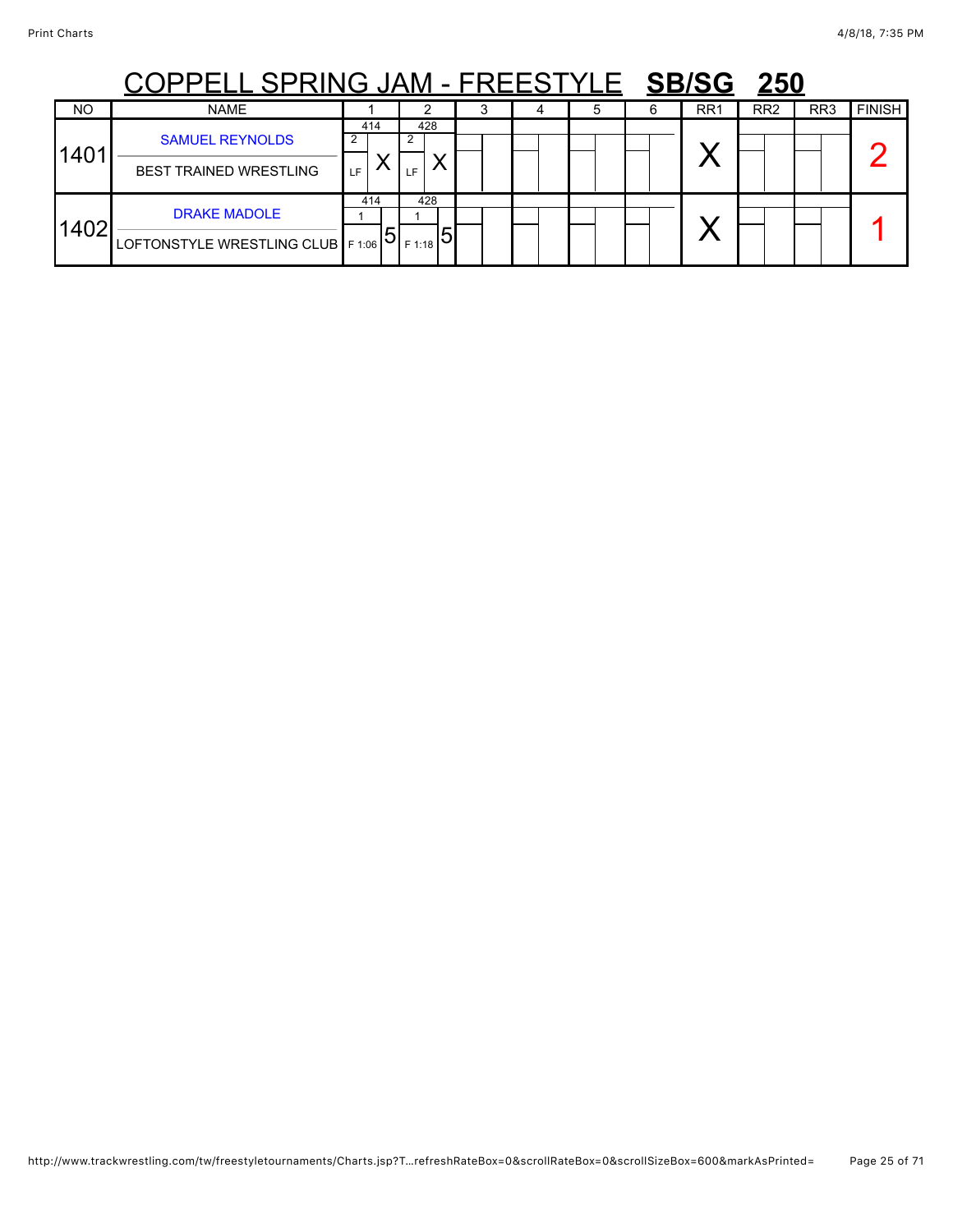| <b>NO</b> | <b>NAME</b> |  |  |  |  |  |  | RR <sub>1</sub> |  | RR <sub>2</sub> | RR <sub>3</sub> | <b>EINICH</b><br>וטויוו |
|-----------|-------------|--|--|--|--|--|--|-----------------|--|-----------------|-----------------|-------------------------|
|           |             |  |  |  |  |  |  |                 |  |                 |                 |                         |
|           |             |  |  |  |  |  |  |                 |  |                 |                 |                         |
|           |             |  |  |  |  |  |  |                 |  |                 |                 |                         |
|           |             |  |  |  |  |  |  |                 |  |                 |                 |                         |
|           |             |  |  |  |  |  |  |                 |  |                 |                 |                         |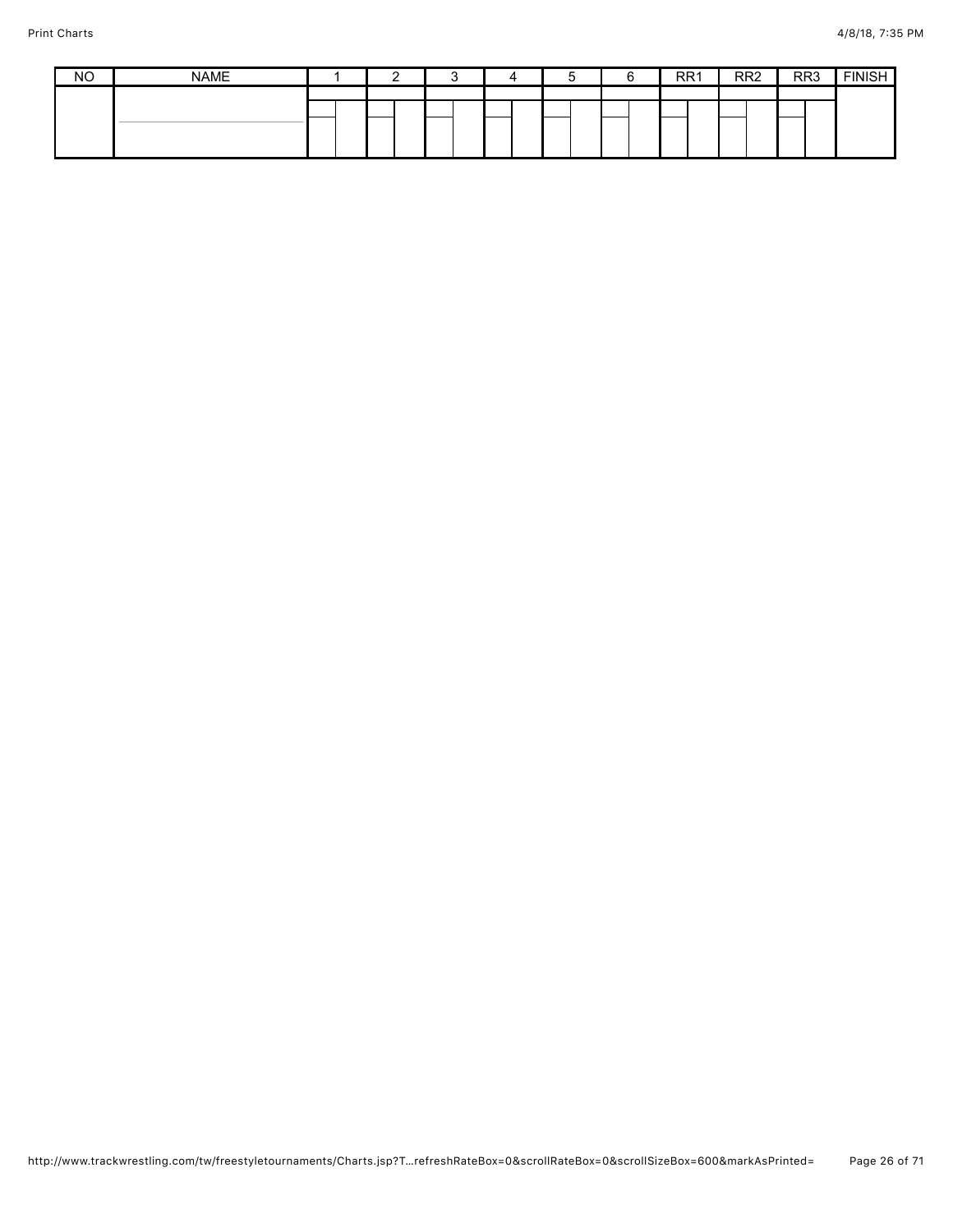|     | PELL SPRING JAM - FREESTYLE CD-MEN                     |  |  |   |   |   |                                      | <u>100</u>           |                          |               |
|-----|--------------------------------------------------------|--|--|---|---|---|--------------------------------------|----------------------|--------------------------|---------------|
| NO  | <b>NAME</b>                                            |  |  | 4 | 5 | 6 | RR1                                  | RR <sub>2</sub>      | RR <sub>3</sub>          | <b>FINISH</b> |
| 301 | <b>TYTEN VOLK</b><br><b>FRISCO TEXAS JACKS</b>         |  |  |   |   |   | 2<br>$0 - 11$                        | 5027<br>3<br>TF 10-0 | <b>BYE</b><br>U          |               |
| 302 | <b>JOSHUA SALAIS</b><br>THE BOMBERS OF FRISCO WRESTLIN |  |  |   |   |   | TF 11-0                              | <b>BYE</b><br>0      | 5065<br>3<br>5<br>F 1:04 |               |
| 303 | <b>MATT DAVIS</b><br><b>COPPELL WRESTLING CLUB</b>     |  |  |   |   |   | <b>BYE</b><br>U<br>$\qquad \qquad -$ | 5027<br>$0 - 10$     | 5065<br>າ<br>U<br>LF     | ◠             |

### http://www.trackwrestling.com/tw/freestyletournaments/Charts.jsp?T…refreshRateBox=0&scrollRateBox=0&scrollSizeBox=600&markAsPrinted= Page 27 of 71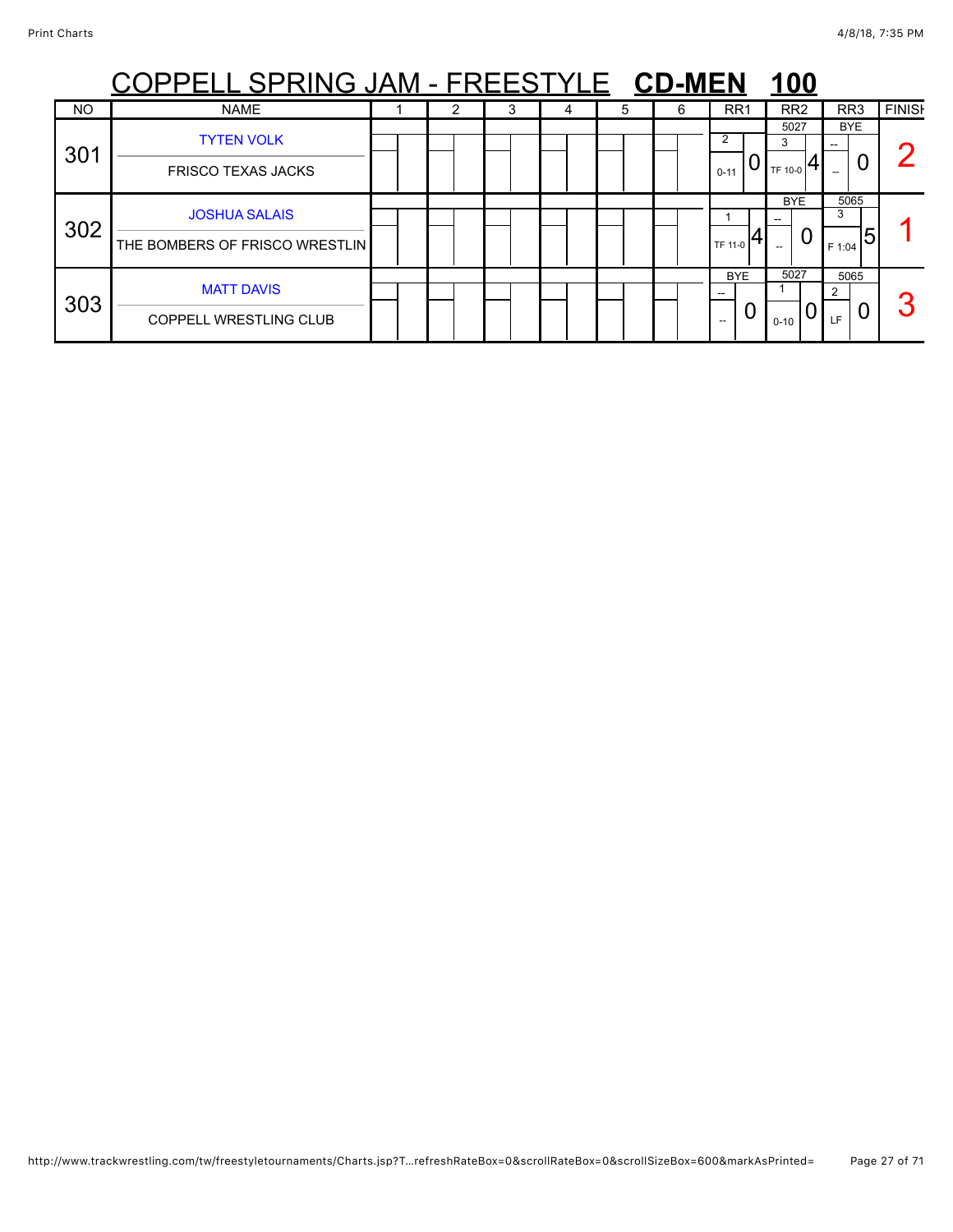|     | PPELL SPRING JAM - FREESTYLE CD-MEN                     |  |   |   |   |                          | <u>106</u>                      |                                                    |               |
|-----|---------------------------------------------------------|--|---|---|---|--------------------------|---------------------------------|----------------------------------------------------|---------------|
| NO  | <b>NAME</b>                                             |  | 3 | b | 6 | RR <sub>1</sub>          | RR <sub>2</sub>                 | RR <sub>3</sub>                                    | <b>FINISH</b> |
| 401 | <b>WESLEY GOLEMAN</b><br><b>BURLESON WRESTLING CLUB</b> |  |   |   |   | 5028<br>2<br>5<br>F 0:59 | 5063<br>3<br>LF                 | <b>BYE</b><br>--                                   |               |
| 402 | <b>JAKE OLSON</b><br><b>SPARTAN MAT CLUB</b>            |  |   |   |   | 5028<br>LF               | <b>BYE</b><br>U                 | 5096<br>3<br>LF.                                   | $\sqrt{2}$    |
| 403 | <b>SAM SHAFER</b><br>FORT WORTH WRESTLING ACADEMY       |  |   |   |   | <b>BYE</b><br>U<br>--    | 5063<br>$\overline{5}$<br>F4:41 | 5096<br>$\mathsf{L}_{\mathsf{IF1:10}} \mathsf{5} $ |               |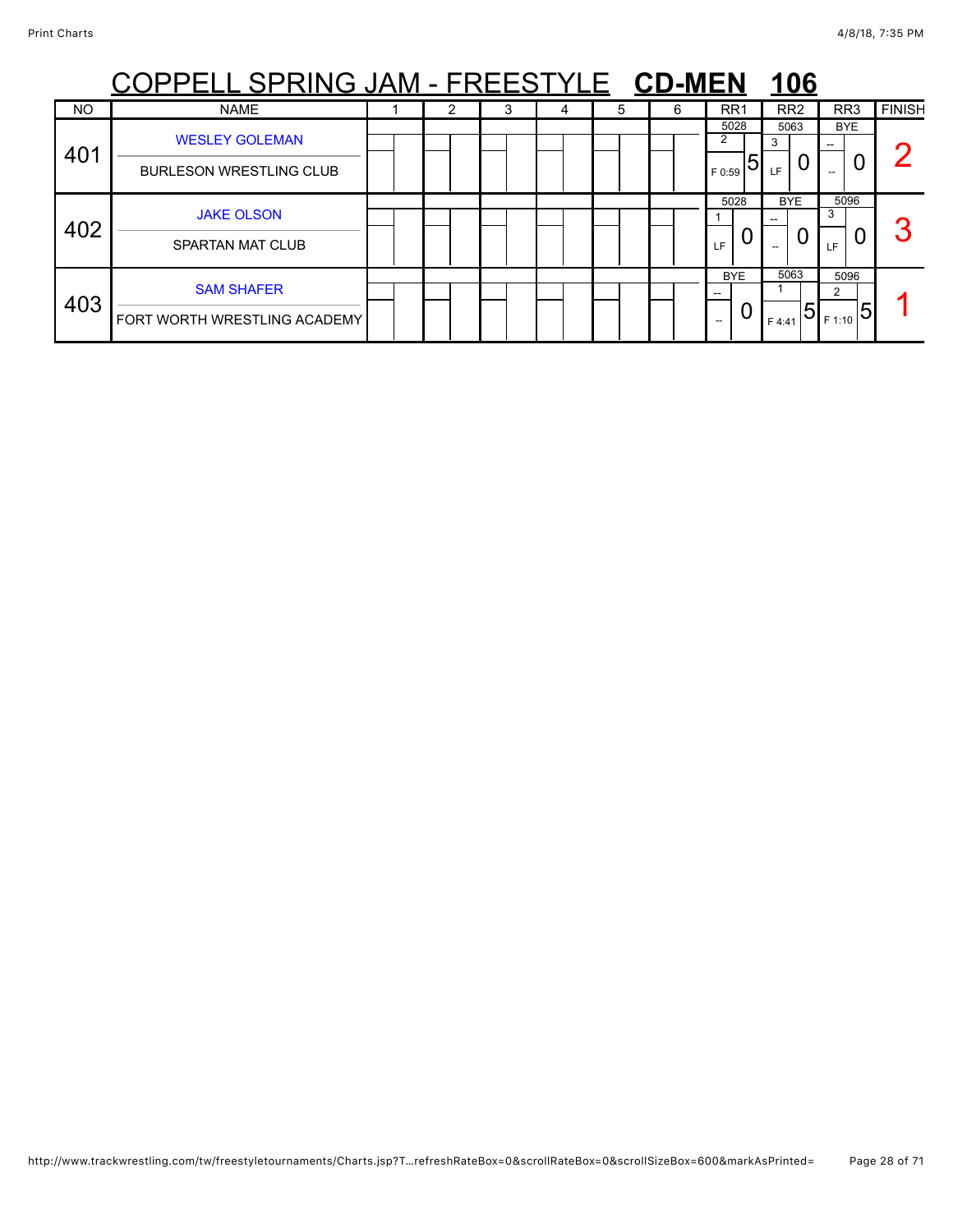|           | <u> COPPELL SPRING JAM - FREESTYLE</u>                    |                                  |                                            |                                      |   |                                                   |                 |                        |                                                                                    |                  |                      | <b>CD-MEN</b> |                                         |   |                 | 113 |                 |               |
|-----------|-----------------------------------------------------------|----------------------------------|--------------------------------------------|--------------------------------------|---|---------------------------------------------------|-----------------|------------------------|------------------------------------------------------------------------------------|------------------|----------------------|---------------|-----------------------------------------|---|-----------------|-----|-----------------|---------------|
| <b>NO</b> | <b>NAME</b>                                               |                                  |                                            | $\overline{2}$                       |   |                                                   | 3               |                        | 4                                                                                  |                  | 5                    | 6             | RR <sub>1</sub>                         |   | RR <sub>2</sub> |     | RR <sub>3</sub> | <b>FINISH</b> |
| 501       | <b>CAMERON CONLEY</b><br>THUNDERCAT WRESTLING CLUB        | 5001<br>$\overline{2}$<br>F 4:56 | $\overline{5}$                             | 5029<br>9<br>$0 - 10$                | X | 5068<br>3<br>LF.                                  | X               |                        |                                                                                    |                  |                      |               |                                         |   |                 |     |                 |               |
| 502       | <b>JOSHUA WEATHERALL</b><br><b>WARRIOR WRESTLING CLUB</b> | $\mathbf{1}$<br>LF.              | 5001<br>X                                  | 5030<br>3<br>$ X _{0-10} X $         |   |                                                   |                 |                        |                                                                                    |                  |                      |               |                                         |   |                 |     |                 |               |
| 503       | <b>ALEX FABELA</b><br><b>FRISCO TEXAS JACKS</b>           | 4<br>$0 - 10$                    | 5002<br>X                                  | 5030<br>2<br>$T_{\text{F 10-0}} 4$   |   | $\mathbf{1}$<br>$\frac{1}{2}$ <sub>F 6:00</sub> 5 | 5068            | 5097<br>$\overline{7}$ | $ X _{0-10} X $                                                                    |                  |                      |               |                                         |   |                 |     |                 |               |
| 504       | <b>ANDRES MENDOZA</b><br>OMADA KITRINOS WRESTLING CLUB    | 3                                | 5002<br>$\mathbf{1}_{TF\ 10\text{-}0}  4 $ | 5031<br>5<br>$T_{\text{TF 11-0}} 4 $ |   | 6                                                 | 5069            | 9                      | 5098<br>$ $ <sub>TF 10-0</sub> 4 $ $ <sub>TF 13-0</sub> 4 $ $ <sub>TF 10-0</sub> 4 | $\overline{7}$   | 5116                 |               | 5098<br>9<br>$\Rightarrow$              | 4 |                 |     |                 |               |
| 505       | <b>JEREMY MCPHERSON</b><br>SPARTAN MAT CLUB               | 6<br>LE.                         | 5003<br>X                                  | 5031<br>4<br>$ S_{0-11} X$           |   |                                                   |                 |                        |                                                                                    |                  |                      |               |                                         |   |                 |     |                 |               |
| 506       | <b>DYLAN CAMARENA</b><br>J.J. PEARCE                      | 5<br>F 1:14                      | 5003<br>$\overline{5}$                     | 5032<br>$\overline{7}$<br>F 0:55     | 5 | $\overline{4}$<br>$0 - 10$                        | 5069<br>Χ       |                        | <b>BYE</b><br>0                                                                    | 5115<br>9<br>LF. | X                    |               |                                         | X |                 |     |                 |               |
| 507       | <b>LUKE CAMBERE</b><br>FLOWER MOUND HIGH SCHOOL           | 5004<br>8<br>TF 19-6             | 4                                          | 5032<br>6<br>LF                      | X |                                                   | <b>BYE</b><br>0 | $\overline{3}$         | 5097<br>TF 10-0 $ 4 _{0-10}$ $ X $                                                 | 5116<br>4        |                      |               |                                         |   |                 |     |                 |               |
| 508       | <b>AARON BRITTON</b><br>OMADA KITRINOS WRESTLING CLUB     | $\overline{7}$<br>$6 - 19$       | 5004<br>X                                  | <b>BYE</b>                           | O | 5067<br>9<br>$0 - 10$                             | X               |                        |                                                                                    |                  |                      |               |                                         |   |                 |     |                 |               |
| 509       | <b>LANDON BROWN</b><br><b>SPARTAN MAT CLUB</b>            |                                  | <b>BYE</b><br>0                            | 5029<br>$\mathbf{1}$                 |   | 8<br>TF 10-0 $4$ TF 10-0 $4$                      | 5067            | 4<br>$0 - 13$          | 5098<br>X<br>0.0                                                                   | 6                | 5115<br>$F_{0:47}$ 5 |               | 5098<br>$\overline{4}$<br>$\Rightarrow$ | 0 |                 |     |                 |               |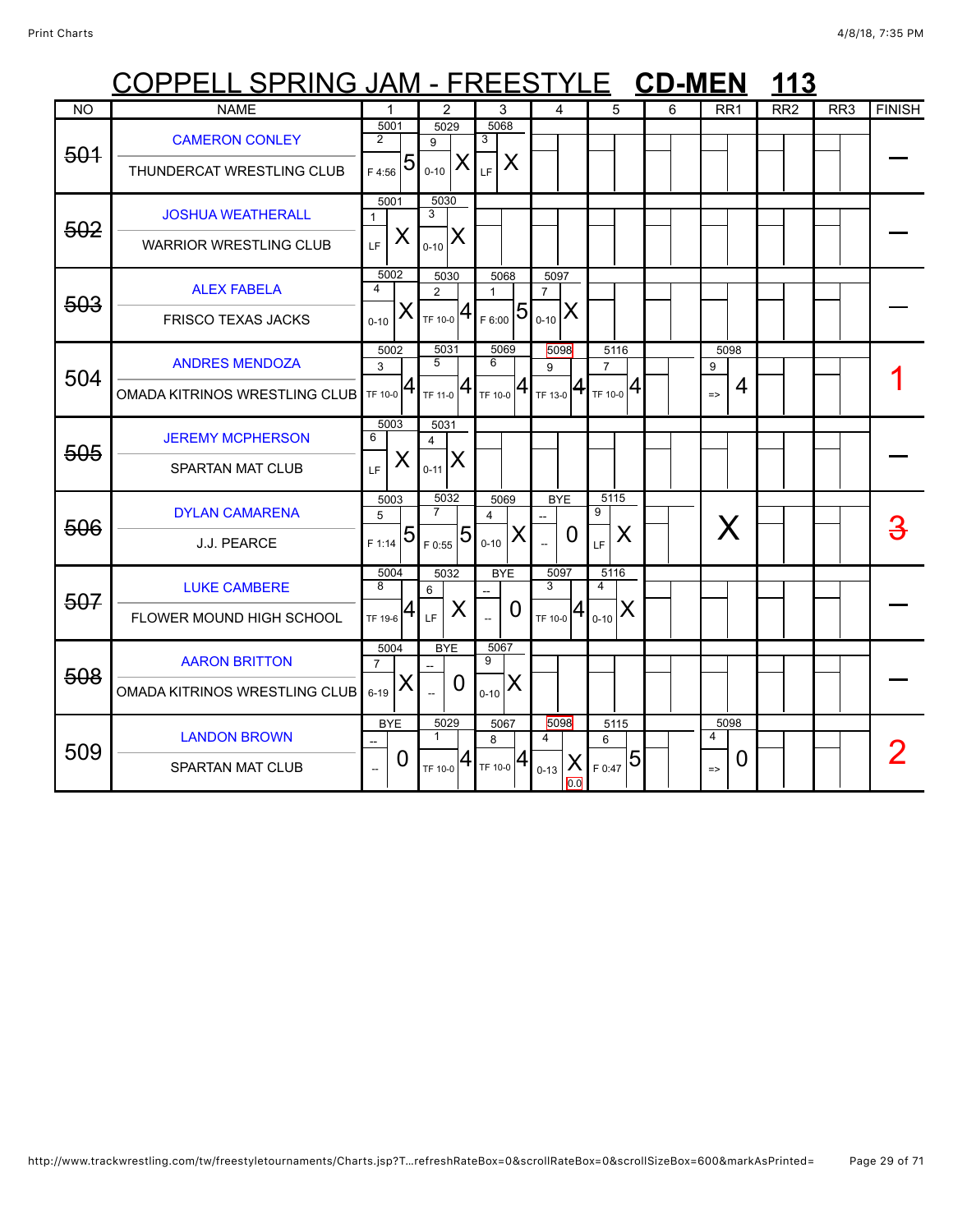### COPPELL SPRING JAM - FREESTYLE **CD-MEN 120A**

|           | ◡◡ィ<br>LLL UI ININU UNINI                                                                                            |                                     | 1 Y F                                         | -∟∪ 1                                    | <u>  L</u>                                                                            |      | VL-IIILII |                                   | ILVM                      |                                                   |               |
|-----------|----------------------------------------------------------------------------------------------------------------------|-------------------------------------|-----------------------------------------------|------------------------------------------|---------------------------------------------------------------------------------------|------|-----------|-----------------------------------|---------------------------|---------------------------------------------------|---------------|
| <b>NO</b> | <b>NAME</b>                                                                                                          | 1                                   | $\overline{2}$                                | 3                                        | 4                                                                                     | 5    | 6         | RR <sub>1</sub>                   | RR <sub>2</sub>           | RR <sub>3</sub>                                   | <b>FINISH</b> |
| 601       | SOHAIB MOHAMMED<br>COPPELL HIGH SCHOOL WRESTLING                                                                     | 5005<br>3<br>X<br>LF                | 5033<br>5<br>4<br>TF 15-4                     | 5070<br>7<br>X<br>LF                     |                                                                                       |      |           |                                   |                           |                                                   |               |
| 603       | <b>DEONTAYE PRZEKOP</b><br>THE BOMBERS OF FRISCO WRESTLIN                                                            | 5005<br>$\mathbf{1}$<br>5<br>F 5:32 | 5034<br>$\overline{7}$<br>Χ<br>LF             | 5071<br>$\overline{11}$<br>Х<br>$0 - 10$ |                                                                                       |      |           |                                   |                           |                                                   |               |
| 605       | <b>DAVID LEON</b><br><b>JJP WRESTLING</b>                                                                            | 5006<br>7<br>X<br>LF                | 5033<br>$\blacktriangleleft$<br>X<br>$4 - 15$ |                                          |                                                                                       |      |           |                                   |                           |                                                   |               |
| 607       | <b>SEAN BONNER</b><br><b>REZULTS WRESTLING</b>                                                                       | 5006<br>5<br>5<br>$F$ 2:16          | 5034<br>3<br>5<br>F 1:02                      | 5070<br>$\mathbf{1}$<br>5<br>F 1:42      |                                                                                       |      |           | 5099<br>13<br>3<br>D 16-10        | <b>BYE</b><br>0           | 5120<br>11<br>5<br>F 6:00                         |               |
| 609       | <b>GABRIEL SANCHEZ</b><br>CHISHOLM TRAIL HIGH SCHOOL                                                                 | 5007<br>11<br>X<br>LF               | 5035<br>13<br>X<br>LF                         |                                          |                                                                                       |      |           |                                   |                           |                                                   |               |
| 611       | <b>JESSE PEREA</b><br>OMADA KITRINOS WRESTLING CLUB                                                                  | 5007<br>9<br>5<br>F 1:51            | 5036<br>15<br>TF 10-0                         | 5071<br>3<br>4<br>TF 10-0                |                                                                                       |      |           | <b>BYE</b><br>O<br>$\overline{a}$ | 5110<br>13<br>5<br>F 4:33 | 5120<br>$\overline{7}$<br>$\boldsymbol{0}$<br>LF. | 2             |
| 613       | <b>COLE BENNETT</b><br>SOUTHLAKE CARROLL                                                                             | 5008<br>15<br>5<br>F 2:06           | 5035<br>9<br>5<br>F 5:27                      | <b>BYE</b><br>0<br>$\overline{a}$        |                                                                                       |      |           | 5099<br>7<br>$10 - 16$            | 5110<br>11<br>0<br>LF     | <b>BYE</b><br>0                                   |               |
| 645       | <b>JO'EL HERNANDEZ</b><br>COPPELL STARS WRESTLING CLUB                                                               | 5008<br>13<br>X<br>LF               | 5036<br>11<br>X<br>$0 - 10$                   |                                          |                                                                                       |      |           |                                   |                           |                                                   |               |
|           | $(611)$ Perea<br>Omada Kitrinos Wrestling Club<br>Perea<br>Fall 2:43<br>5124<br>3RD<br>(606) Pitra<br>Frisco Bombers |                                     |                                               |                                          | $(607)$ Bonner<br>Rezults Wrestling<br>(612) Urioste<br>Omada Kitrinos Wrestling Club | 5125 |           | Urioste<br>Fall 0:47<br>1ST       |                           |                                                   |               |

## COPPELL SPRING JAM - FREESTYLE **CD-MEN 120B**

| <b>NO</b> | <b>NAME</b>                                               |                                        | 2                         | 3                                             | 4                                           | 5 | 6 | RR <sub>1</sub>                      | RR <sub>2</sub>                  | RR <sub>3</sub>                              | <b>FINISH</b> |
|-----------|-----------------------------------------------------------|----------------------------------------|---------------------------|-----------------------------------------------|---------------------------------------------|---|---|--------------------------------------|----------------------------------|----------------------------------------------|---------------|
| 602       | <b>ISAIAH WASHINGTON</b><br><b>WARRIOR WRESTLING CLUB</b> | 5009<br>4<br>$\vert 5 \vert$<br>F 2:44 | 5037<br>14<br>5<br>F 1:00 | 5073<br>6<br>↗<br>LF<br>$\overline{0.0}$      | 5100<br>8<br>F 5:37                         |   |   | 5111<br>12<br>U<br>$0 - 10$          | <b>BYE</b><br>--<br>U<br>--      | 5073<br>6<br>$\Rightarrow$                   |               |
| 604       | <b>GAIGE INMAN</b><br><b>SPARTAN MAT CLUB</b>             | 5009<br>ົ<br>LF                        | 5038<br>6<br>$0 - 10$     |                                               |                                             |   |   |                                      |                                  |                                              |               |
| 606       | <b>JAKOB PITRA</b><br><b>FRISCO BOMBERS</b>               | 5010<br>8<br>4<br>TF 11-0              | 5038<br>TF 10-0           | 5073<br>$\mathcal{P}$<br><u> 5 </u><br>F 6:00 | 5101<br>$12 \overline{ }$<br>↗<br>LF<br>0.0 |   |   | <b>BYE</b><br>U<br>$\hspace{0.05cm}$ | 5101<br>12<br>U<br>$\Rightarrow$ | 5073<br>$\mathfrak{p}$<br>ხ<br>$\Rightarrow$ | ┍             |
|           |                                                           |                                        |                           |                                               |                                             |   |   |                                      |                                  |                                              |               |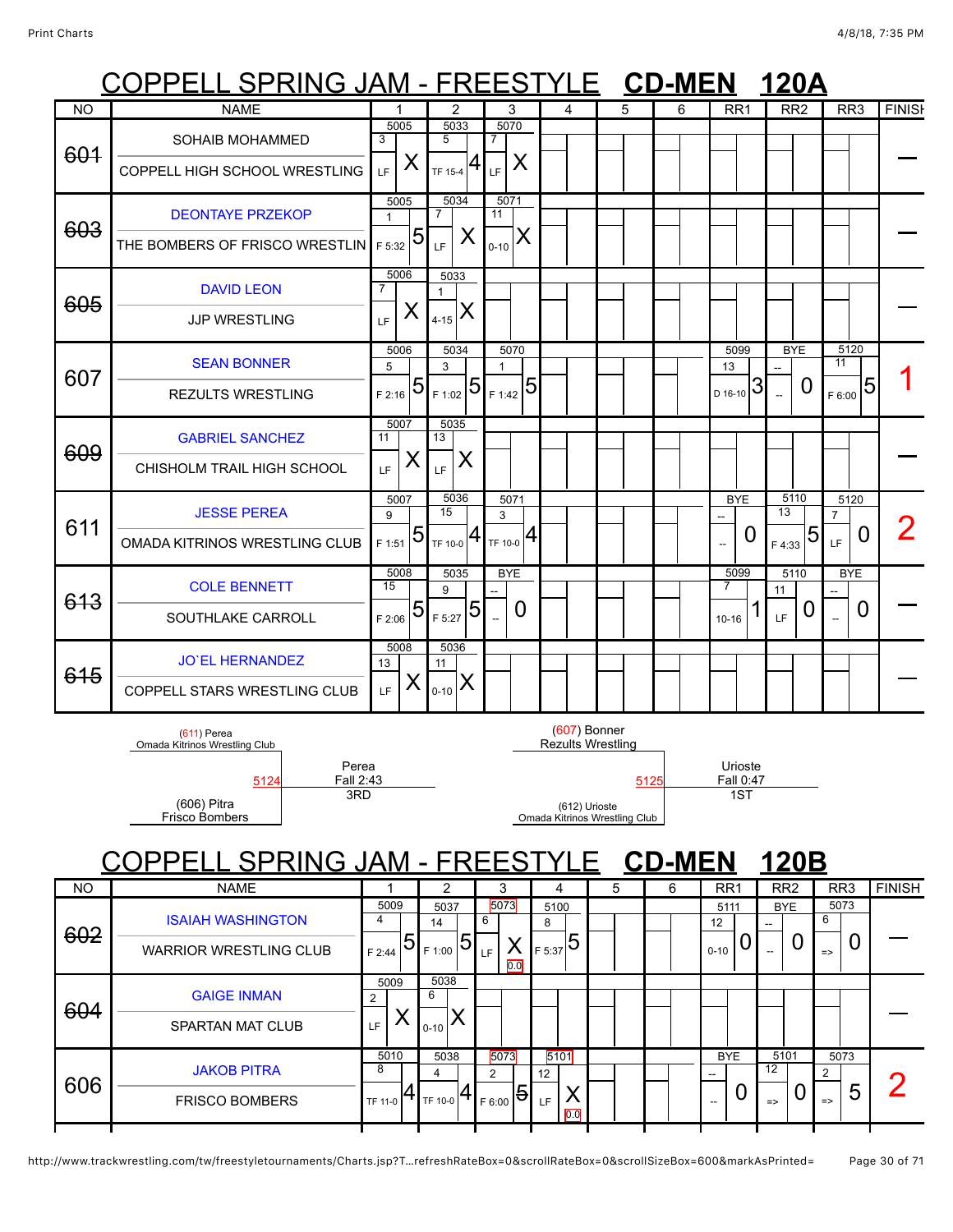|            |                                |                          | 5010           | 5039                                                |   |                          | <b>BYE</b> |        | 5100           |  |  |         |      |               |      |                          |  |
|------------|--------------------------------|--------------------------|----------------|-----------------------------------------------------|---|--------------------------|------------|--------|----------------|--|--|---------|------|---------------|------|--------------------------|--|
|            | <b>DOMINIC COOPER</b>          | 6                        |                | 10                                                  |   | $-$                      |            | 2      |                |  |  |         |      |               |      |                          |  |
| 608        | <b>BEST TRAINED</b>            | $0 - 11$                 |                | <b>WBF</b>                                          | 5 | $\hspace{0.05cm} \ldots$ |            | LF     | Х              |  |  |         |      |               |      |                          |  |
| 610        | <b>ANSHUL DESAI</b>            | 12                       | 5011           | 5039<br>8                                           |   |                          |            |        |                |  |  |         |      |               |      |                          |  |
|            | SOUTHLAKE CARROLL              | LF.                      | ⋏              | <b>FORF</b>                                         |   |                          |            |        |                |  |  |         |      |               |      |                          |  |
|            | <b>NATHAN URIOSTE</b>          | 10                       | 5011           | <b>BYE</b>                                          |   | 14                       | 5072       | 6      | 5101           |  |  | 2       | 5111 | 6             | 5101 | <b>BYE</b><br>$-$        |  |
|            | OMADA KITRINOS WRESTLING CLUB  | F 0:33                   |                | $\hspace{0.05cm} -\hspace{0.05cm} -\hspace{0.05cm}$ | U | TF 12-0                  |            | F 1:17 |                |  |  | TF 10-0 |      | $\Rightarrow$ |      | $\hspace{0.05cm} \ldots$ |  |
|            |                                |                          | <b>BYE</b>     | 5037                                                |   | 5072                     |            |        |                |  |  |         |      |               |      |                          |  |
|            |                                |                          |                |                                                     |   |                          |            |        |                |  |  |         |      |               |      |                          |  |
|            | <b>MIGHTY EAGLES WRESTLING</b> | $\overline{\phantom{a}}$ | U              | <b>LF</b>                                           |   | $10-12$ $\sim$           |            |        |                |  |  |         |      |               |      |                          |  |
| 612<br>614 | <b>XANDER SIMPKINS</b>         |                          | $\overline{5}$ | 2                                                   |   | 12                       |            |        | $\overline{5}$ |  |  |         |      |               | 5    |                          |  |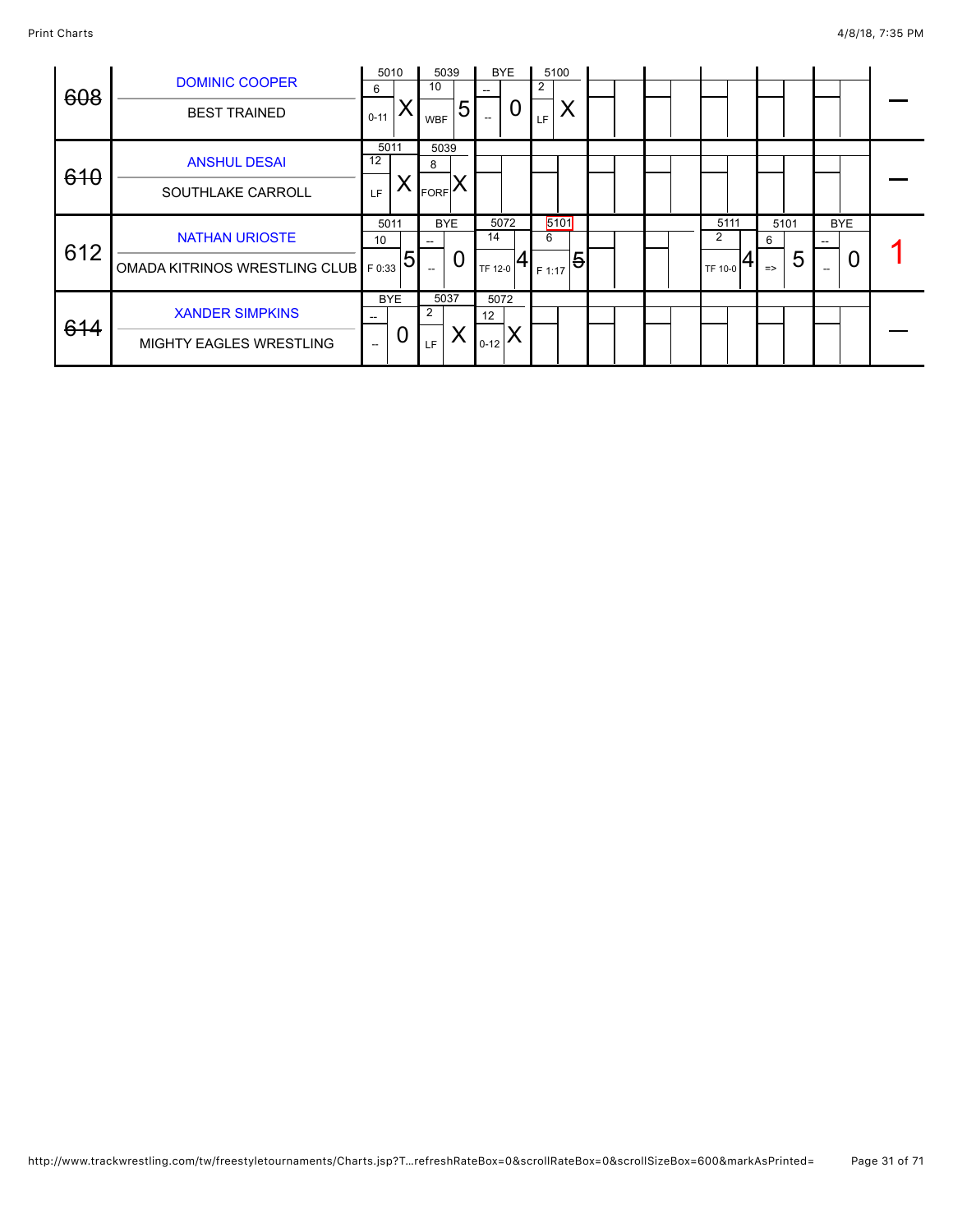|           | COPPELL SPRING JAM - FREESTYLE CD-MEN |                        |                |                                           |                  |                                        |          |   |   |   |               |                 |                          | 126          |                                        |        |               |
|-----------|---------------------------------------|------------------------|----------------|-------------------------------------------|------------------|----------------------------------------|----------|---|---|---|---------------|-----------------|--------------------------|--------------|----------------------------------------|--------|---------------|
| <b>NO</b> | <b>NAME</b>                           |                        |                |                                           | 2                | 3                                      |          | 4 | 5 | 6 |               | RR <sub>1</sub> | RR <sub>2</sub>          |              | RR <sub>3</sub>                        |        | <b>FINISH</b> |
| 701       | <b>ADRIAN SOLORZANO</b>               | 5012<br>$\overline{2}$ |                | 5040<br>3                                 |                  | 5074<br>5                              |          |   |   |   | 3             | 5040            | 5102<br>6                |              | <b>BYE</b><br>$\overline{\phantom{a}}$ |        |               |
|           | <b>BEST TRAINED WRESTLING</b>         | F 0:44                 | $\overline{5}$ | LF.                                       | $\lambda$<br>0.0 | TF 12-0                                |          |   |   |   | $\Rightarrow$ | 0               | $0 - 10$                 | 0            |                                        | 0      |               |
| 702       | <b>ETHAN PURDY</b>                    | 5012                   |                | 5041<br>5                                 |                  |                                        |          |   |   |   |               |                 |                          |              |                                        |        |               |
|           | <b>OMADA KITRINOS WRESTLING CLUB</b>  | LE.                    | X              | $6 - 16$                                  | X                |                                        |          |   |   |   |               |                 |                          |              |                                        |        |               |
| 703       | <b>EVAN ATCHLEY</b>                   | 5013<br>4              |                | 5040                                      |                  | 5075<br>6                              |          |   |   |   |               | 5040            | <b>BYE</b>               |              | 5075<br>6                              |        |               |
|           | <b>SPARTAN MAT CLUB</b>               | F 1:31                 | $\overline{5}$ | $I_{F 5:02}$ 5                            |                  | $0 - 12$                               | X<br>0.0 |   |   |   | $\Rightarrow$ | 5               | $\overline{\phantom{a}}$ | $\mathbf{I}$ | $\Rightarrow$                          | $\cup$ |               |
| 704       | <b>CALEB FREEMAN</b>                  | 5013<br>3              |                | 5042<br>6                                 |                  |                                        |          |   |   |   |               |                 |                          |              |                                        |        |               |
|           | ALL AMERICAN WRESTLING CLUB           | LF                     | X              | LF                                        | X                |                                        |          |   |   |   |               |                 |                          |              |                                        |        |               |
| 705       | <b>THOMAS HERNANDEZ</b>               | 5014<br>6              |                | 5041<br>2                                 |                  | 5074                                   |          |   |   |   |               |                 |                          |              |                                        |        |               |
|           | <b>FRISCO TEXAS JACKS</b>             | $0 - 10$               | Х              |                                           |                  | X<br>TF 16-6 $\left  4 \right _{0.12}$ |          |   |   |   |               |                 |                          |              |                                        |        |               |
| 706       | <b>EZEKIEL RAMIREZ</b>                | 5014<br>5              |                | 5042<br>$\overline{4}$                    |                  | 5075<br>3                              |          |   |   |   |               | <b>BYE</b>      | 5102                     |              | 5075<br>3                              |        |               |
|           | OMADA KITRINOS WRESTLING CLUB TF 10-0 |                        |                | $\frac{1}{2}$ $\frac{1}{2}$ $\frac{1}{2}$ |                  | $\frac{1}{1}$ <sub>TF 12-0</sub>       |          |   |   |   |               | O               | TF 10-0                  |              | $\Rightarrow$                          | 4      |               |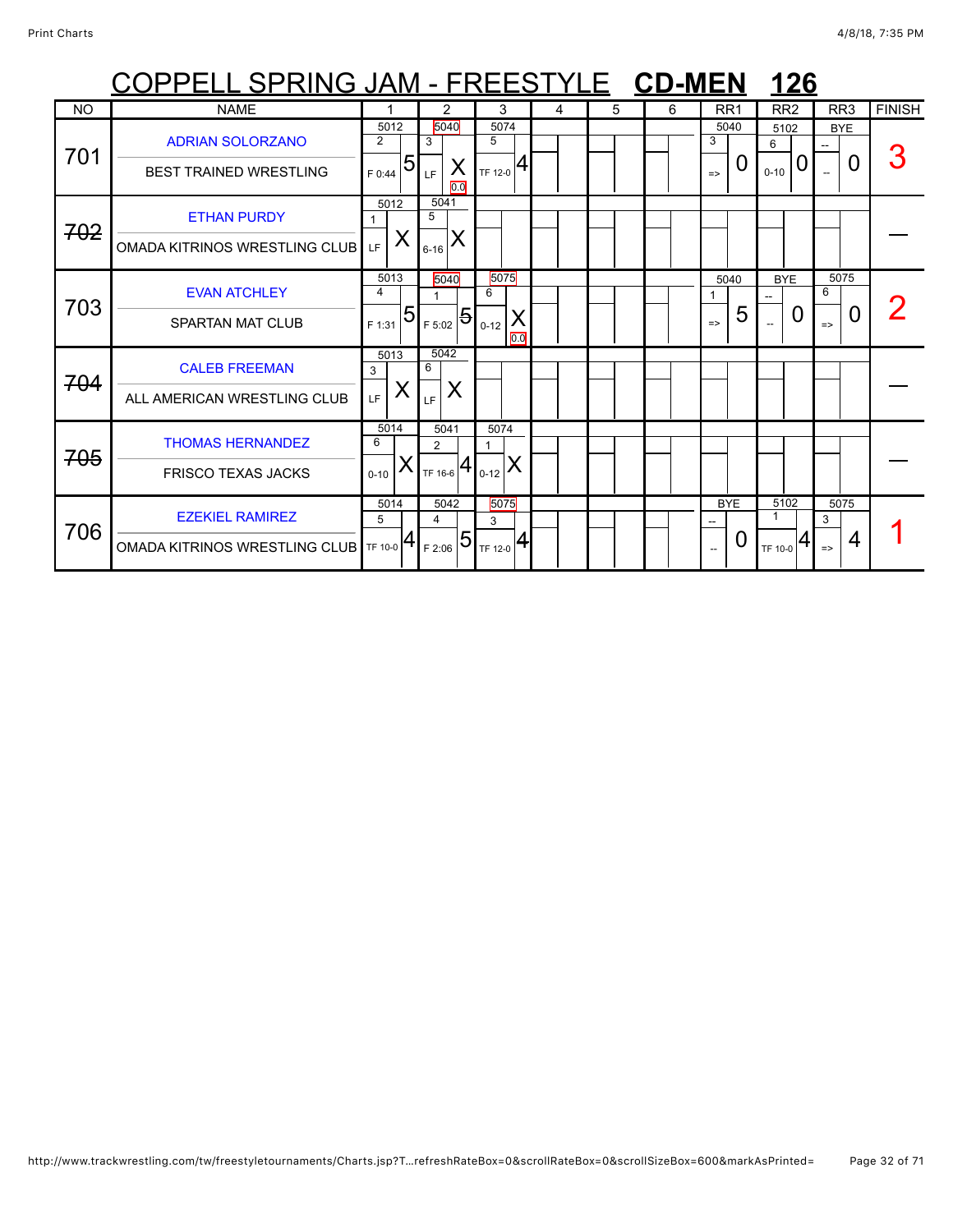|           | OPPELL SPRING JAM - FREESTYLE CD-MEN |                                                                       |                         |                                   |   |   |   |                        | 132                             |                    |              |
|-----------|--------------------------------------|-----------------------------------------------------------------------|-------------------------|-----------------------------------|---|---|---|------------------------|---------------------------------|--------------------|--------------|
| <b>NO</b> | <b>NAME</b>                          |                                                                       | 2                       | 3                                 | 4 | 5 | 6 | RR <sub>1</sub>        | RR <sub>2</sub>                 | RR <sub>3</sub>    | <b>FINIS</b> |
| 801       | <b>KYLE EDWARDS</b>                  | 5040<br>2                                                             | 5112<br>3               | 5121<br>4                         |   |   |   |                        |                                 |                    |              |
|           | ALL AMERICAN WRESTLING CLUB          | X<br>LF.                                                              | 5<br>F 4:40             | X<br><b>LF</b>                    |   |   |   |                        |                                 |                    |              |
| 802       | <b>PARICK PEREA</b>                  | 5040                                                                  | 5113<br>5               | 5122<br>6                         |   |   |   | 5126<br>4              | 5122<br>6                       | <b>BYE</b>         |              |
|           | OMADA KITRINOS WRESTLING CLUB        | $T_{F,0:00}$ 51.                                                      | 5<br><b>WBF</b>         | $\overline{\mathbf{e}}$<br>F 1:42 |   |   |   | 5<br>F 1:20            | 5<br>$\Rightarrow$              | 0                  |              |
| 803       | <b>SID CHINTALAPUDI</b>              | 5096<br>4                                                             | 5112<br>$\mathbf{1}$    |                                   |   |   |   |                        |                                 |                    |              |
|           | <b>COPPELL WRESTLING CLUB</b>        | X<br>LF.                                                              | X<br>LF                 |                                   |   |   |   |                        |                                 |                    |              |
| 804       | <b>DANIEL OVERSTREET</b>             | 5096<br>3                                                             | 5114<br>6               | 5121                              |   |   |   | 5126<br>$\overline{2}$ | <b>BYE</b>                      | 5114<br>6          |              |
|           | <b>RICHARDSON</b>                    | $\frac{1}{2}$ $\frac{1}{2}$ $\frac{1}{2}$ $\frac{1}{2}$ $\frac{1}{2}$ | $0 - 10$<br>0.0         | 5<br>$X _{F4:36}$                 |   |   |   | U<br>LF.               | 0                               | 0<br>$\Rightarrow$ |              |
| 805       | <b>ISAAC ANDERSON</b>                | 5042<br>6                                                             | 5113<br>$\overline{2}$  |                                   |   |   |   |                        |                                 |                    |              |
|           | ARLINGTON STORM WRESTLING CLUB 2-12  | Х                                                                     | FORF X                  |                                   |   |   |   |                        |                                 |                    |              |
| 806       | <b>RYLAN FRANKS</b>                  | 5042<br>5                                                             | 5114<br>$\overline{4}$  | 5122<br>2                         |   |   |   | <b>BYE</b>             | 5122<br>$\overline{2}$          | 5114<br>4          |              |
|           | <b>SPARTAN MAT CLUB</b>              | 4<br>TF 12-2                                                          | TF 10-0 $\mathbf{H}$ LF | Χ<br>0.0                          |   |   |   | 0                      | $\overline{0}$<br>$\Rightarrow$ | 4<br>$\Rightarrow$ |              |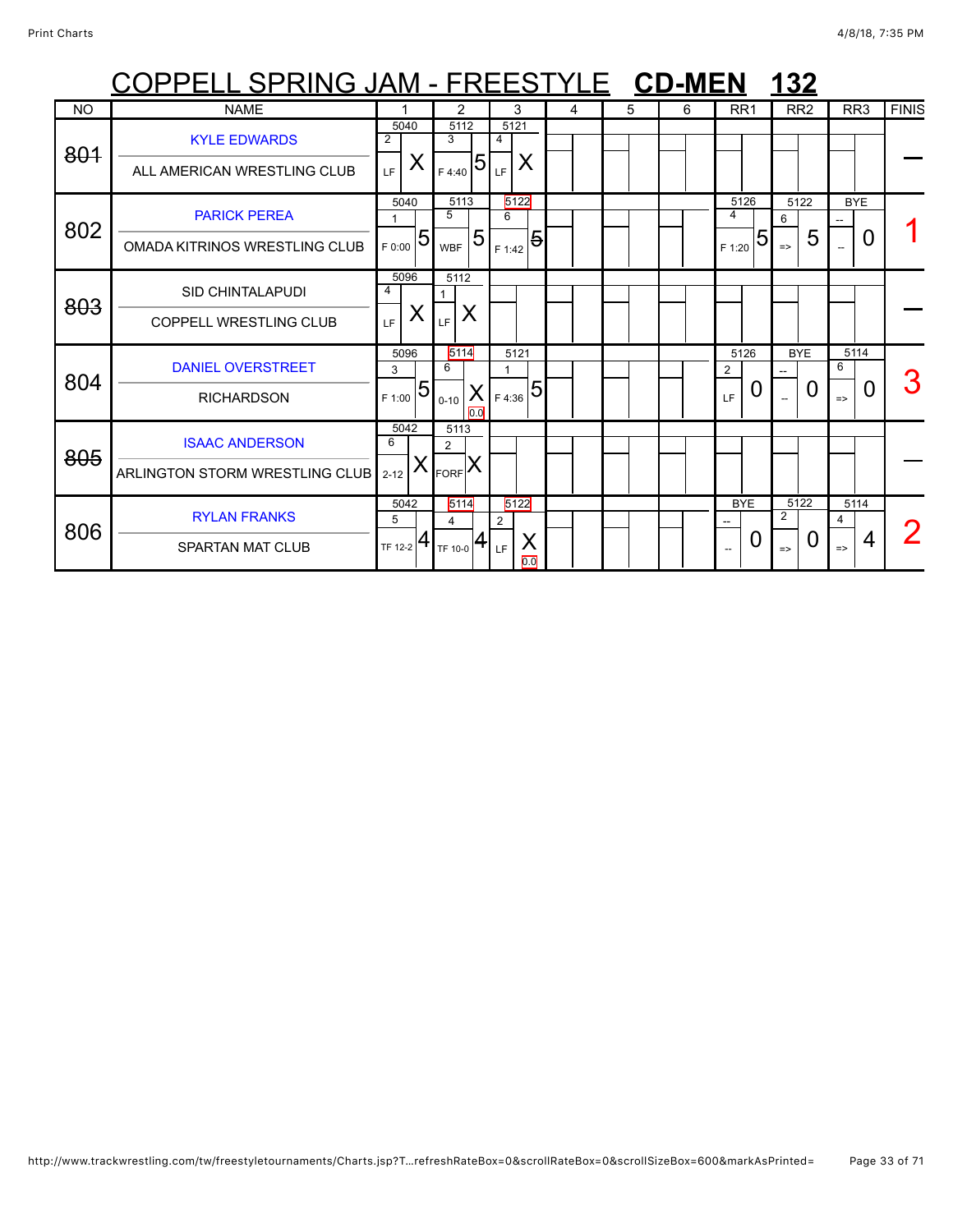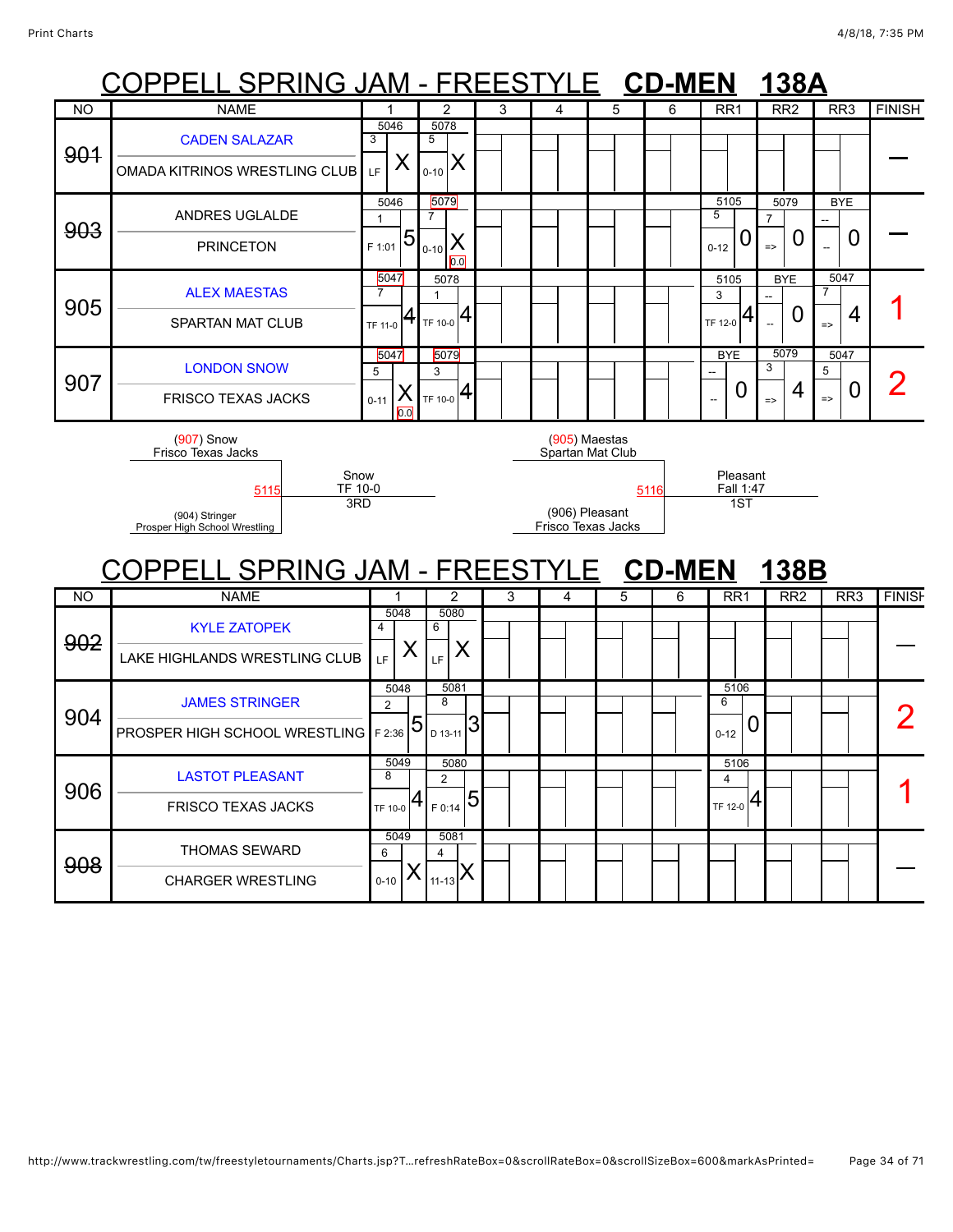|                  | <u> OPPELL SPRING JAM - FREESTYLE CD-MEN</u>                     |             |                 |                       |                                           |                 |                        |   |   |   |                       | 145 |                 |                 |              |
|------------------|------------------------------------------------------------------|-------------|-----------------|-----------------------|-------------------------------------------|-----------------|------------------------|---|---|---|-----------------------|-----|-----------------|-----------------|--------------|
| <b>NO</b>        | <b>NAME</b>                                                      |             |                 |                       | 2                                         |                 | 3                      | 4 | 5 | 6 | RR <sub>1</sub>       |     | RR <sub>2</sub> | RR <sub>3</sub> | <b>FINIS</b> |
| 4004             | <b>KEENO THEADFORD</b><br>ARLINGTON STORM WRESTLING CLUB D 21-14 | 2           | 5048<br>3       | 5<br>LF.              | 5082<br>X                                 | 3<br>LF         | 5108<br>X              |   |   |   |                       |     |                 |                 | З            |
| <del>1002</del>  | <b>SULIEMAN ALHAZMA</b><br><b>BEST TRAINED WRESTLING</b>         | $14 - 21$   | 5048<br>Х       | 5083<br>3<br>$0 - 10$ |                                           |                 |                        |   |   |   |                       |     |                 |                 |              |
| 1003             | <b>AIDAN JUAREZ</b><br>ROCKWALL HIGH SCHOOL                      | 4<br>F 0:32 | 5049<br>5       | 2                     | 5083<br>TF 10-0 $\left  4 \right $ F 1:53 |                 | 5108<br>$\overline{5}$ |   |   |   | 5117<br>5<br>F 0:48   | 5   |                 |                 |              |
| <del>100</del> 4 | <b>ALEC MOSLEY</b><br>PLANO WILDCAT WRESTLING CLUB               | 3<br>LF.    | 5049<br>Χ       |                       | <b>BYE</b><br>0                           | 5107<br>5<br>LF | X                      |   |   |   |                       |     |                 |                 |              |
| 1005             | <b>CHRISTIAN SOCK</b><br>PROSPER HIGH SCHOOL WRESTLING           |             | <b>BYE</b><br>Ü | F 1:44                | 5082<br>5                                 | 4<br>F 1:14     | 5107<br>5              |   |   |   | 5117<br>3<br>0<br>LF. |     |                 |                 |              |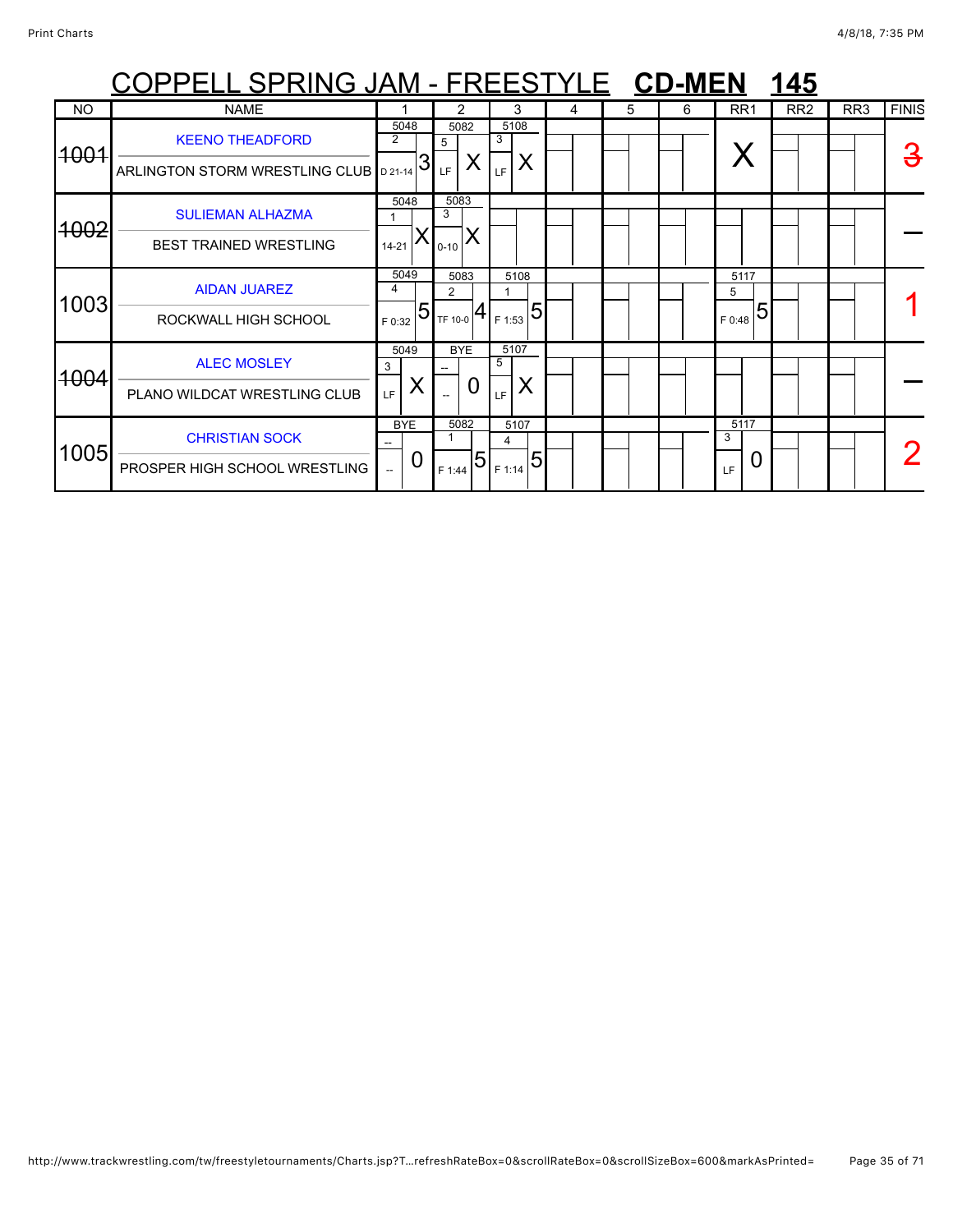|                 | OPPELL SPRING JAM - FREESTYLE CD-MEN 152                   |                                       |                                                  |                                                 |                                                    |   |   |                                              |                                              |                                 |               |
|-----------------|------------------------------------------------------------|---------------------------------------|--------------------------------------------------|-------------------------------------------------|----------------------------------------------------|---|---|----------------------------------------------|----------------------------------------------|---------------------------------|---------------|
| <b>NO</b>       | <b>NAME</b>                                                | 1                                     | 2                                                | 3                                               | 4                                                  | 5 | 6 | RR <sub>1</sub>                              | RR <sub>2</sub>                              | RR <sub>3</sub>                 | <b>FINISH</b> |
| 1101            | <b>MICHAEL CLARK</b><br>MANSFIELD WRESTLING CLUB           | 5018<br>$\overline{2}$<br>5<br>F 1:39 | 5050<br>$\overline{7}$<br>Χ<br>LF<br>0.0         | 5085<br>4<br>X<br>LF.<br>0.0                    | 5110<br>3<br>$\overline{5}$<br>F 1:13              |   |   | 5050<br>$\overline{7}$<br>0<br>$\Rightarrow$ | <b>BYE</b><br>0                              | 5085<br>4<br>0<br>$\Rightarrow$ |               |
| <del>1102</del> | <b>RAMKUMAR SANTHANAM</b><br><b>COPPELL WRESTLING CLUB</b> | 5018<br>1<br>X<br>LF.                 | 5051<br>3<br>Χ<br>LF                             |                                                 |                                                    |   |   |                                              |                                              |                                 |               |
| <del>1103</del> | <b>LEVI OLSEN</b><br><b>SPARTAN MAT CLUB</b>               | 5019<br>4<br>Х<br>$0 - 12$            | 5051<br>$\overline{2}$<br>5<br>F 2:21            | 5086<br>5<br>$5\overline{5}$<br>F 2:43          | 5110<br>1<br>Χ<br>LF.                              |   |   |                                              |                                              |                                 |               |
| 1104            | <b>MARIO DANZI</b><br><b>BEST TRAINED WRESTLING</b>        | 5019<br>3<br>TF 12-0 $ 4$             | 5052<br>5<br>5<br>F 1:14                         | 5085<br>$\frac{1}{2}$ F 1:30 $\frac{5}{1}$      | 5109<br>$\overline{7}$<br>$\overline{5}$<br>F 1:01 |   |   | <b>BYE</b><br>0                              | 5109<br>7<br>5<br>$\Rightarrow$              | 5085<br>5<br>$\Rightarrow$      |               |
| <del>1105</del> | <b>ABATHAR MOUNSHED</b><br><b>UNATTACHED</b>               | 5020<br>6<br>TF 10-0                  | 5052<br>4<br>X<br>LF                             | 5086<br>3<br>X<br>LF                            |                                                    |   |   |                                              |                                              |                                 |               |
| <del>1106</del> | <b>JACOB GRANADA</b><br><b>COPPELL WRESTLING CLUB</b>      | 5020<br>5<br>Χ<br>$0 - 10$            | <b>BYE</b><br>$\Omega$                           | 5084<br>$\overline{7}$<br>IX<br>$3 - 14$        |                                                    |   |   |                                              |                                              |                                 |               |
| 1107            | <b>ALLAN SOSAMON</b><br><b>FRISCO TEXAS JACKS</b>          | <b>BYE</b><br>0                       | 5050<br>$\mathbf{1}$<br>$\overline{5}$<br>F 2:50 | 5084<br>6<br>$\frac{1}{1}$ <sub>TF 14-3</sub> 4 | 5109<br>4<br>X<br>LF<br>0.0                        |   |   | 5050<br>1<br>5<br>$\Rightarrow$              | 5109<br>$\overline{4}$<br>O<br>$\Rightarrow$ | <b>BYE</b><br>0                 |               |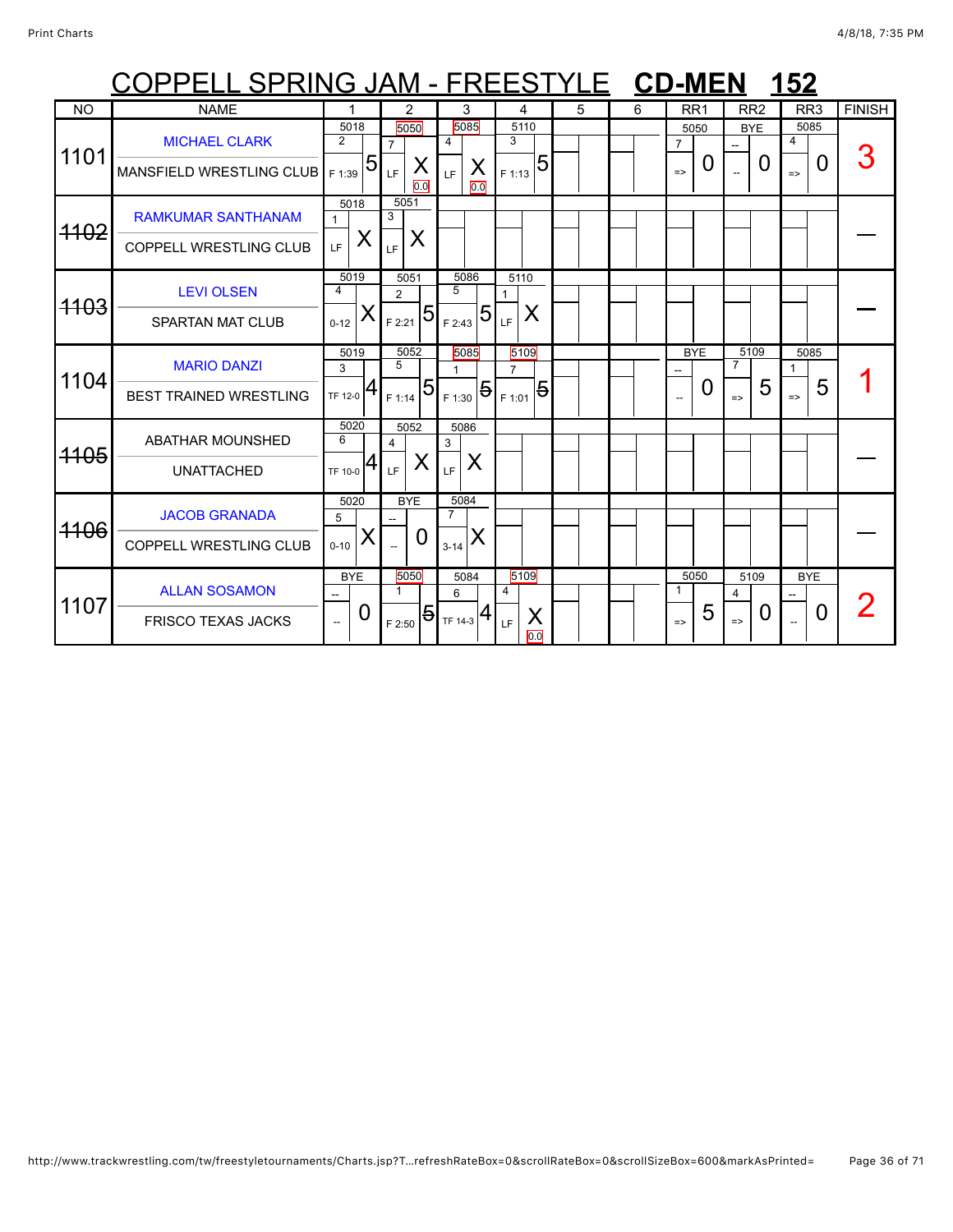|                 | COPPELL SPRING JAM - FREESTYLE CD-MEN                     |                                  |                               |                           |                        |                       |                                |   |   |   |                     |   |                              | 160            |                                         |   |               |
|-----------------|-----------------------------------------------------------|----------------------------------|-------------------------------|---------------------------|------------------------|-----------------------|--------------------------------|---|---|---|---------------------|---|------------------------------|----------------|-----------------------------------------|---|---------------|
| <b>NO</b>       | <b>NAME</b>                                               |                                  |                               |                           | 2                      |                       | 3                              | 4 | 5 | 6 | RR <sub>1</sub>     |   | RR <sub>2</sub>              |                | RR <sub>3</sub>                         |   | <b>FINISH</b> |
| 1201            | <b>MOSES TORRES</b><br>OMADA KITRINOS WRESTLING CLUB      | 5055<br>$\overline{2}$<br>F 2:09 | $\overline{5}$                | $\overline{7}$<br>TF 10-0 | 5021<br>4              | 3<br>F 2:44           | 5088<br>5                      |   |   |   | 5111<br>6<br>F 2:28 | 5 | <b>BYE</b><br>$\overline{a}$ | $\mathbf{U}$   | 5055<br>$\overline{2}$<br>$\Rightarrow$ | 5 |               |
| 1202            | <b>JAKOB UNDERWOOD</b><br>LOVEJOY WRESTLING CLUB          | LF.                              | 5055<br>X<br>$\overline{0.0}$ | 3<br>F 3:49               | 5022<br>$\overline{5}$ | 5<br>TF 14-4          | 5089                           |   |   |   | <b>BYE</b>          | O | 5118<br>6<br>F 4:43          | $\overline{5}$ | 5055<br>1<br>$\Rightarrow$              | O |               |
| <del>1203</del> | <b>JULIUS SHANKLE</b><br>MILE HIGH WRESTLING CLUB         | 5056<br>4<br>F 3:47              | 5                             | $\overline{2}$<br>LF      | 5022<br>X              | 1<br>LF               | 5088<br>X                      |   |   |   |                     |   |                              |                |                                         |   |               |
| <del>1204</del> | <b>JAMES MCCREERY</b><br>MANSFIELD WRESTLING CLUB         | 5056<br>3<br>LF                  | X                             | 5<br>LF.                  | 5023<br>X              |                       |                                |   |   |   |                     |   |                              |                |                                         |   |               |
| <del>1205</del> | <b>ZACHARY LILLY</b><br><b>ROCKWALL</b>                   | 5057<br>6<br>$0 - 11$            | Х                             | 4<br>F 1:30               | 5023<br>$\overline{5}$ | 2<br>$4 - 14$         | 5089<br>IX                     |   |   |   |                     |   |                              |                |                                         |   |               |
| 1206            | <b>SPENCER BUCHHOLZ</b><br>ALL AMERICAN WRESTLING CLUB    | 5057<br>5<br>TF 11-0             | 4                             |                           | <b>BYE</b><br>$\Omega$ | $\overline{7}$        | 5087<br>$T_{\text{TF 10-0}} 4$ |   |   |   | 5111<br>1<br>LF     | 0 | 5118<br>2<br>LF              | $\Omega$       | <b>BYE</b>                              | 0 |               |
| <del>1207</del> | <b>THADDEUS SOONTIRARATH</b><br>THUNDERCAT WRESTLING CLUB | <b>BYE</b>                       | 0                             | $\mathbf{1}$<br>$0 - 10$  | 5021<br>⋏              | 5087<br>6<br>$0 - 10$ | ΙX                             |   |   |   |                     |   |                              |                |                                         |   |               |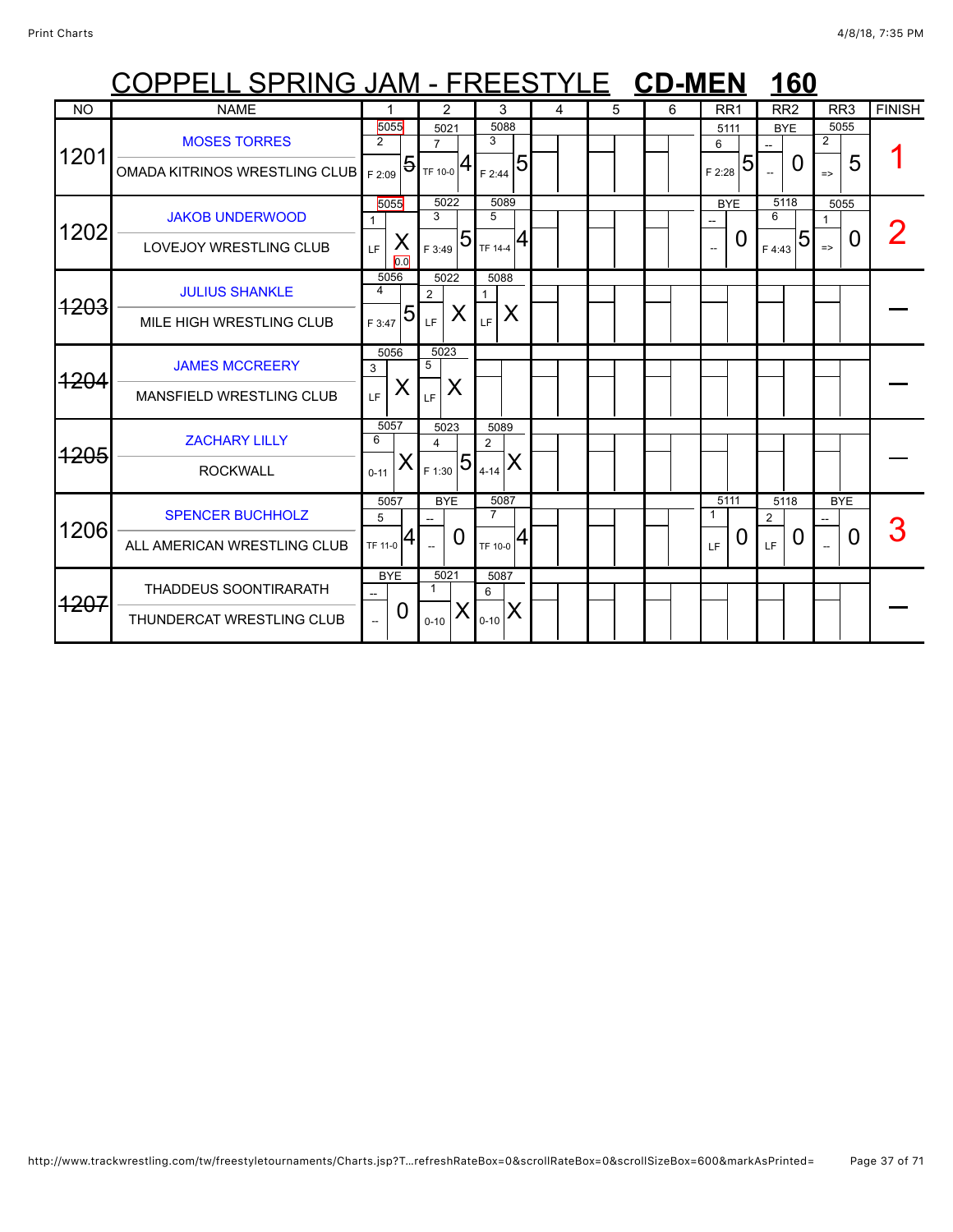|                 | <u> OPPELL SPRING JAM - FREESTYLE CD-MEN</u>                    |                              |                                       |   |   |   |   |                                             | 170                                                             |                                 |               |
|-----------------|-----------------------------------------------------------------|------------------------------|---------------------------------------|---|---|---|---|---------------------------------------------|-----------------------------------------------------------------|---------------------------------|---------------|
| NO.             | <b>NAME</b>                                                     |                              |                                       | 3 | 4 | 5 | 6 | RR <sub>1</sub>                             | RR <sub>2</sub>                                                 | RR3                             | <b>FINISH</b> |
| 1301            | <b>MARK GIVENS</b><br><b>MANSFIELD WRESTLING CLUB</b>           | 5054<br>2<br>5<br>F 1:54     | 5090<br>3<br>LF<br>0.0                |   |   |   |   | 5090<br>3<br>O<br>$\Rightarrow$             | 5112<br>4<br>$9 - 20$                                           | <b>BYE</b><br>0                 |               |
| <del>1302</del> | <b>GABRIEL WILD</b><br><b>FRISCO TEXAS JACKS</b>                | 5054<br>LF                   | 5091<br>4<br>X<br>LF.                 |   |   |   |   |                                             |                                                                 |                                 |               |
| 1303            | <b>BRANSON BRITTEN</b><br>OMADA KITRINOS WRESTLING CLUB TF 15-5 | 5055<br>4                    | 5090<br>$\overline{5}$<br>F 1:07      |   |   |   |   | 5090<br>5<br>$\Rightarrow$                  | <b>BYE</b><br>$- -$<br>$\mathbf{U}$<br>$\overline{\phantom{a}}$ | 5055<br>4<br>4<br>$\Rightarrow$ |               |
| 1304            | <b>MAX HAMPTON</b><br><b>FRISCO WRESTLING CLUB</b>              | 5055<br>3<br>$5 - 15$<br>1.0 | 5091<br>$\overline{2}$<br>5<br>F 1:41 |   |   |   |   | <b>BYE</b><br>U<br>$\overline{\phantom{a}}$ | 5112<br>TF 20-9                                                 | 5055<br>3<br>$\Rightarrow$      |               |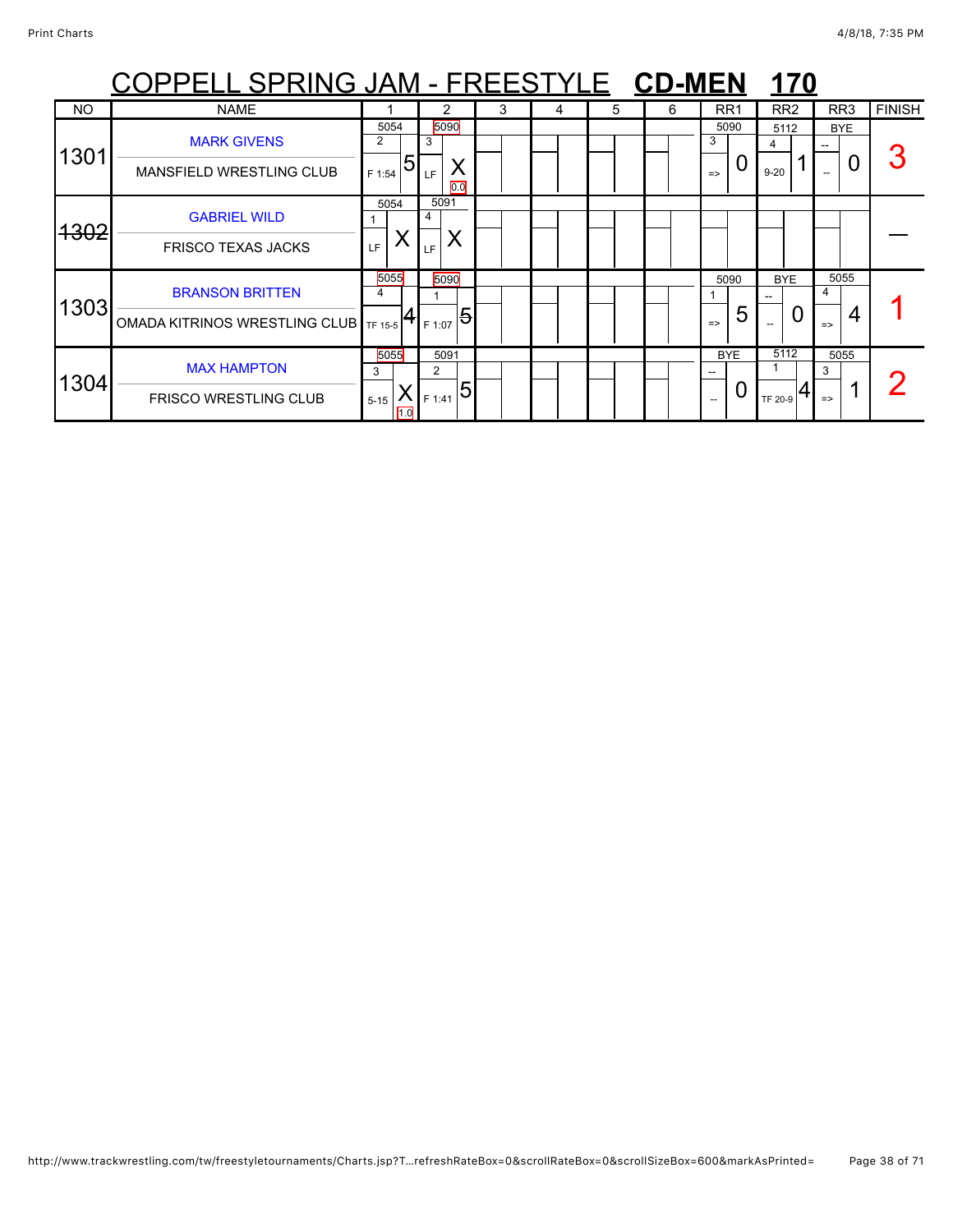|                 | COPPELL SPRING JAM - FREESTYLE CD-MEN                |                                                   |                               |                 |                                  |   |   |   |   |             |                        |                          | <b>182</b>      |                          |                 |               |
|-----------------|------------------------------------------------------|---------------------------------------------------|-------------------------------|-----------------|----------------------------------|---|---|---|---|-------------|------------------------|--------------------------|-----------------|--------------------------|-----------------|---------------|
| <b>NO</b>       | <b>NAME</b>                                          |                                                   |                               | 2               | 3                                |   | 4 | 5 | 6 |             | RR <sub>1</sub>        |                          | RR <sub>2</sub> |                          | RR <sub>3</sub> | <b>FINISH</b> |
| <del>1401</del> | <b>JAYDON COOK</b><br><b>MISSION</b>                 | 5025<br>$\overline{2}$<br>X<br>LF                 | $\overline{7}$<br>F 2:39      | 5060<br>5       | 5092<br>6<br>$0 - 10$            | X |   |   |   |             |                        |                          |                 |                          |                 |               |
| 1402            | <b>FELIX AGUILAR</b><br><b>RICHARDSON</b>            | 5025<br>$\mathbf{1}$<br>F 3:41                    | 3<br>5<br>TF 10-0             | 5061            | 5093<br>$\overline{7}$<br>F 0:41 | 5 |   |   |   |             | <b>BYE</b><br>0        | 4<br>LF                  | 5119<br>0       | 6<br>LF.                 | 5123<br>0       |               |
| <del>1403</del> | <b>RYAN ZATOPEK</b><br>LAKE HIGHLANDS WRESTLING CLUB | 5026<br>4<br>X<br>LF.                             | $\overline{2}$<br>$0 - 10$    | 5061<br>X       |                                  |   |   |   |   |             |                        |                          |                 |                          |                 |               |
| 1404            | <b>CHASE PARHAM</b><br>PROSPER HIGH SCHOOL WRESTLING | 5026<br>3<br>F 0:58                               | 5<br>5<br>F 4:13              | 5062<br>5       | <b>BYE</b>                       | 0 |   |   |   | 6<br>LF     | 5113<br>O              | $\overline{2}$<br>F 1:01 | 5119<br>5       |                          | <b>BYE</b><br>0 |               |
| <del>1405</del> | <b>CALEB DERUSHA</b><br><b>FRISCO TEXAS JACKS</b>    | 5027<br>6<br>X<br>LF                              | 4<br>LF.                      | 5062<br>X       |                                  |   |   |   |   |             |                        |                          |                 |                          |                 |               |
| 1406            | <b>RAMSEY BRAHIMAJ</b><br>ROCKWALL HIGH SCHOOL       | 5027<br>5<br>F 2:35                               | 5<br>$\overline{\phantom{a}}$ | <b>BYE</b><br>0 | 5092<br>$\mathbf{1}$<br>TF 10-0  | 4 |   |   |   | 4<br>F 6:00 | 5113<br>$\overline{5}$ | $\sim$                   | <b>BYE</b><br>0 | $\overline{2}$<br>F 3:35 | 5123<br>5       |               |
| 1407            | <b>LANCE ARMSTRONG</b><br>MANSFIELD WRESTLING CLUB   | <b>BYE</b><br>--<br>0<br>$\overline{\phantom{a}}$ | $\mathbf{1}$<br>LF            | 5060<br>Χ       | 5093<br>$\overline{2}$<br>LF     | Χ |   |   |   |             |                        |                          |                 |                          |                 |               |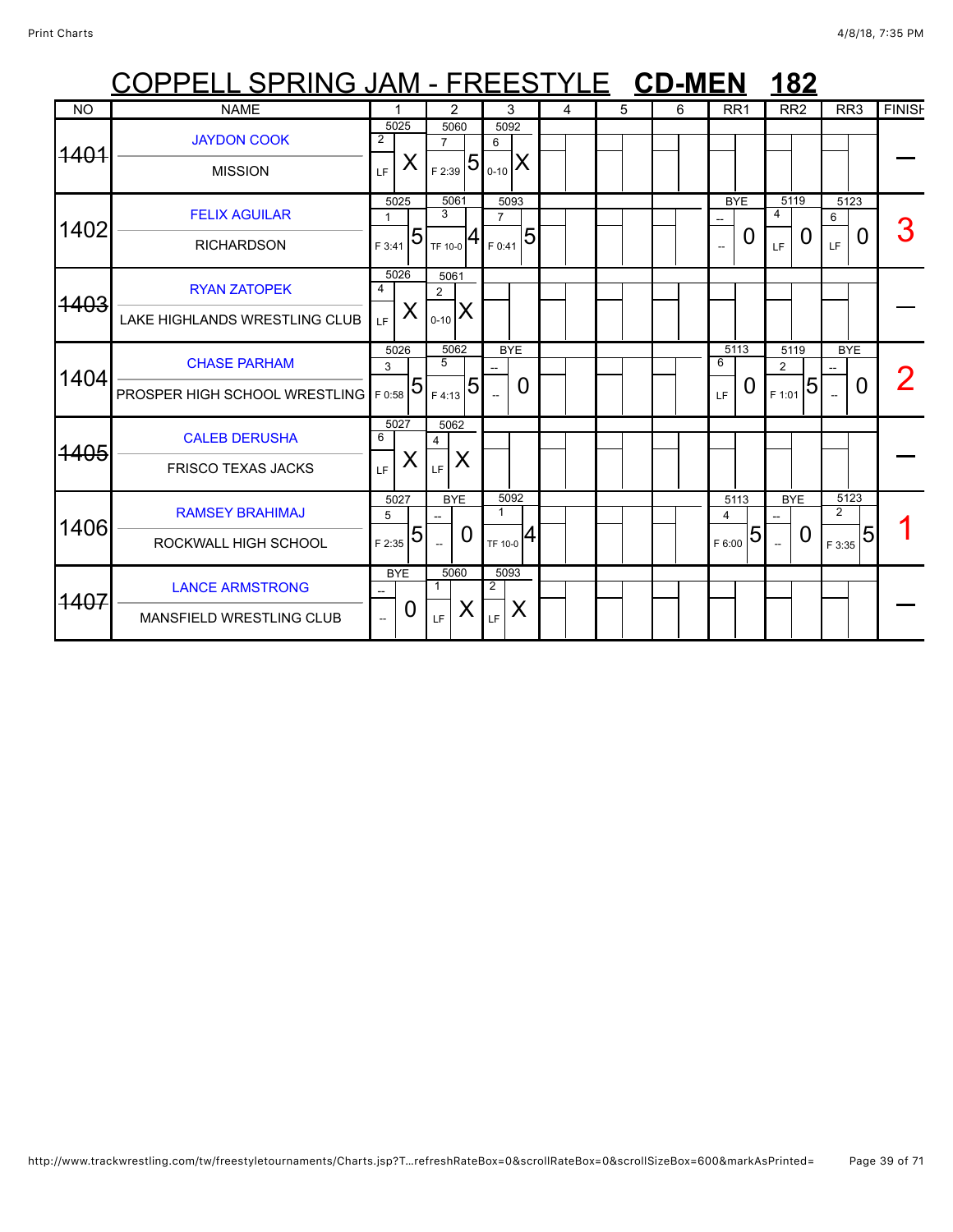|     | <u>. SPRING JAM - FREEST</u>          |                     |   |                |   |   |  |   |   | <b>CD-MEN</b>   |                 | 195             |               |
|-----|---------------------------------------|---------------------|---|----------------|---|---|--|---|---|-----------------|-----------------|-----------------|---------------|
| NO  | <b>NAME</b>                           |                     |   | ົ              |   | 3 |  | 5 | 6 | RR <sub>1</sub> | RR <sub>2</sub> | RR <sub>3</sub> | <b>FINISH</b> |
| 501 | <b>ALI FARHAT</b><br><b>SOUTHLAKE</b> | 5060<br><b>WBF</b>  | b | 5094<br>F 3:57 | 5 |   |  |   |   |                 |                 |                 |               |
| 502 | <b>HAYDEN SMITH</b><br><b>ROANOKE</b> | 5060<br><b>FORF</b> |   | 5094<br>LF     |   |   |  |   |   |                 |                 |                 |               |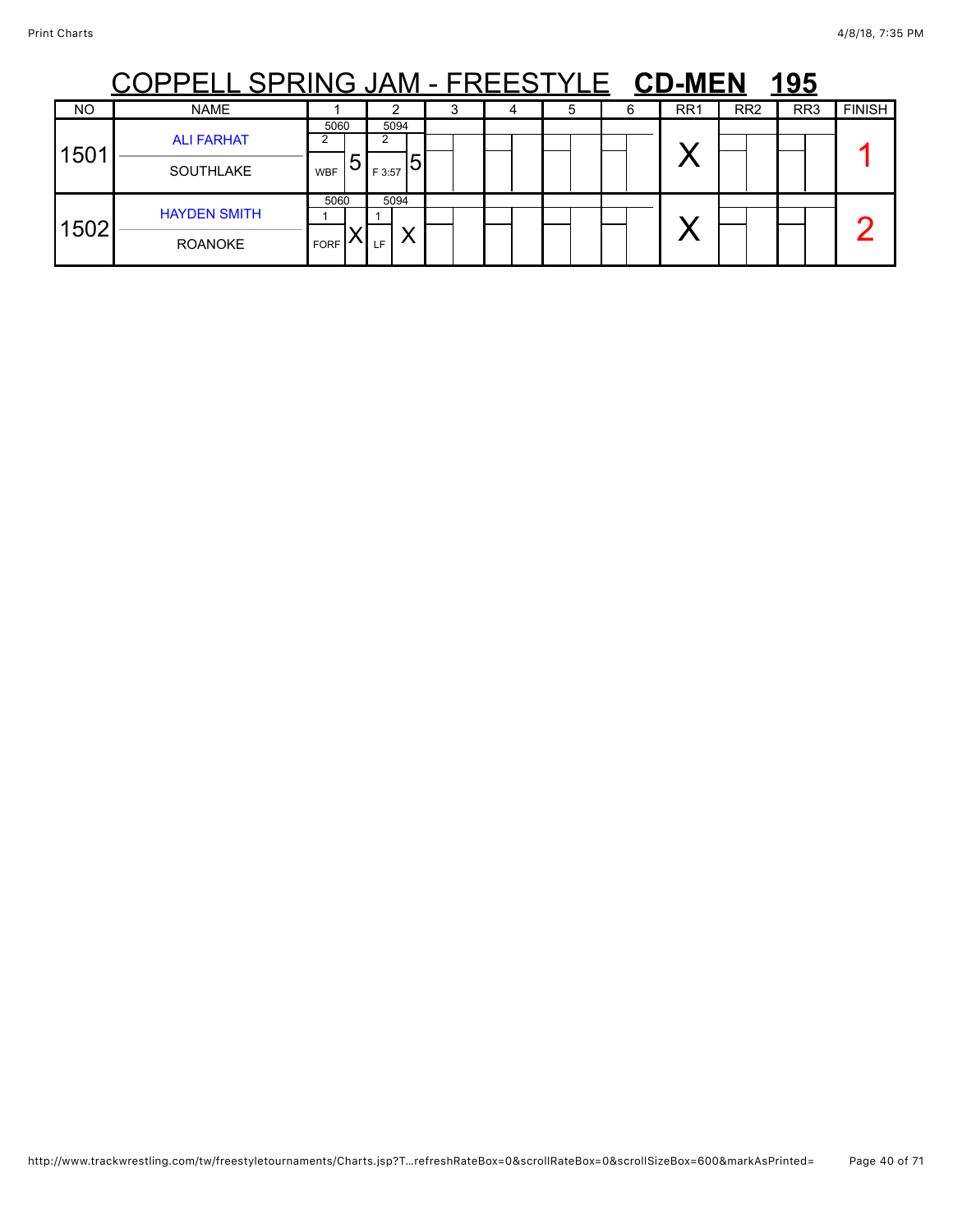|           | <u> PELL SPRING JAM - FREESTYLE CD-MEN</u>                   |  |   |   |   |                          | 285                              |                       |               |
|-----------|--------------------------------------------------------------|--|---|---|---|--------------------------|----------------------------------|-----------------------|---------------|
| <b>NO</b> | <b>NAME</b>                                                  |  | 3 | 5 | 6 | RR <sub>1</sub>          | RR <sub>2</sub>                  | RR <sub>3</sub>       | <b>FINISH</b> |
| 1701      | <b>ANTHONY WOOD</b><br><b>MIGHTY EAGLES WRESTLING</b>        |  |   |   |   | 5061<br>2<br>5<br>F 1:10 | 5095<br>3<br>LF                  | <b>BYE</b>            |               |
| 1702      | <b>JASON STAPP</b><br>THUNDERCAT WRESTLING CLUB              |  |   |   |   | 5061<br>U<br>LF          | <b>BYE</b><br>0                  | 5114<br>3<br>$0 - 10$ |               |
| 1703      | <b>JEDI IRIZARRY</b><br><b>COPPELL HIGH SCHOOL WRESTLING</b> |  |   |   |   | <b>BYE</b><br>U<br>--    | 5095<br>$\overline{5}$<br>F 2:13 | 5114<br>っ<br>TF 10-0  |               |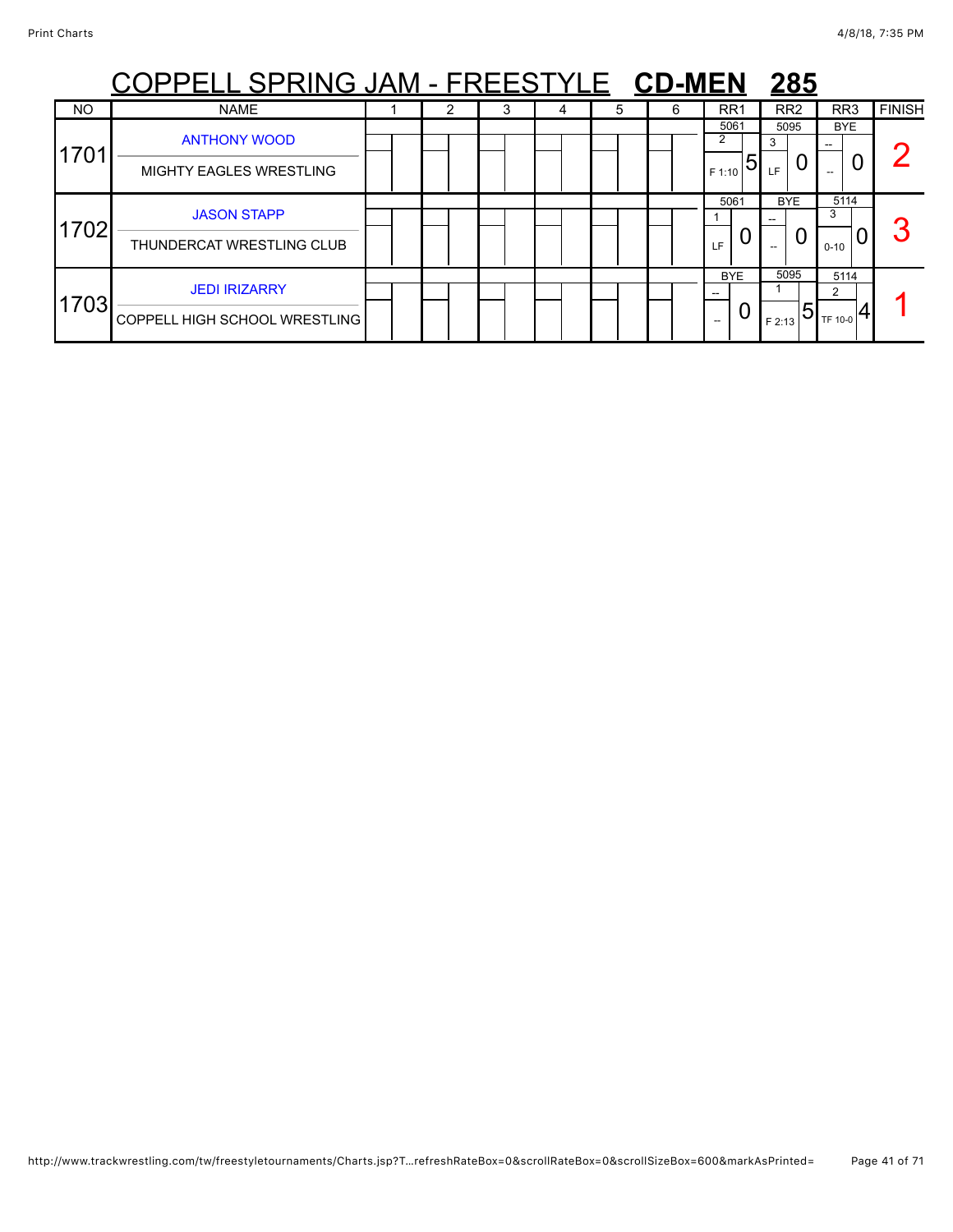|           | <u> OPPELL SPRING JAM - FREESTYLE 【JR-MEN</u>                 |                                    |                                                      |   |   |   |   |                                | 113                 |                                |               |
|-----------|---------------------------------------------------------------|------------------------------------|------------------------------------------------------|---|---|---|---|--------------------------------|---------------------|--------------------------------|---------------|
| <b>NO</b> | <b>NAME</b>                                                   |                                    | 2                                                    | 3 | 4 | 5 | 6 | RR <sub>1</sub>                | RR <sub>2</sub>     | RR <sub>3</sub>                | <b>FINISH</b> |
| 301       | <b>TREY REED</b><br>ALL AMERICAN WRESTLING CLUB               | 647<br>2<br>F 1:41                 | 703<br>3<br>, $ \mathbf{5} _{\text{\tiny TF 10-0}} $ |   |   |   |   | 647<br>2<br>5<br>$\Rightarrow$ | 743<br>4<br>TF 11-1 | <b>BYE</b><br>U                |               |
| 302       | <b>JUSTIN HAMPTON</b><br><b>PROSPER HIGH SCHOOL WRESTLING</b> | 647<br>Χ<br>LF<br>0.0              | 704<br>4<br>TF 15-5                                  |   |   |   |   | 647<br>U<br>$\Rightarrow$      | <b>BYE</b><br>O     | 704<br>4<br>4<br>$\Rightarrow$ |               |
| 303       | ALEC MARQUEZ DE LA PLATA<br>LAKE HIGHLANDS WRESTLING CLUB     | 648<br>4<br>$7 - 12$               | 703<br>$_{10-10}$ $\lambda$                          |   |   |   |   |                                |                     |                                |               |
| 304       | <b>ISAAC WASS</b><br>ALL AMERICAN WRESTLING CLUB              | 648<br>3<br>$\mathbf{3}$<br>D 12-7 | 704<br>2<br>$5 - 15$<br>1.0                          |   |   |   |   | <b>BYE</b><br>O                | 743<br>$1 - 11$     | 704<br>2<br>$\Rightarrow$      |               |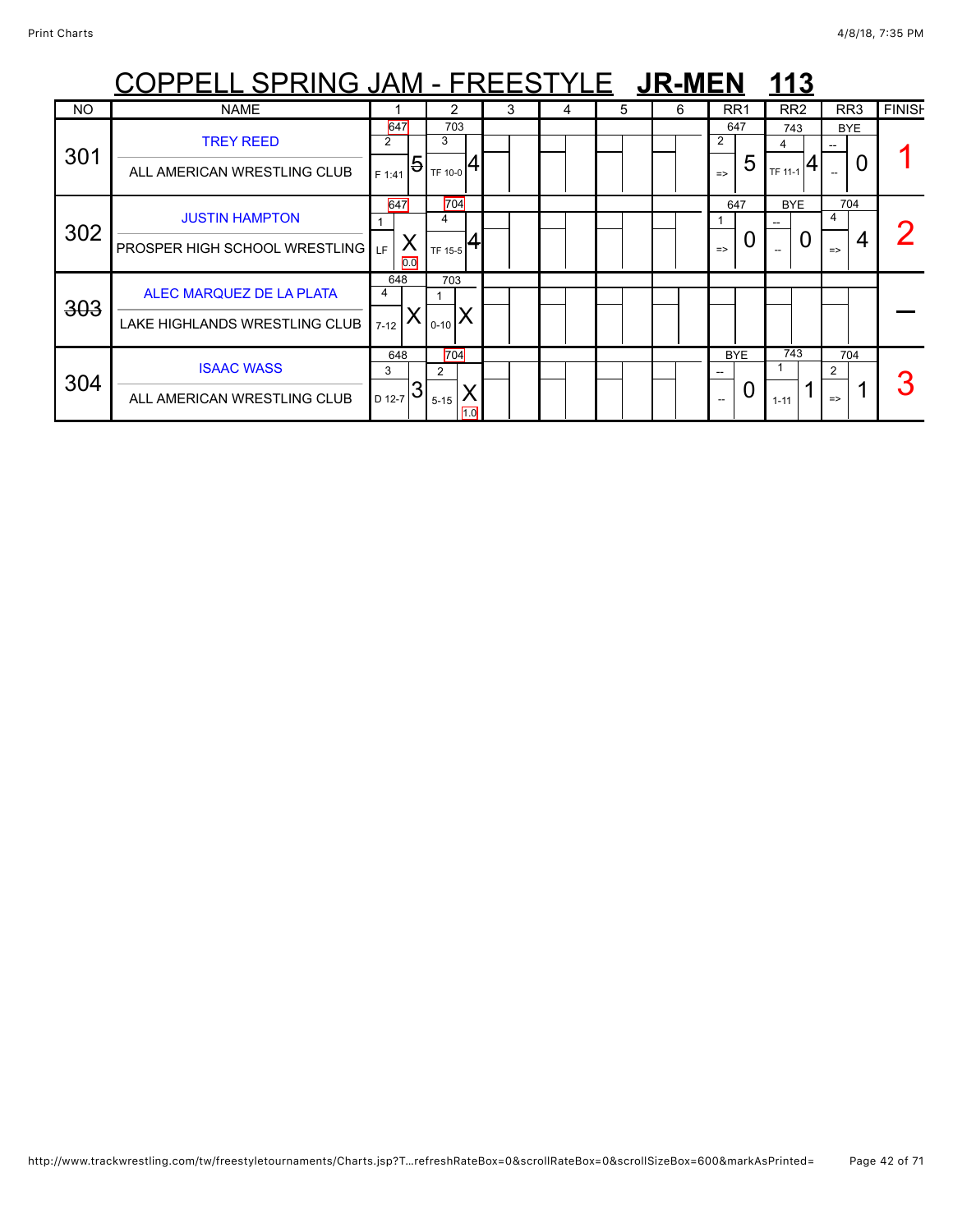## COPPELL SPRING JAM - FREESTYLE JR-MEN 120

|           | ---<br>---<br>. <i>.</i>                                  |                 |               |                       |  | . |                 |                 |                 |               |
|-----------|-----------------------------------------------------------|-----------------|---------------|-----------------------|--|---|-----------------|-----------------|-----------------|---------------|
| <b>NO</b> | <b>NAME</b>                                               |                 | ົ             |                       |  | 6 | RR <sub>1</sub> | RR <sub>2</sub> | RR <sub>3</sub> | <b>FINISH</b> |
| 401       | <b>WANG TAYLOR LEE</b><br><b>COPPELL WRESTLING CLUB</b>   | 649<br>$8 - 11$ | 705<br>F 1:27 | 744<br>$4 - 14$       |  |   |                 |                 |                 |               |
| 402       | <b>MACK BEGGS</b><br>ALL AMERICAN WRESTLING CLUB   D 11-8 | 649<br>ΙJ       | 705<br>LF     | 744<br><b>TF 14-4</b> |  |   |                 |                 |                 |               |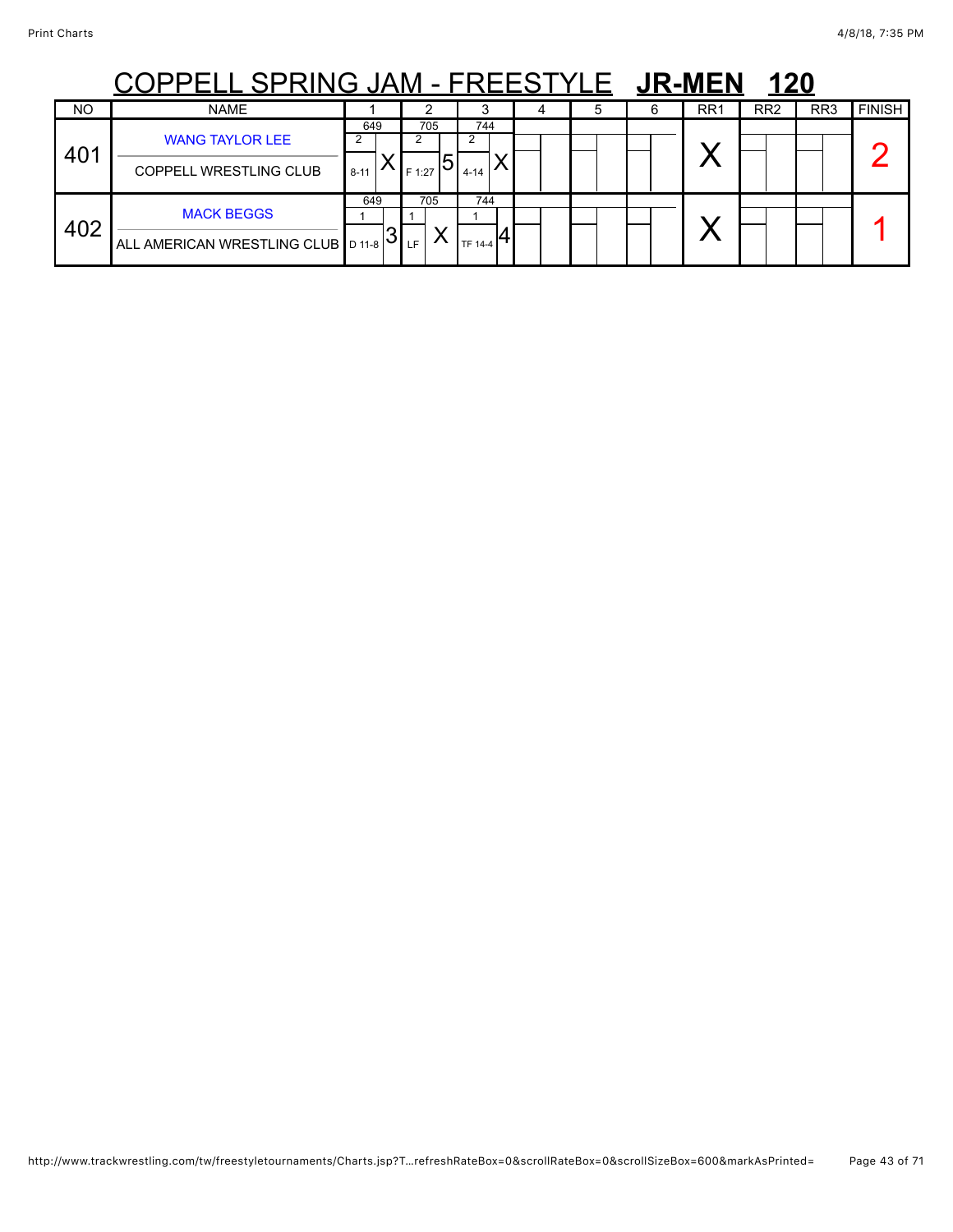|           | COPPELL SPRING JAM - FREESTYLE JR-MEN                     |                           |                 |                                   |                                          |                       |                                |   |   |                  |                                        |   | <b>126</b>                 |   |                                 |              |
|-----------|-----------------------------------------------------------|---------------------------|-----------------|-----------------------------------|------------------------------------------|-----------------------|--------------------------------|---|---|------------------|----------------------------------------|---|----------------------------|---|---------------------------------|--------------|
| <b>NO</b> | <b>NAME</b>                                               |                           |                 |                                   | 2                                        |                       | 3                              | 4 | 5 | 6                | RR <sub>1</sub>                        |   | RR <sub>2</sub>            |   | RR <sub>3</sub>                 | <b>FINIS</b> |
| 501       | <b>STEVEN WEATHERALL</b><br><b>WARRIOR WRESTLING CLUB</b> | $\overline{2}$<br>TF 10-0 | 650             | $\overline{7}$<br><b>WBI</b>      | 706<br>5                                 | 6<br>$0 - 10$         | 745<br>X                       |   |   |                  | 745<br>6<br>$\Rightarrow$              | O | <b>BYE</b>                 | 0 | 786<br>4<br>$11 - 22$           | З            |
| 502       | <b>ELISHA SANCHEZ</b><br>BYRON NELSON HIGH SCHOOL WREST   | $0 - 10$                  | 650<br>X        | $\overline{3}$                    | 707<br>TF 14-4 $\left  4 \right _{0-11}$ | 746<br>$\overline{a}$ | 0.0<br>X                       |   |   |                  |                                        |   |                            |   |                                 |              |
| 503       | <b>TRISTAN MACIEJACK</b><br><b>WARRIOR WRESTLING CLUB</b> | 4<br>$0 - 11$             | 651<br>Χ        | 707<br>$\overline{2}$<br>$4 - 14$ | X                                        |                       |                                |   |   |                  |                                        |   |                            |   |                                 |              |
| 504       | <b>HARLEY WILLIAMSON</b><br>ALL AMERICAN WRESTLING CLUB   | 3<br>TF 11-0              | 651             | 5                                 | 708<br>$I_{F2:14}$ 51                    | $\overline{2}$        | 746<br>$T_{\text{TF 11-0}} 4.$ |   |   |                  | <b>BYE</b><br>$\overline{\phantom{a}}$ | 0 | 767<br>6<br>$8 - 21$       |   | 786<br>$T_F$ 22-11 <sup>4</sup> |              |
| 505       | <b>ELIAS OLIVER</b><br>FORT WORTH WRESTLING ACADEMY       | 6<br>$0 - 10$             | 652             | 708<br>$\overline{4}$<br>LF       | X                                        |                       |                                |   |   |                  |                                        |   |                            |   |                                 |              |
| 506       | <b>DOMINIC CHAVEZ</b><br>ARLINGTON MARTIN HIGH SCHOOL     | 5<br>TF 10-0              | 652<br>Ι4       | $\overline{\phantom{a}}$          | <b>BYE</b><br>O                          | 1<br>TF 10-0          | 745<br> 4                      |   |   |                  | 745<br>$\mathbf{1}$<br>$\Rightarrow$   | 4 | 767<br>4<br>$T_F$ 21-8 $4$ |   | <b>BYE</b><br>0                 |              |
| 507       | <b>LEONEL MUNGUIA</b><br><b>PRINCETON</b>                 |                           | <b>BYE</b><br>0 | 706<br>1<br><b>INJ</b>            | X                                        |                       |                                |   |   | <b>WITHDRAWN</b> |                                        |   |                            |   |                                 |              |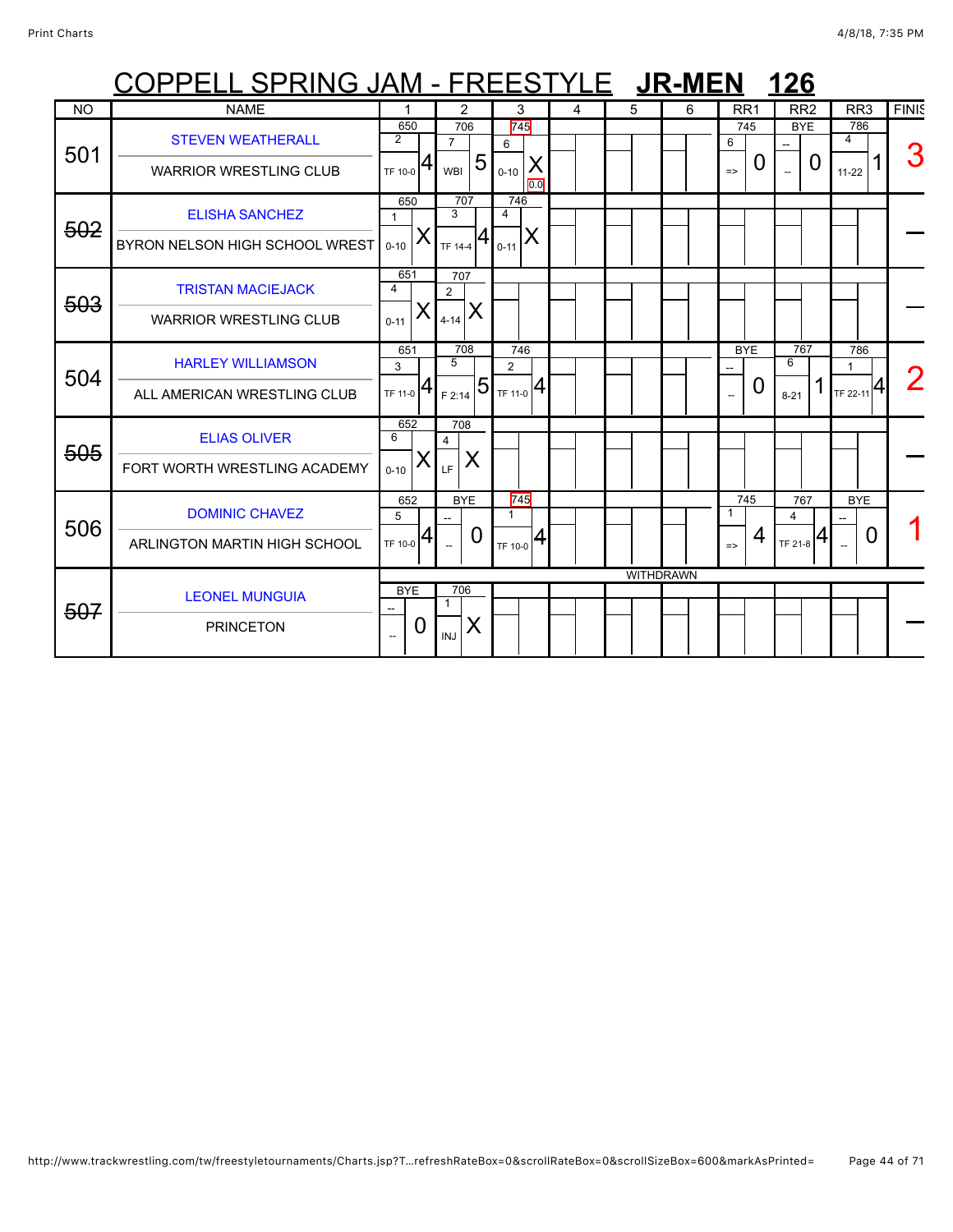### PPELL SPRING JAM - FREESTYLE JR-MEN 132 COPPELL SPRING JAM - FREESTYLE **JR-MEN 132B** NO | NAME | 1 | 2 | 3 | 4 | 5 | 6 | RR1 | RR2 | RR3 |FINISH 601 [KYLER WOODS](javascript:viewProfile(1553105096)) THUNDERCAT WRESTLING CLUB 601 3  $_{{\sf F}$  2:58 5 653 5  $0 - 10$ 709 9 <sub>4-14</sub> X <sup>—</sup> 603 [WARREN ASIRE](javascript:viewProfile(628571132)) ALL AMERICAN WRESTLING CLUB 601 1  $_{\rm LF}$   $\mid$   $\sf X$ 654 9  $_{9\text{-}12}$   $\bm{\mathsf{X}}$ <sup>—</sup> 605 [JAMES YARBRO](javascript:viewProfile(752068096)) CARROLLTON ALL-STARS 602 7  $_{\rm TF\ 10{\text -}0}$   $\bm{4}$ 653 1 TF 10-0 710 11 <sub>F 1:01</sub> 5 747 9  $_{\rm TF\ 10-0}$  |4 710 11 => 5 **BYF** --  $\Box$  0 | 1 607 [JUSTIN CRUMP](javascript:viewProfile(627343132)) HIGHLAND PARK SCOTS 602 5  $0 - 10$ 655 11  $_{_{0\text{-}10}}$   $\times$ <sup>—</sup> 609 [BENJAMIN DELEMOS](javascript:viewProfile(116764096)) SOUTHLAKE CARROLL 603 11 X  $1.0$ 11-21 654 3  $_{\rm D$  12-9  $|3$ 709 1  $TF 14-4$ 747 5  $_{0-10}$  0 BYE -- 0 603 11  $\frac{1}{2}$  1 = 611 [NICHOLAS THOMPSON](javascript:viewProfile(1611302096)) UNAFFILIATED 603 9 TF 21-11 655 7  $TF 10-0$ 710 5 X 0.0 LF BYE -- 0 710 5  $_{\scriptscriptstyle{-\sim}}$   $\mid$  0 603 9  $\frac{1}{2}$ 4 | 2 (611) Thompson Unaffiliated **Taylor** Fall 1:18 (605) Yarbro Carrollton All-Stars Haskins<br>TF 13-3 [768](javascript:openBoutSheet(6041)) [769](javascript:openBoutSheet(6031)) TF 13-3 (612) Taylor EMSISD Wranglers 3RD (606) Haskins Lewisville High School Wrestli 1ST NO NAME 1 2 3 4 5 6 RR1 RR2 RR3 FINISH 602 [KELVIN TRAN](javascript:viewProfile(1536843096)) UNATTACHED 604 4 TF 16-6 656 6 X  $0.0$ 0-10 711 10 F 2:27 5 656 6 => 0 748 12  $4-14$  1 **BYE** --  $\frac{1}{2}$  0  $\vert$  -604 [ISAAC FOX](javascript:viewProfile(109275096)) SPARTAN MAT CLUB 604  $\mathfrak{p}$  $6 - 16$ 657 10  $\mathbb{E}$   $\mathsf{X}$ <sup>—</sup> 606 [JORDAN HASKINS](javascript:viewProfile(524637096)) LEWISVILLE HIGH SCHOOL WRESTLI 605 8 TF 10-0 656 2  $_{\sf TF\ 10\text{-}0}$  4 712 12 TF 10-0 656 2  $_{\sim}$  | 4 BYE --  $\Omega$ 712 12  $\frac{12}{12}$  4 1 608 [BOWEN BRADSHAW](javascript:viewProfile(627851132)) WARRIOR WRESTLING CLUB 605 6  $0 - 10$ 658 12  $\mathbb{E}$   $\mathsf{X}$ <sup>—</sup> 610 [NATHANIEL HARKINS](javascript:viewProfile(1161617096)) 606 12 657 4 <sub>F 3:27</sub> 5 711 2 <sub>LE</sub> | X

 $0 - 10$ 

SOUTHLAKE CARROLL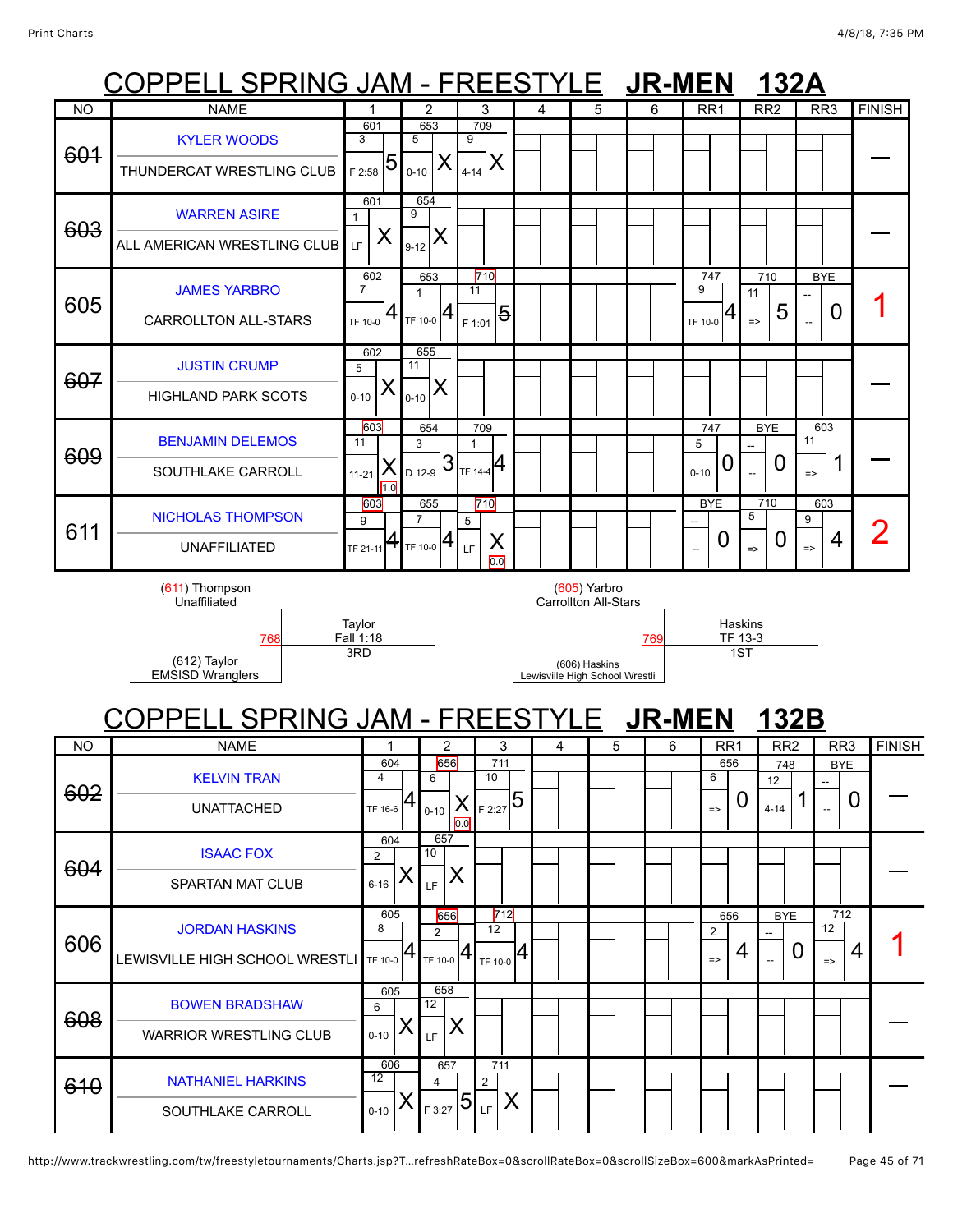|        |                         | 606     | 658      |    | 712      |     |  | <b>BYE</b>    | 748     |               | 712 |  |
|--------|-------------------------|---------|----------|----|----------|-----|--|---------------|---------|---------------|-----|--|
| 610    | <b>THOMAS TAYLOR</b>    | 10      |          |    |          |     |  | $\sim$ $\sim$ |         | $\sim$        |     |  |
| .<br>◡ | <b>EMSISD WRANGLERS</b> | TF 10-0 | $F$ 0:26 | שו | $0 - 10$ | 0.0 |  | $- -$         | TF 14-4 | $\Rightarrow$ |     |  |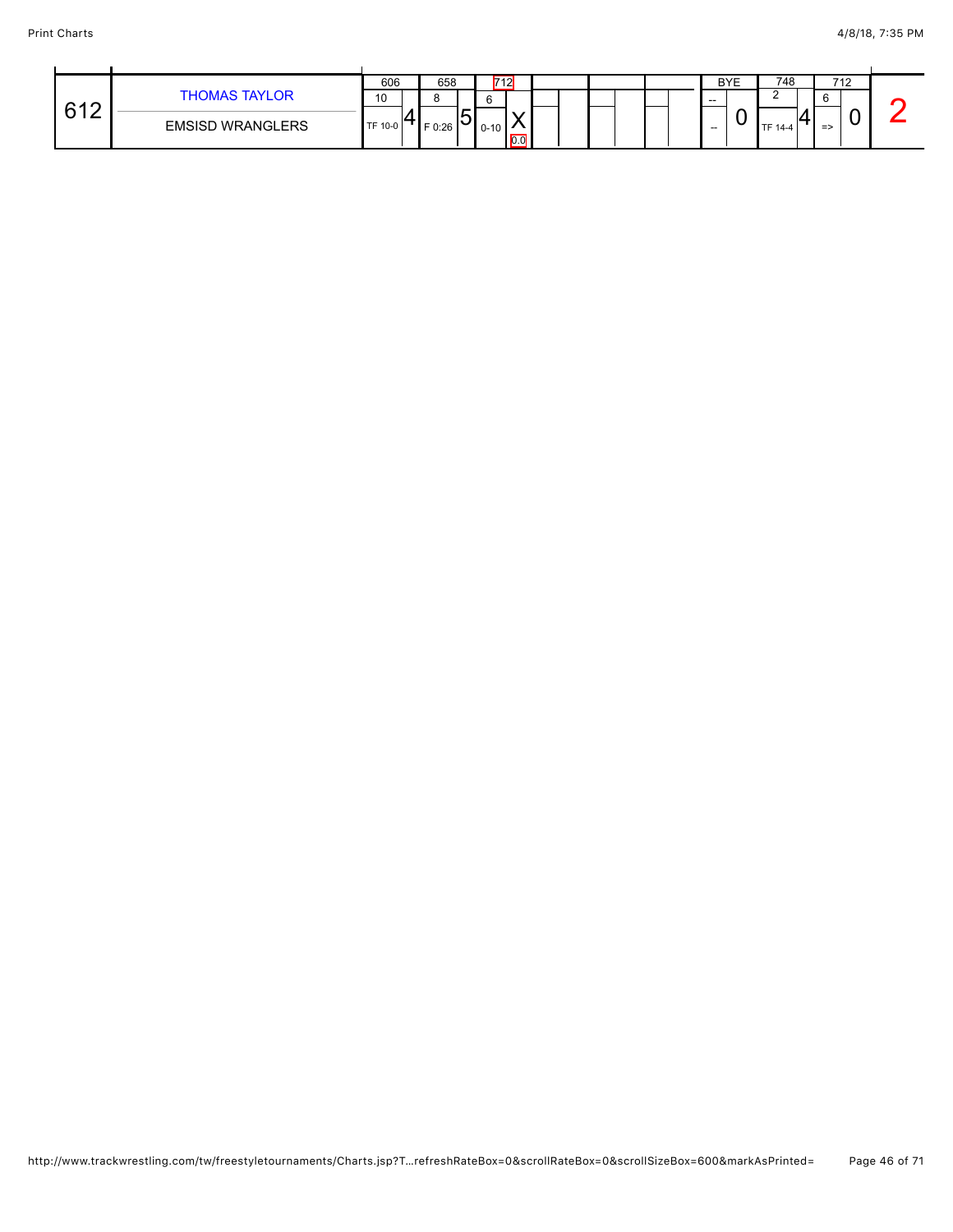|           | <u> COPPELL SPRING JAM - FREESTYLE LUR-MEN</u>                                   |                  |                       |                       |                        |   |                           |   | 138A |   |                 |                             |                |                  |          |                       |                |
|-----------|----------------------------------------------------------------------------------|------------------|-----------------------|-----------------------|------------------------|---|---------------------------|---|------|---|-----------------|-----------------------------|----------------|------------------|----------|-----------------------|----------------|
| <b>NO</b> | <b>NAME</b>                                                                      |                  |                       | 2                     | 3                      | 4 |                           | 5 | 6    |   | RR <sub>1</sub> |                             |                | RR <sub>2</sub>  |          | RR <sub>3</sub>       | <b>FINISH</b>  |
|           |                                                                                  | 607              |                       | 659                   | 713                    |   |                           |   |      |   | 607             |                             |                | 713              |          | <b>BYE</b>            |                |
|           | <b>MASSOMA ENDENE</b>                                                            | 3                | 5                     |                       | $\overline{7}$         |   |                           |   |      |   | 3               |                             | $\overline{7}$ |                  |          |                       |                |
| 701       | ARLINGTON MARTIN HIGH SCHOOL                                                     | 5<br>F 2:16      | F 2:28                | 5                     | Х<br>$0 - 10$<br>0.0   |   |                           |   |      |   | $\Rightarrow$   | 5                           | $\Rightarrow$  | 0                |          | 0                     | 2              |
|           | <b>JOHN BENNETT</b>                                                              | 607<br>1         | 9                     | 660                   | 714<br>11              |   |                           |   |      |   | 607<br>1        |                             |                | <b>BYE</b>       | 7        | 749                   |                |
| 703       | <b>FRISCO TEXAS JACKS</b>                                                        | X<br>LF<br>0.0   | TF 10-0               |                       | $4 F1:19}$ 5           |   |                           |   |      |   | $\Rightarrow$   | U                           |                | $\boldsymbol{0}$ | $0 - 10$ | 0                     |                |
| 705       | <b>AIDEN CONNORS</b>                                                             | 608<br>7         | 659                   |                       |                        |   |                           |   |      |   |                 |                             |                |                  |          |                       |                |
|           | <b>GRAPEVINE WRESTLING CLUB</b>                                                  | Х<br>$0 - 11$    | LF                    | X                     |                        |   |                           |   |      |   |                 |                             |                |                  |          |                       |                |
|           | <b>JOSE ZAMORA</b>                                                               | 608<br>5         | 661<br>11             |                       | 713<br>$\mathbf{1}$    |   |                           |   |      |   | <b>BYE</b>      |                             | 1              | 713              | 3        | 749                   |                |
| 707       | <b>ARLINGTON</b>                                                                 | TF 11-0          | F 0:42                | $\overline{5}$        | $T_{\text{TF 10-0}} 4$ |   |                           |   |      |   | $\mathbb{Z}^2$  | U                           | $\Rightarrow$  | 4                | TF 10-0  | 4                     |                |
|           | <b>CHRISTOPHER HELMSTAEDTER</b>                                                  | 609<br>11        | 660<br>3              |                       |                        |   |                           |   |      |   |                 |                             |                |                  |          |                       |                |
| 709       | THUNDERCAT WRESTLING CLUB                                                        | X<br>LF.         | $0 - 10$              | X                     |                        |   |                           |   |      |   |                 |                             |                |                  |          |                       |                |
|           | <b>CARTER PUCKETT</b>                                                            | 609<br>9         | 661<br>$\overline{7}$ |                       | 714<br>3               |   |                           |   |      |   |                 |                             |                |                  |          |                       |                |
| 744       | <b>COPPELL STARS WRESTLING CLUB</b>                                              | 5<br>F 3:34      | LF                    | X                     | X<br>LF                |   |                           |   |      |   |                 |                             |                |                  |          |                       |                |
|           | $(701)$ Endene<br>Arlington Martin High School                                   |                  |                       |                       |                        |   | (707) Zamora<br>Arlington |   |      |   |                 |                             |                |                  |          |                       |                |
|           |                                                                                  | Endene           |                       |                       |                        |   |                           |   |      |   |                 |                             |                |                  |          |                       |                |
|           | 770<br>(708) Redding                                                             | Fall 2:00<br>3RD |                       |                       |                        |   | (710) Coapstick           |   | 771  |   |                 | Coapstick<br>Dec 8-1<br>1ST |                |                  |          |                       |                |
|           | Rockwall-Heath High School Wre<br><u> COPPELL SPRING JAM - FREESTYLE LUR-MEN</u> |                  |                       |                       |                        |   | Spartan Mat Club          |   |      |   |                 |                             |                | 138B             |          |                       |                |
| NO        | <b>NAME</b>                                                                      |                  | 1                     | 2                     |                        | 3 | 4                         | 5 |      | 6 |                 |                             |                |                  |          | RR <sub>3</sub>       | <b>FINIS</b>   |
|           |                                                                                  |                  | 610                   | 662                   |                        |   |                           |   |      |   |                 | RR <sub>1</sub>             |                | RR <sub>2</sub>  |          |                       |                |
| 702       | <b>EAN HUTCHERSON</b>                                                            | 4<br>$4 - 14$    |                       | 10<br>$0 - 10$        | X                      |   |                           |   |      |   |                 |                             |                |                  |          |                       |                |
|           | <b>GRAPEVINE WRESTLING CLUB</b>                                                  |                  | 610                   | 663                   |                        |   |                           |   |      |   |                 | <b>BYE</b>                  |                | 750              |          | 770                   |                |
| 704       | <b>JEREMIAH HARPER</b>                                                           | $\overline{2}$   |                       | 6                     |                        |   |                           |   |      |   |                 | 44                          |                | 8                |          | 10                    |                |
|           | ALL AMERICAN WRESTLING CLUB                                                      | TF 14-4          | 4                     | F 2:17                | $\overline{5}$         |   |                           |   |      |   |                 |                             | 0              | $0 - 11$         | U        | $0 - 10$              | 0              |
|           | <b>PEYTON MCCALLISTER</b>                                                        | 8                | 611                   | 663<br>$\overline{4}$ |                        |   |                           |   |      |   |                 |                             |                |                  |          |                       |                |
| 706       | <b>FRISCO TEXAS JACKS</b>                                                        | $0 - 12$         | Х                     | LF                    | X                      |   |                           |   |      |   |                 |                             |                |                  |          |                       |                |
|           | <b>JOHN REDDING</b>                                                              | 6                | 611                   | <b>BYE</b>            |                        |   |                           |   |      |   |                 | 715<br>10                   |                | 750<br>4         |          | <b>BYE</b>            |                |
| 708       | ROCKWALL-HEATH HIGH SCHOOL WRE                                                   | TF 12-0          | 4                     |                       | 0                      |   |                           |   |      |   |                 | $4 - 14$                    |                | TF 11-0          | 4        |                       | $\overline{0}$ |
| 710       | <b>GREGORY COAPSTICK</b>                                                         |                  | <b>BYE</b>            | 662<br>$\overline{2}$ |                        |   |                           |   |      |   |                 | 715<br>8                    |                | <b>BYE</b>       |          | 770<br>$\overline{4}$ |                |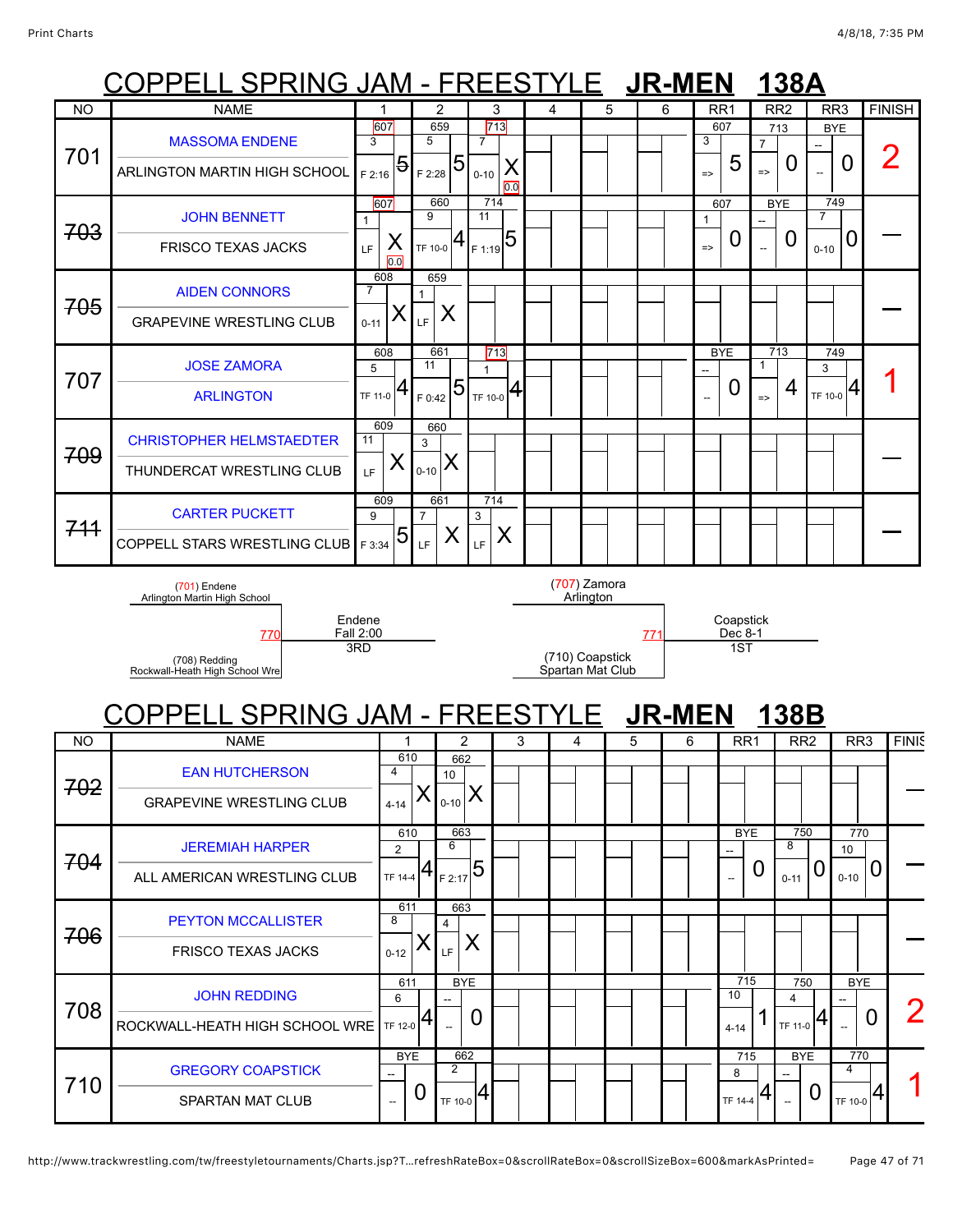## COPPELL SPRING JAM - FREESTYLE **JR-MEN 145A**

|           | ししГГ<br><u>LL OF RIIVU JAMI</u>           |                       |                | $\overline{\phantom{a}}$ |                                |            | REEOI |   |                                   | <b>JIZ-IVIEIN</b> |   |                               |                    |                          | 140A            |                 |                 |                |
|-----------|-------------------------------------------|-----------------------|----------------|--------------------------|--------------------------------|------------|-------|---|-----------------------------------|-------------------|---|-------------------------------|--------------------|--------------------------|-----------------|-----------------|-----------------|----------------|
| <b>NO</b> | <b>NAME</b>                               | 1                     |                | $\overline{2}$           |                                | 3          | 4     |   | 5                                 | 6                 |   | RR <sub>1</sub>               |                    | RR <sub>2</sub>          |                 | RR <sub>3</sub> |                 | <b>FINISH</b>  |
| 801       | <b>DABRION COCKERHAM</b>                  | 612<br>3              | 5              | 664                      |                                |            |       |   |                                   |                   |   |                               |                    |                          |                 |                 |                 |                |
|           | ALL AMERICAN WRESTLING CLUB               | $5 - 15$              | X<br>$0 - 10$  | ⋏                        |                                |            |       |   |                                   |                   |   |                               |                    |                          |                 |                 |                 |                |
|           | <b>ASAAD MUMTAZ</b>                       | 612<br>$\mathbf{1}$   | $\overline{7}$ | 665                      | 716<br>5                       |            |       |   |                                   |                   |   |                               |                    |                          |                 |                 |                 |                |
| 803       | FLOWER MOUND HIGH SCHOOL                  | TF 15-5               | 4<br>$14 - 20$ |                          | $0 - 10$                       | X          |       |   |                                   |                   |   |                               |                    |                          |                 |                 |                 |                |
|           | <b>AARON GOLDMAN</b>                      | 613<br>$\overline{7}$ | 1              | 664                      | 3                              | 716        |       |   |                                   |                   |   | 751<br>13                     |                    | <b>BYE</b>               |                 | 787<br>11       |                 |                |
| 805       | SPARTAN MAT CLUB                          | F 0:22                | 5              | $T_F$ 10-0 $ 4$          | $T_F$ 10-0 $ 4$                |            |       |   |                                   |                   |   | F 3:00                        | 5                  | $\overline{\phantom{a}}$ | 0               | F 0:21          | 5               |                |
| 807       | <b>CHRISTIAN COLLAZO</b>                  | 613<br>5              | 3              | 665                      | 717<br>11                      |            |       |   |                                   |                   |   |                               |                    |                          |                 |                 |                 |                |
|           | ALL AMERICAN WRESTLING CLUB               | LF.                   | X              | $\frac{1}{20.20-14}$ 3   | $E_{\text{LORF}}$ $\mathsf{X}$ |            |       |   |                                   |                   |   |                               |                    |                          |                 |                 |                 |                |
| 809       | <b>MASON MORLAND</b>                      | 614<br>11             | 13             | 666                      |                                |            |       |   |                                   |                   |   |                               |                    |                          |                 |                 |                 |                |
|           | LOFTONSTYLE WRESTLING CLUB                | $1 - 11$              | Х<br>LF.       | Χ                        |                                |            |       |   |                                   |                   |   |                               |                    |                          |                 |                 |                 |                |
| 811       | <b>LIAM BIRD</b>                          | 614<br>9              | 15             | 667                      | 717<br>$\overline{7}$          |            |       |   |                                   |                   |   | <b>BYE</b>                    |                    | 773<br>13                |                 | 787<br>5        |                 |                |
|           | MILE HIGH WRESTLING CLUB                  | TF 11-1               | 4              | 4<br>TF 10-0             | <b>WBF</b>                     | 5          |       |   |                                   |                   |   | 0<br>$\overline{\phantom{a}}$ |                    | $0 - 10$                 | O               | LF              | 0               |                |
| 813       | <b>MICHAEL KUMLIEN</b>                    | 615<br>15             | 9              | 666                      |                                | <b>BYE</b> |       |   |                                   |                   |   | 751<br>5                      |                    | 773<br>11                |                 | <b>BYE</b>      |                 | $\overline{2}$ |
|           | SPARTAN MAT CLUB                          | TF 10-0               | 4<br>F 0:31    | 5                        | $\overline{\phantom{a}}$       | 0          |       |   |                                   |                   |   | U<br>LF                       |                    | TF 10-0                  | 4               | 0<br>$\sim$     |                 |                |
| 815       | <b>DYLAN LYLES</b>                        | 615<br>13             | 11             | 667                      |                                |            |       |   |                                   |                   |   |                               |                    |                          |                 |                 |                 |                |
|           | <b>FRISCO TEXAS JACKS</b>                 | $0 - 10$              | Х<br>$0 - 10$  | X                        |                                |            |       |   |                                   |                   |   |                               |                    |                          |                 |                 |                 |                |
|           | (813) Kumlien<br>Spartan Mat Club         |                       |                |                          |                                |            |       |   | (805) Goldman<br>Spartan Mat Club |                   |   |                               |                    |                          |                 |                 |                 |                |
|           | <u>795</u>                                | Kumlien<br>TF 10-0    |                |                          |                                |            |       |   |                                   | <b>796</b>        |   |                               | Goldman<br>TF 10-0 |                          |                 |                 |                 |                |
|           | (814) Vasquez<br>Mansfield Wrestling Club | 3RD                   |                |                          |                                |            |       |   | (808) Ali<br>Unattached           |                   |   |                               | 1ST                |                          |                 |                 |                 |                |
|           | <b>SPRING JAM - FRE</b>                   |                       |                |                          |                                |            |       |   | E                                 | <u> JR-MEN</u>    |   |                               |                    |                          | 145B            |                 |                 |                |
| <b>NO</b> | <b>NAME</b>                               |                       | 1              |                          | 2                              |            | 3     | 4 |                                   | 5                 | 6 |                               | RR1                |                          | RR <sub>2</sub> |                 | RR <sub>3</sub> | <b>FINIS</b>   |
|           |                                           |                       | C1C            |                          | 000                            |            |       |   |                                   |                   |   |                               |                    |                          |                 |                 |                 |                |

| <b>IVU</b> | <b>INAIVIE</b>                                             |             |                       |                                  |     |               | د   | 4                                    | Ð. | O | <b>KRI</b>      | <b>RRZ</b>        | <b>KKJ</b>                     | <b>FINK</b> |
|------------|------------------------------------------------------------|-------------|-----------------------|----------------------------------|-----|---------------|-----|--------------------------------------|----|---|-----------------|-------------------|--------------------------------|-------------|
| 802        | <b>CODY SHAFFER</b><br><b>BEST TRAINED WRESTLING</b>       | LF          | 616                   | 668<br>14<br>LF.                 |     |               |     |                                      |    |   |                 |                   |                                |             |
| 804        | <b>ZACH RANIERI</b><br><b>SPARTAN MAT CLUB</b>             | 2<br>F 2:06 | 616<br>$\overline{5}$ | 6<br>TF 21-11                    | 669 | 8<br>$4 - 16$ | 719 | 752<br>10<br>$\cdot$ Ite 10-0 $ 4$ I |    |   | 774<br>14<br>LF | <b>BYE</b><br>$-$ | 719<br>8<br>╭<br>$\Rightarrow$ |             |
| 806        | <b>JACKSON ADCOCK</b><br>BYRON NELSON HIGH SCHOOL WREST LF | 8           | 617                   | 669<br>4<br>$11-21$ <sup>/</sup> |     |               |     |                                      |    |   |                 |                   |                                |             |
|            |                                                            |             |                       |                                  |     |               |     |                                      |    |   |                 |                   |                                |             |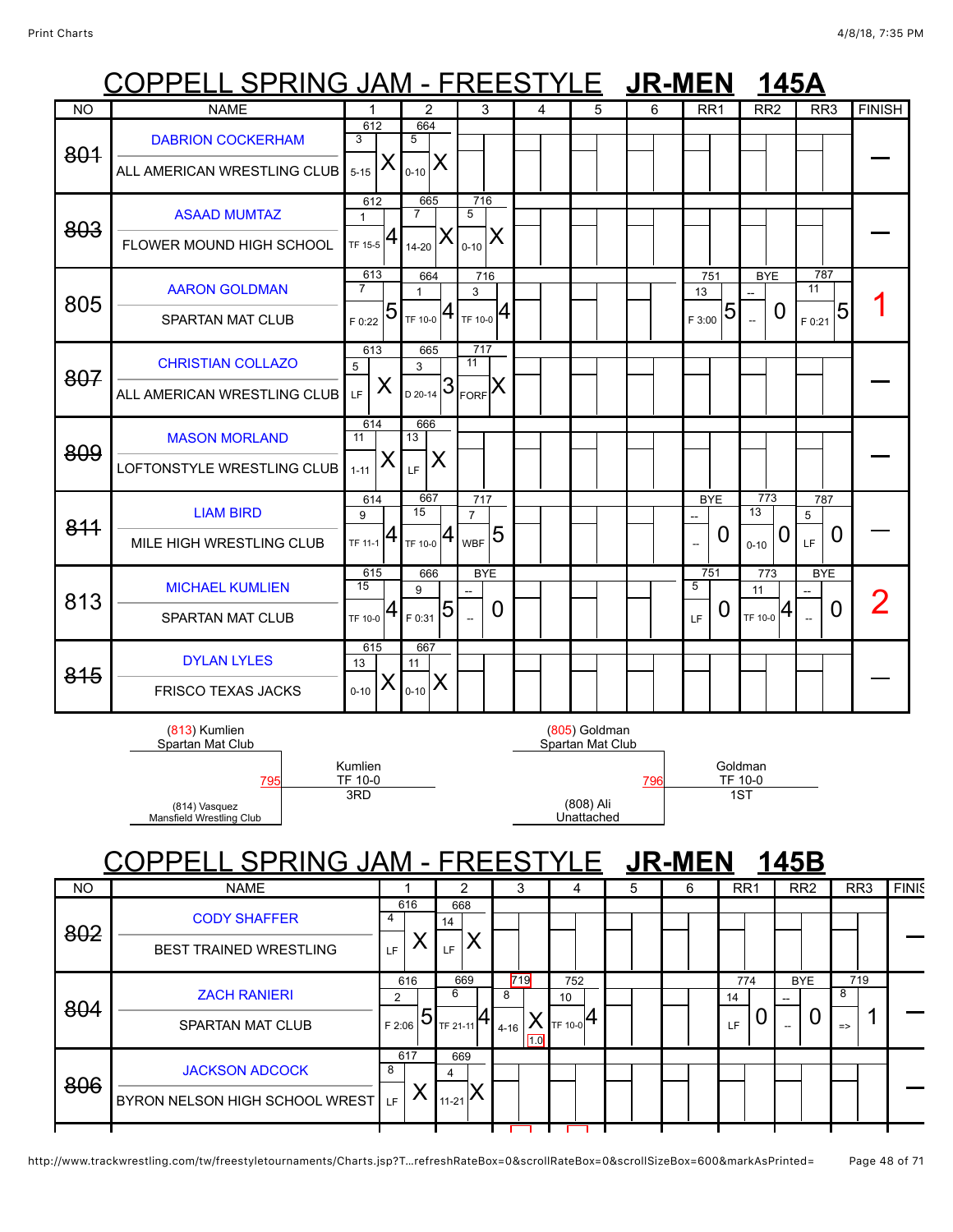| 808 | <b>RAZA ALI</b><br><b>UNATTACHED</b>             | 617<br>6<br>F 1:41   | $\overline{5}$ | 670<br>10<br>TF 10-0 |   | 4<br>TF 16-4   | 719                    | 753<br>14<br>TF 15-4 |  |  | $\overline{\phantom{a}}$<br>$\hspace{0.05cm} -$ | <b>BYE</b><br>O | 753<br>14<br>$\Rightarrow$ | 4 | 4<br>$\Rightarrow$ | 719<br>4 |  |
|-----|--------------------------------------------------|----------------------|----------------|----------------------|---|----------------|------------------------|----------------------|--|--|-------------------------------------------------|-----------------|----------------------------|---|--------------------|----------|--|
| 810 | <b>STEVEN LIN</b><br>ALL AMERICAN WRESTLING CLUB | 618<br>12<br>TF 15-4 |                | 670<br>8<br>$0 - 10$ |   |                | <b>BYE</b><br>$\Omega$ | 752<br>4<br>$0 - 10$ |  |  |                                                 |                 |                            |   |                    |          |  |
|     | <b>TRENT COLLINS</b>                             | 618                  |                | <b>BYE</b>           |   | 718            |                        |                      |  |  |                                                 |                 |                            |   |                    |          |  |
| 812 | <b>SPARTAN MAT CLUB</b>                          | 10<br>$4 - 15$       |                | $--$                 | 0 | 14<br>$0 - 10$ |                        |                      |  |  |                                                 |                 |                            |   |                    |          |  |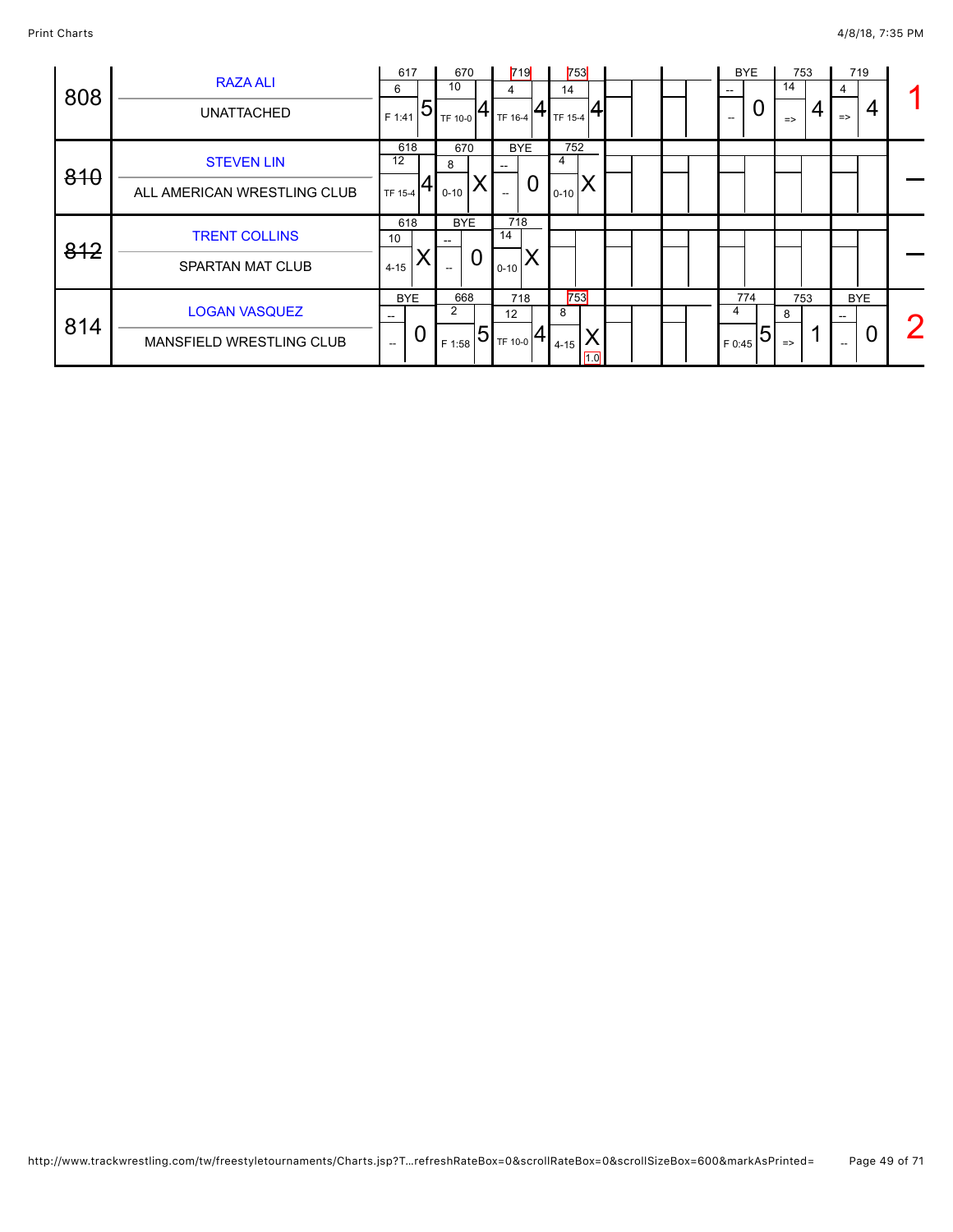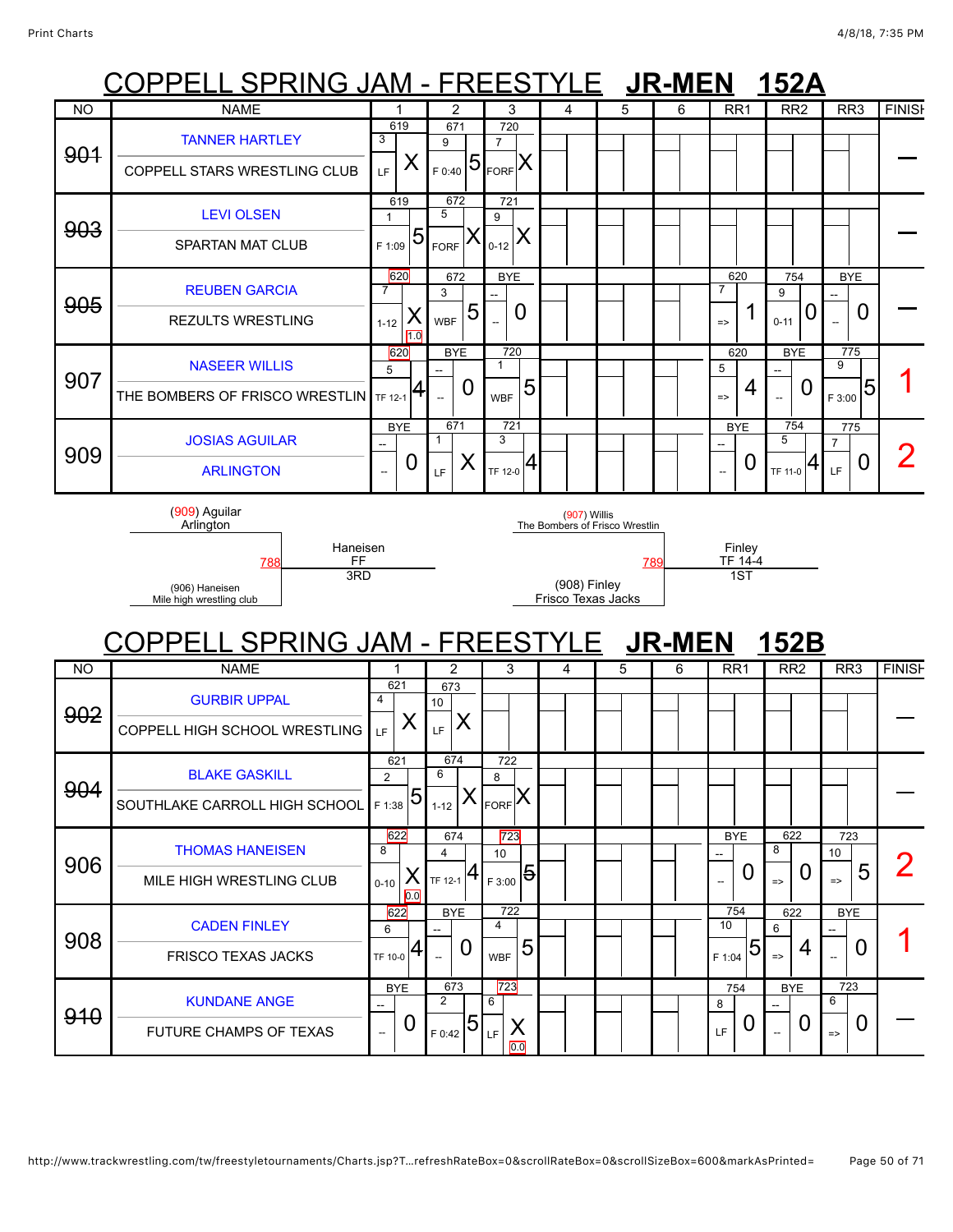## COPPELL SPRING JAM - FREESTYLE **JR-MEN 160A**

|                 | .<br>.                                                    | .                                           |                     |                             |                                        |                                    | . . |   |                                             | .                                   |                              |              |
|-----------------|-----------------------------------------------------------|---------------------------------------------|---------------------|-----------------------------|----------------------------------------|------------------------------------|-----|---|---------------------------------------------|-------------------------------------|------------------------------|--------------|
| <b>NO</b>       | <b>NAME</b>                                               | 1                                           |                     | $\overline{2}$              | 3                                      | 4                                  | 5   | 6 | RR <sub>1</sub>                             | RR <sub>2</sub>                     | RR <sub>3</sub>              | <b>FINIS</b> |
| <del>1001</del> | <b>KESHON HOLLIS</b><br>PLANO EAST WRESTLING CLUB         | 623<br>3<br><b>TF 14-4</b>                  | 13<br>4<br>LF       | 675<br>Χ                    | $\overline{725}$<br>5<br>Χ<br>$0 - 10$ |                                    |     |   |                                             |                                     |                              |              |
| <del>1003</del> | <b>JACKSON ALLEN</b><br>BYRON NELSON HIGH SCHOOL WREST    | 623<br>$\mathbf{1}$<br>$4 - 14$             | 5<br>LF             | 676<br>X                    |                                        |                                    |     |   |                                             |                                     |                              |              |
| 1005            | <b>JOHN LISENBY</b><br><b>SPARTAN MAT CLUB</b>            | 624<br>$\overline{7}$<br>TF 10-0            | 3<br>4<br>F 0:23    | 676<br>$\overline{5}$       | 725<br>$\mathbf{1}$<br> 4<br>TF 10-0   |                                    |     |   | <b>BYE</b><br>0<br>$\overline{\phantom{a}}$ | 776<br>9<br>$\mathbf{4}$<br>TF 10-0 | 790<br>13<br>4<br>TF 10-0    |              |
| <del>1007</del> | <b>MATT THOMPSON</b><br><b>FRISCO TEXAS JACKS</b>         | 624<br>5<br>$0 - 10$                        | 9<br>$2 - 12$       | 677<br>Χ                    |                                        |                                    |     |   |                                             |                                     |                              |              |
| 1009            | <b>DAVID CARLAN</b><br><b>MIGHTY EAGLES WRESTLING</b>     | 625<br>11<br>TF 10-0                        | $\overline{7}$<br>4 | 677<br>TF 12-2 <sup>4</sup> | <b>BYE</b><br>0                        |                                    |     |   | 756<br>13<br>3<br>D 12-7                    | 776<br>5<br>C<br>$0 - 10$           | <b>BYE</b><br>$\overline{0}$ |              |
| 1011            | <b>COOPER MCCHESNEY</b><br>BYRON NELSON HIGH SCHOOL WREST | 625<br>9<br>Х<br>$0 - 10$                   |                     | <b>BYE</b><br>0             | 724<br>13<br>Χ<br>LF                   |                                    |     |   |                                             |                                     |                              |              |
| <del>1013</del> | <b>JONATHAN HOENICH</b><br>ALL AMERICAN WRESTLING CLUB    | <b>BYE</b><br>0<br>$\overline{\phantom{a}}$ | F 1:28              | 675<br>$\overline{5}$       | 724<br>11<br>$\mathbf{F}_{1:13}$ 5     |                                    |     |   | 756<br>9<br>$7 - 12$                        | <b>BYE</b><br>$\overline{0}$        | 790<br>5<br>0<br>$0 - 10$    |              |
|                 | (1009) Carlan<br><b>Mighty Eagles Wrestling</b>           |                                             |                     |                             |                                        | (1005) Lisenby<br>Spartan Mat Club |     |   |                                             |                                     |                              |              |

(1012) Biggs

Thundercat Wrestling Club

Biggs

3RD

FF

### [797](javascript:openBoutSheet(6261)) [798](javascript:openBoutSheet(6251)) Fall 0:28 (1004) Salazar-rivera Chisholm Trail High School

Lisenby<br>Fall 0:28 1ST

COPPELL SPRING JAM - FREESTYLE **JR-MEN 160B**

| <b>NO</b>       | <b>NAME</b>                                                |                         | 2                                         | 3                                     | 4 | 5 | 6 | RR <sub>1</sub>                                                  | RR <sub>2</sub>                  | RR <sub>3</sub>      | <b>FINIS</b> |
|-----------------|------------------------------------------------------------|-------------------------|-------------------------------------------|---------------------------------------|---|---|---|------------------------------------------------------------------|----------------------------------|----------------------|--------------|
| <del>1002</del> | <b>WILL BURCH</b><br>TIMBER CREEK HIGH SCHOOL WREST        | 626<br>4<br>$1 - 6$     | 678<br>14<br>$T_{\rm TF\,13\text{-}0}  4$ | 726<br>12<br>Χ<br>LF.                 |   |   |   |                                                                  |                                  |                      |              |
| 1004            | <b>ADRIAN SALAZAR-RIVERA</b><br>CHISHOLM TRAIL HIGH SCHOOL | 626<br>2<br>3<br>D 6-1  | 679<br>6<br>15<br>F 1:24                  | 727<br>14<br>$\overline{5}$<br>F 0:29 |   |   |   | <b>BYE</b><br>$\hspace{0.05cm}$<br>0<br>$\overline{\phantom{a}}$ | 777<br>8<br>$\sqrt{5}$<br>F 2:47 | 791<br>12<br>TF 10-0 |              |
| <del>1006</del> | <b>AUSTIN KRUMWIEDE</b><br><b>GRAPEVINE WRESTLING CLUB</b> | 627<br>8<br>LF          | 679<br>4<br>X<br>LF                       |                                       |   |   |   |                                                                  |                                  |                      |              |
| 4008            | <b>AJ HENNING</b><br><b>SPARTAN MAT CLUB</b>               | 627<br>6<br>5<br>F 5:51 | 680<br>10<br>3<br>D 13-8                  | <b>BYE</b><br>0                       |   |   |   | 757<br>12<br>U<br>LF.                                            | 777<br>4<br>0<br>LF.             | <b>BYE</b><br>U      |              |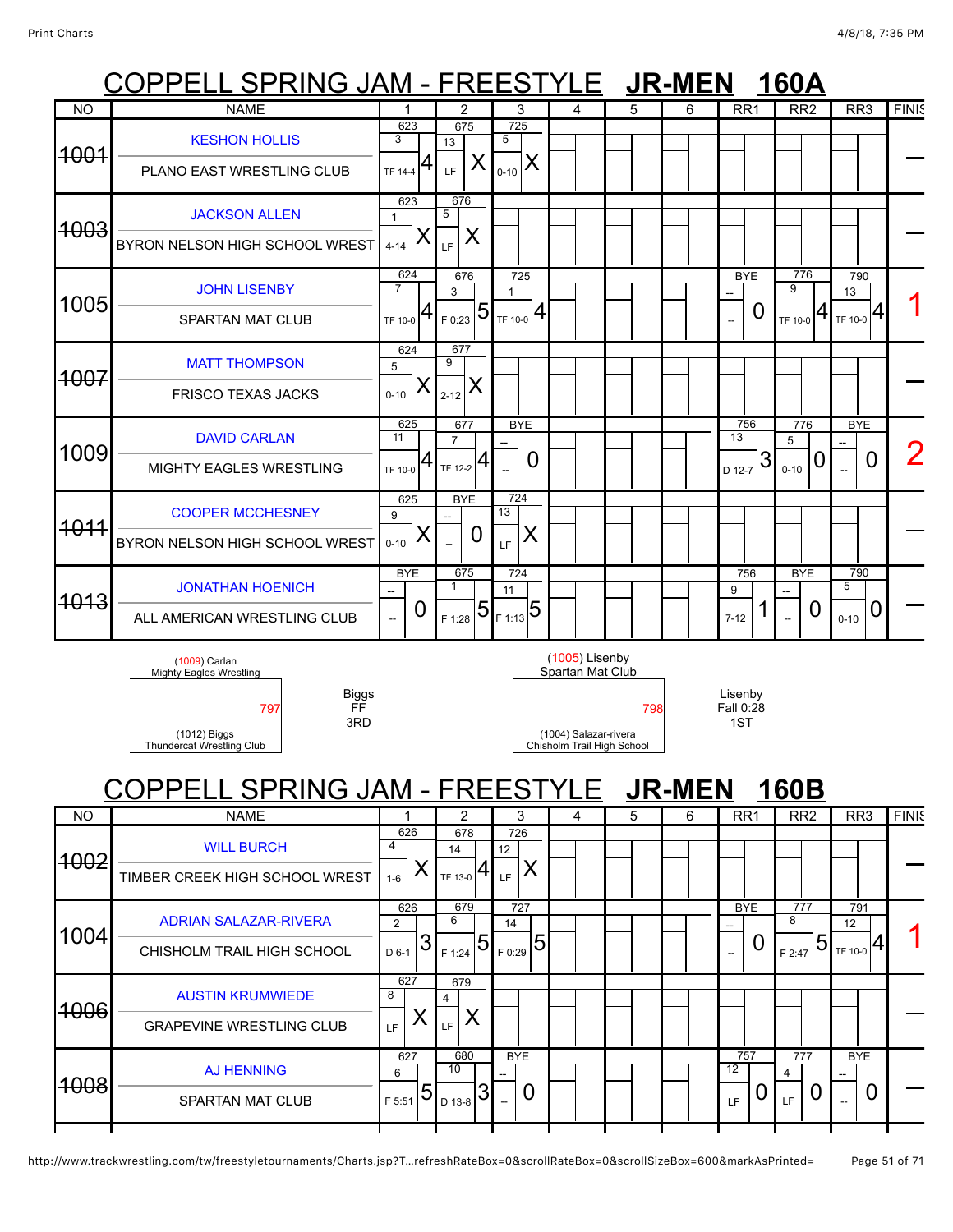| 4040 | <b>ASHTON MCCABE</b><br><b>WARRIOR WRESTLING CLUB</b> | 12<br>LF                       | 628             | 8<br>$8 - 13$ | 680             |                  |  |                          |                 |                      |                |
|------|-------------------------------------------------------|--------------------------------|-----------------|---------------|-----------------|------------------|--|--------------------------|-----------------|----------------------|----------------|
| 1012 | <b>JACK BIGGS</b><br>THUNDERCAT WRESTLING CLUB        | 10<br>$F$ 0:21                 | 628             |               | <b>BYE</b><br>U | 726<br>F 3:00    |  | 757<br>8<br>.5<br>F 0:32 | <b>BYE</b><br>U | 791<br>4<br>$0 - 10$ | $\overline{2}$ |
| 4014 | <b>JACOB KELLY</b><br>BYRON NELSON HIGH SCHOOL WREST  | --<br>$\overline{\phantom{a}}$ | <b>BYE</b><br>U | $0 - 13$      | 678             | 727<br><b>LF</b> |  |                          |                 |                      |                |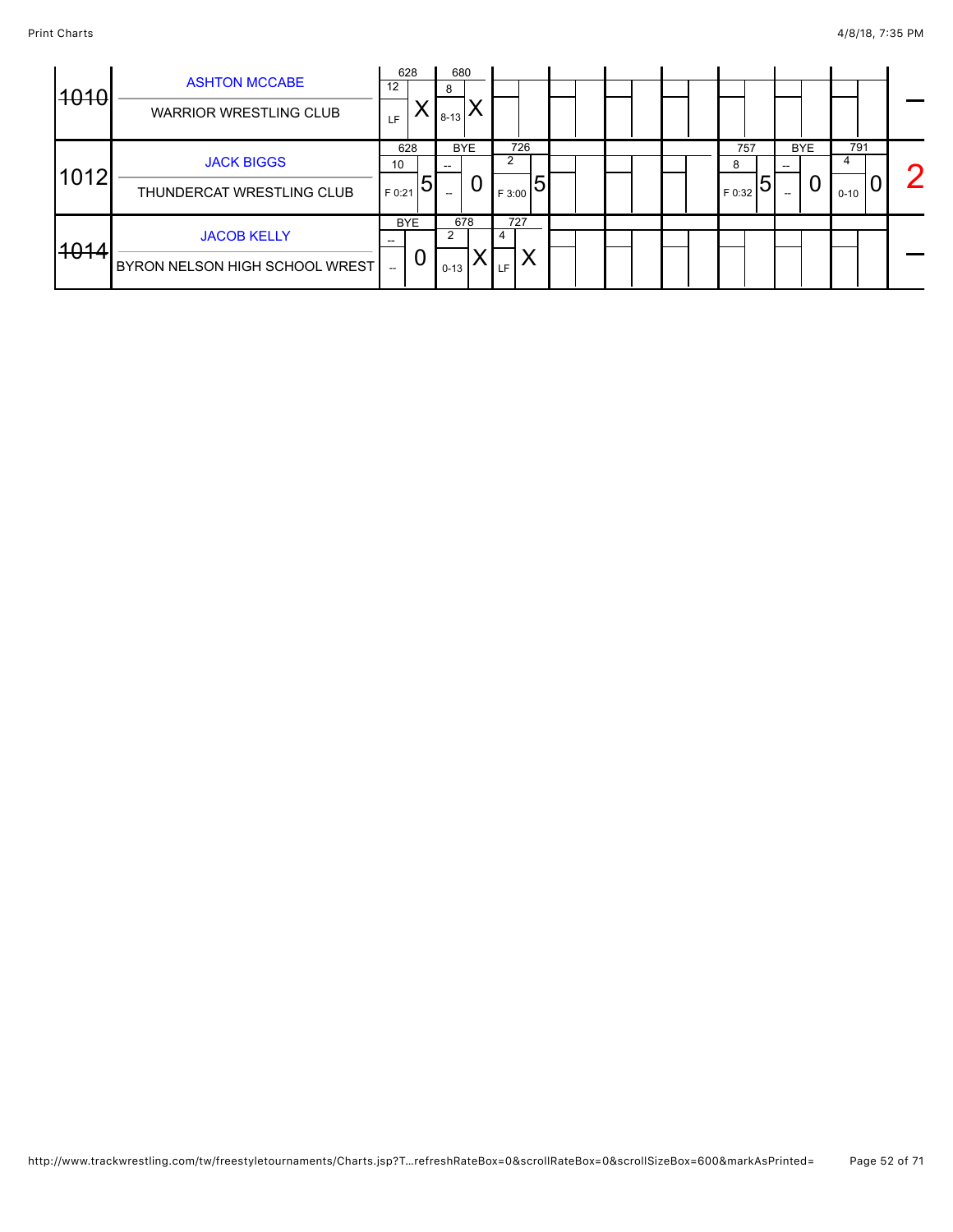## COPPELL SPRING JAM - FREESTYLE JR-MEN 170

| N <sub>O</sub> | <b>NAME</b>                                             | $\mathbf{1}$                           | $\overline{2}$                                  | 3                                                                                                   | $\overline{4}$                                                  | 5                                                      | 6 | RR <sub>1</sub>                             | RR2 | RR3 | <b>FINISH</b> |
|----------------|---------------------------------------------------------|----------------------------------------|-------------------------------------------------|-----------------------------------------------------------------------------------------------------|-----------------------------------------------------------------|--------------------------------------------------------|---|---------------------------------------------|-----|-----|---------------|
| 4404           | <b>MAXWELL ENGLISH</b><br><b>BUFFALO WRESTLING CLUB</b> | 629<br>2<br>X<br>$0 - 10$              | 681<br>3<br>X<br>LF                             |                                                                                                     |                                                                 |                                                        |   |                                             |     |     |               |
| 1102           | <b>AUSTIN COOLEY</b><br><b>BEST TRAINED</b>             | 629<br>$\mathbf{1}$<br>$T$ F 10-0 $ 4$ | 682<br>$\overline{4}$<br>X<br>$0 - 10$<br>0.0   | 728<br>3<br>41<br>TF 10-0                                                                           | 758<br>9<br>$T_{\text{TF 10-0}} 4$                              | 779<br>5<br>$\frac{1}{2}$ $\frac{1}{20}$ $\frac{1}{5}$ |   | 682<br>$\overline{4}$<br>0<br>$\Rightarrow$ |     |     |               |
| 4103           | <b>JORGE MUNOZ</b><br><b>UNAFFILIATED</b>               | 630<br>4<br>X<br>$0 - 10$              | 681<br>$\mathbf{1}$<br>$\overline{5}$<br>F 2:01 | 728<br>2<br>X<br>$0 - 10$                                                                           |                                                                 |                                                        |   |                                             |     |     |               |
| 1104           | <b>SAMUEL MORA</b><br><b>MAVERICK ELITE</b>             | 630<br>3<br>$T$ F 10-0 $ 4$            | 682<br>$\overline{2}$<br>$T_F$ 10-0 $ 4 $       | 729<br>$\overline{7}$<br>$\mathbf{1}_{\mathsf{TF} \, \mathsf{10}\text{-}\mathsf{0}}   \mathsf{4}  $ | 759<br>5<br>$\mathbf{1}_{\mathsf{TF}\,12\text{-}1} \mathbf{4} $ | 778<br>9<br>$T_{\text{TF 10-0}} 4$                     |   | 682<br>$\overline{2}$<br>4<br>$\Rightarrow$ |     |     |               |
| 4105           | <b>RISHARD WOODLEY</b><br><b>CARROLLTON THUNDER</b>     | 631<br>6<br>$\overline{a}$<br>TF 12-0  | 683<br>$\overline{7}$<br>TF 10-0 $ 4$           | 730<br>8<br>TF 16-4 $ 4 $                                                                           | 759<br>4<br>X<br>$1-12$                                         | 779<br>$\mathbf{2}$<br>X<br>LF                         |   | X                                           |     |     | <u>3</u>      |
| 4106           | <b>MATTHEW MAXWELL</b><br>JJP WRESTLING                 | 631<br>5<br>X<br>$0 - 12$              | 684<br>9<br>X<br>$0 - 10$                       |                                                                                                     |                                                                 |                                                        |   |                                             |     |     |               |
| 4107           | <b>MICHAEL HOLLY</b><br><b>GRAPEVINE WRESTLING CLUB</b> | 632<br>8<br><b>TF 12-2</b>             | 683<br>5<br>X<br>$0 - 10$                       | 729<br>$\overline{4}$<br>X<br>$0 - 10$                                                              |                                                                 |                                                        |   |                                             |     |     |               |
| 4108           | <b>NICKOLAS REYES</b><br><b>TALON WRESTLERS</b>         | 632<br>$\overline{7}$<br>X<br>$2 - 12$ | 685<br>10 <sup>1</sup><br>$T$ F 12-0 $ 4$       | 730<br>5<br>X<br>$4 - 16$                                                                           |                                                                 |                                                        |   |                                             |     |     |               |
| 4109           | <b>MAX HAMPTON</b><br><b>FRISCO WRESTLING CLUB</b>      | 633<br>10<br>4<br>TF 10-0              | 684<br>6<br>$TF$ 10-0 $ 4$                      | <b>BYE</b><br>0                                                                                     | 758<br>$\overline{2}$<br>X<br>$0 - 10$                          | 778<br>4<br>$\sum_{0-10} X$                            |   |                                             |     |     |               |
| 4440           | <b>BLAIR JENSEN</b><br>FRISCO TEXAS JACKS               | 633<br>9<br>X<br>$0 - 10$              | 685<br>8<br>$_{0-12}$ $X$                       |                                                                                                     |                                                                 |                                                        |   |                                             |     |     |               |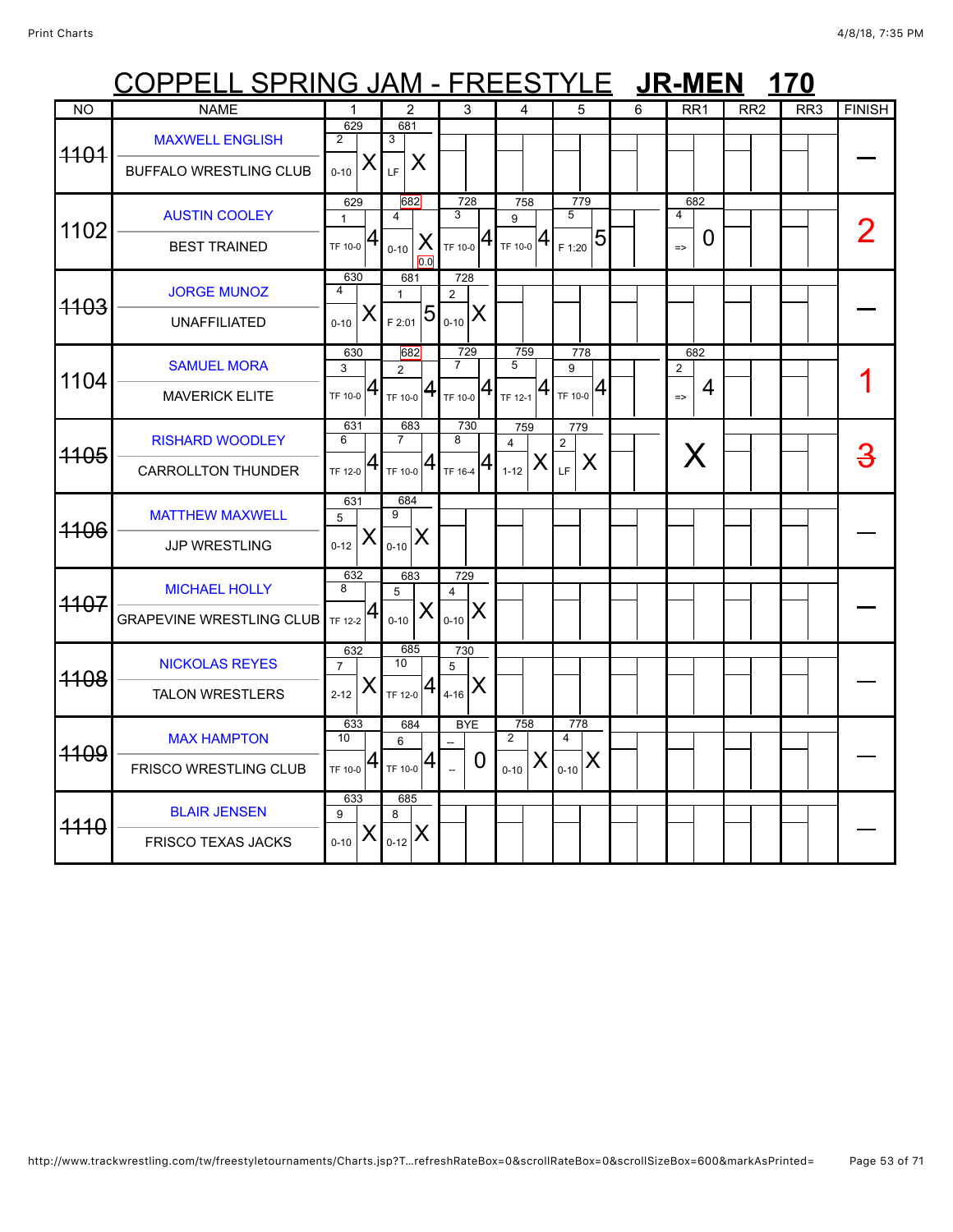1206

1208

1210

[MARDOCHEE NGOIE](javascript:viewProfile(628789132)) GRAPEVINE WRESTLING CLUB

[HEATH CLINTON](javascript:viewProfile(628475132)) ROCKWALL-HEATH HIGH SCHOOL WRE

[MITCHELL MEADERS](javascript:viewProfile(1098526096))

ALL AMERICAN WRESTLING CLUB

 $\overline{a}$ 

 $\overline{a}$ 

733 8  $_{LF}$  | 0

BYE --

0

BYE --

 $\overline{\phantom{a}}$  0 2

### Print Charts 4/8/18, 7(35 PM COPPELL SPRING JAM - FREESTYLE **JR-MEN 182A** COPPELL SPRING JAM - FREESTYLE **JR-MEN 182B** NO | NAME | 1 | 2 | 3 | 4 | 5 | 6 | RR1 | RR2 | RR3 |FINISH 1201 [KURT LENZ](javascript:viewProfile(777425096)) FRISCO TEXAS JACKS 634 3  $_{F\,2:21}$  5 686 5  $_{LF}$   $\mid$  X 731 7  $_{4-16}$   $\times$  $\overline{a}$ 1203 [TRAVIS PEEK](javascript:viewProfile(542352096)) COPPELL WRESTLING CLUB 634 1  $L_{\text{F}}$   $\vert$  X 687 9  $_{\scriptscriptstyle{0\text{-}10}}$   $\mathsf{X}$  $\overline{a}$ 1205 [LOGAN PETTY](javascript:viewProfile(522357096)) HIGHLAND PARK SCOTS 635 7  $2-12$  X 686 1 5 <sub>F 0:28</sub> 732 9  $_{0-12}$   $\vert$  X  $\overline{a}$ 1207 [CHRISTIAN KNIGHTON](javascript:viewProfile(256644132)) BEST TRAINED 635 5 TF 12-2 688 11 TF 16-6 731 1  $T$ F 16-4  $4$ 760 9  $_{0.10}$  0  $\overline{\phantom{a}}$   $\overline{\phantom{a}}$   $\overline{\phantom{a}}$   $\overline{\phantom{a}}$   $\overline{\phantom{a}}$   $\overline{\phantom{a}}$   $\overline{\phantom{a}}$   $\overline{\phantom{a}}$   $\overline{\phantom{a}}$   $\overline{\phantom{a}}$   $\overline{\phantom{a}}$   $\overline{\phantom{a}}$   $\overline{\phantom{a}}$   $\overline{\phantom{a}}$   $\overline{\phantom{a}}$   $\overline{\phantom{a}}$   $\overline{\phantom{a}}$   $\overline{\phantom{a}}$   $\overline{\$ 1209 [ADAM KILGORE](javascript:viewProfile(25026009)) VICTORY 636 11 TF 11-0 687 3  $_{\sf TF\ 10{\text -}0}$   $\bm{4}$ 732 5  $T_{\rm F\ 12-0}$  4 760 7  $_{\rm TF\ 10{\text -}0}$  4  $\begin{array}{c|c|c|c|c|c} \mathsf{1} & \mathsf{1} & \mathsf{1} & \mathsf{1} \end{array}$ 1211 [SKYLER MALONE](javascript:viewProfile(1580278009)) SPARTAN MAT CLUB 636 9  $0 - 11$ 688 7  $_{\rm 6\text{-}16}$   $\bm{\mathsf{X}}$  $\overline{a}$ (1207) Knighton Best Trained Knighton <u>Fall</u> 0:53<br>3RD (1209) Kilgore **Victory** Kilgore<br>TF 12-2 [792](javascript:openBoutSheet(5561)) [793](javascript:openBoutSheet(5551)) TF 12-2 (1208) Clinton Rockwall-Heath High School Wre (1204) Briscoe Coppell Wrestling Club 1ST NO | NAME | 1 | 2 | 3 | 4 | 5 | 6 | RR1 | RR2 | RR3 |FINIS 1202 [JACOB MACKENNA](javascript:viewProfile(918137096)) COPPELL HIGH SCHOOL WRESTLING 637 4  $_{LF}$   $\vert$  X 689 10  $_{\rm LF}$   $\mid$   $\sf X$ 1204 [JACKSON BRISCOE](javascript:viewProfile(3955076)) COPPELL WRESTLING CLUB 637 2  $50.59$  5 690 6  $_{\rm D$  22-18  $\rm G$ **BYE** --  $\Omega$ 761 8 TF 20-9 780 10  $_{D \ 18-15}$ 3

638 8

638 6 TF 10-0

> BYE --

> > $\overline{0}$

690 4 18-22

BYE --

689 2 <sub>F 1:51</sub> 5

 $\overline{0}$ 

 $0 - 10$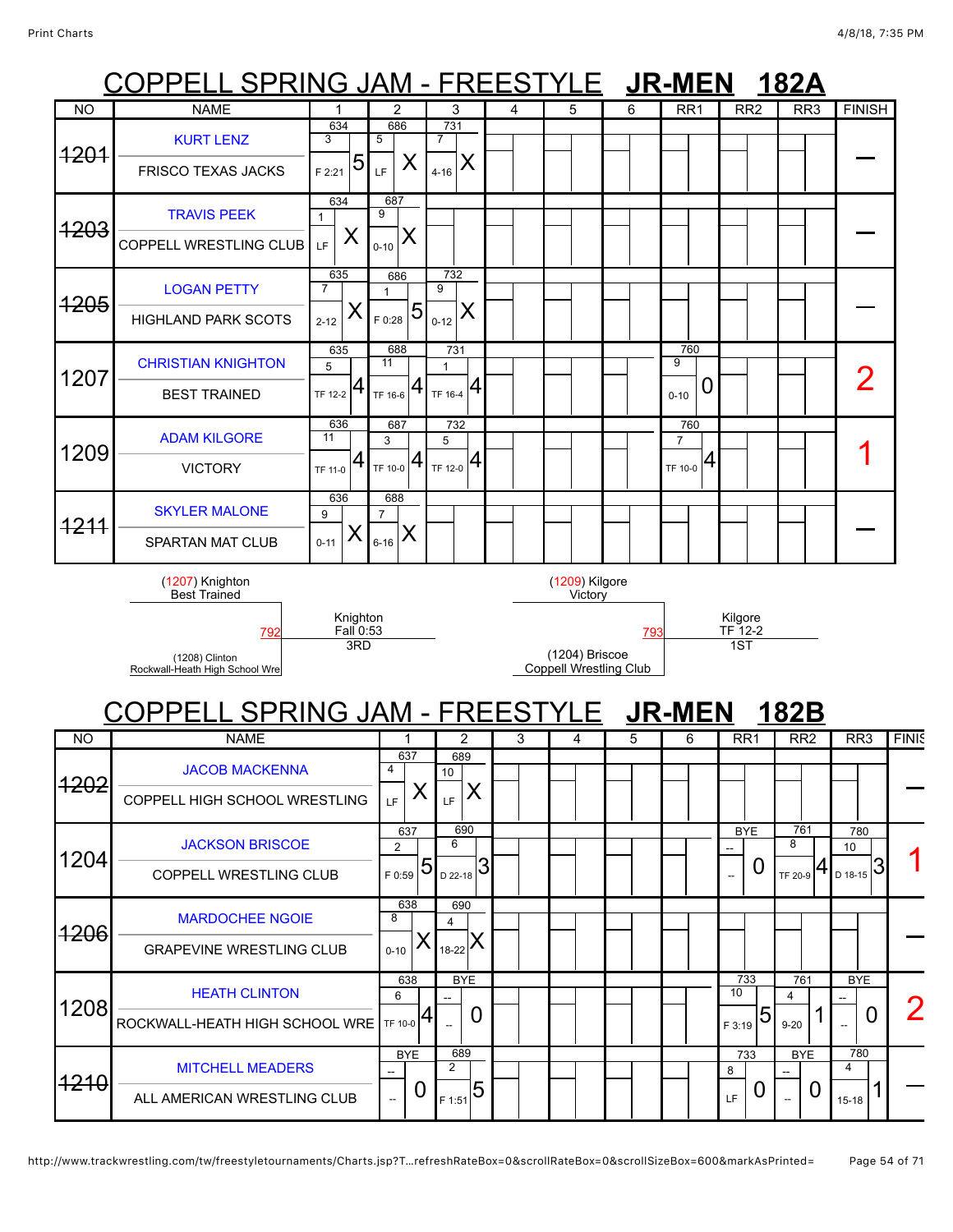## COPPELL SPRING JAM - FREESTYLE **JR-MEN 195A**

| <b>NO</b>       | <b>NAME</b>                                                | 1                     | 2                                                 |                 | 3                                | 4                             | 5 |     | 6 | RR <sub>1</sub>             |   | RR <sub>2</sub>     |                |                    | RR <sub>3</sub> | <b>FINIS</b>  |
|-----------------|------------------------------------------------------------|-----------------------|---------------------------------------------------|-----------------|----------------------------------|-------------------------------|---|-----|---|-----------------------------|---|---------------------|----------------|--------------------|-----------------|---------------|
|                 |                                                            | 639<br>$\overline{3}$ | 692                                               |                 | 734                              |                               |   |     |   | 762                         |   | 734                 |                |                    | <b>BYE</b>      |               |
| 1301            | <b>IGNACIO FERNANDEZ</b><br>ARLINGTON STORM WRESTLING CLUB | TF 10-0               | 5<br>TF 10-0                                      |                 | 11<br>X<br>$3 - 8$               |                               |   |     |   | $\overline{7}$<br>D 14-11   | 3 | 11<br>$\Rightarrow$ | 1              |                    | $\overline{0}$  |               |
|                 |                                                            |                       |                                                   |                 | 1.0                              |                               |   |     |   |                             |   |                     |                |                    |                 |               |
| <del>1303</del> | <b>SUKHJINDER TIWANA</b>                                   | 639<br>$\mathbf{1}$   | 693<br>9                                          |                 |                                  |                               |   |     |   |                             |   |                     |                |                    |                 |               |
|                 | <b>TROPHY CLUB</b>                                         | Х<br>$0 - 10$         | Χ<br>LF                                           |                 |                                  |                               |   |     |   |                             |   |                     |                |                    |                 |               |
| 1305            | <b>STANLEY KILGO</b>                                       | 640<br>7              | 692<br>$\mathbf{1}$                               |                 |                                  |                               |   |     |   |                             |   |                     |                |                    |                 |               |
|                 | COPPELL HIGH SCHOOL WRESTLING                              | X<br>LF.              | Х<br>$0 - 10$                                     |                 |                                  |                               |   |     |   |                             |   |                     |                |                    |                 |               |
|                 | <b>SIRQUINCES STEWART</b>                                  | 640<br>5              | 694<br>11                                         |                 | 735<br>9                         |                               |   |     |   | 762<br>$\mathbf{1}$         |   | <b>BYE</b>          |                | 11                 | 694             |               |
| <del>1307</del> | FORT WORTH WRESTLING ACADEMY                               | 5<br>F 1:10           | $3 - 13$                                          | X<br>1.0        | TF 10-0 <sup>4</sup>             |                               |   |     |   | $11 - 14$                   | ш |                     | $\overline{0}$ | $\Rightarrow$      | 1               |               |
|                 | <b>RYAN THOMPSON</b>                                       | 641<br>11             | 693                                               |                 | 735                              |                               |   |     |   |                             |   |                     |                |                    |                 |               |
| 1309            | <b>FRISCO TEXAS JACKS</b>                                  | Х                     | 3<br>F 4:32                                       | 5               | $\overline{7}$<br>X<br>$0 - 10$  |                               |   |     |   |                             |   |                     |                |                    |                 |               |
|                 |                                                            | $0 - 10$              |                                                   |                 |                                  |                               |   |     |   |                             |   |                     |                |                    |                 |               |
|                 | <b>MAX SOTO</b>                                            | 641<br>9              | 694<br>$\overline{7}$                             |                 | $734$<br>$\mathbf{1}$            |                               |   |     |   | <b>BYE</b>                  |   | 734<br>$\mathbf{1}$ |                | $\overline{7}$     | 694             |               |
| 1311            | <b>VICTORY</b>                                             | 4<br>TF 10-0          | $T_{\rm TF\,13\text{-}3}$ $\left  \bm{4} \right $ |                 | $\overline{\mathbf{3}}$<br>D 8-3 |                               |   |     |   | $\overline{a}$              | 0 | $\Rightarrow$       | 3              | $\Rightarrow$      | 4               |               |
|                 | (1301) Fernandez<br>Arlington Storm Wrestling Club         |                       |                                                   |                 |                                  | (1311) Soto<br>Victory        |   |     |   |                             |   |                     |                |                    |                 |               |
|                 | Pelkey                                                     |                       |                                                   |                 |                                  |                               |   |     |   | Fricks                      |   |                     |                |                    |                 |               |
|                 | Fall 1:58<br>781<br>3RD                                    |                       |                                                   |                 |                                  |                               |   | 782 |   | TF 12-2<br>$\overline{1ST}$ |   |                     |                |                    |                 |               |
|                 | (1302) Pelkey<br>Buffalo Wrestling Club                    |                       |                                                   |                 |                                  | (1310) Fricks<br>Unaffiliated |   |     |   |                             |   |                     |                |                    |                 |               |
|                 | <u> COPPELL SPRING JAM - FREESTYLE LUR-MEN</u>             |                       |                                                   |                 |                                  |                               |   |     |   |                             |   | 195B                |                |                    |                 |               |
| <b>NO</b>       | <b>NAME</b>                                                |                       | $\overline{2}$                                    |                 | 3                                | 4                             | 5 | 6   |   | RR <sub>1</sub>             |   | RR <sub>2</sub>     |                | RR <sub>3</sub>    |                 | <b>FINISH</b> |
|                 | <b>CAMERON PELKEY</b>                                      | 642<br>$\overline{4}$ | 695<br>10                                         | $6\overline{6}$ | 737                              |                               |   |     |   | 695<br>10                   |   | <b>BYE</b>          | 6              | 737                |                 |               |
| 1302            | <b>BUFFALO WRESTLING CLUB</b>                              | 5<br>F 1:37           | Х<br>$0 - 10$<br>0.0                              | F 1:39          | 5                                |                               |   |     |   | 0<br>$\Rightarrow$          |   | 0                   |                | 5<br>$\Rightarrow$ |                 |               |
|                 | <b>ALI FARHAT</b>                                          | 642<br>$\overline{2}$ | 696<br>6                                          |                 |                                  |                               |   |     |   |                             |   |                     |                |                    |                 |               |
| <del>1304</del> | <b>BOBCAT WRESTLING CLUB</b>                               | X<br>LF               | $_{10-18}$ $X$                                    |                 |                                  |                               |   |     |   |                             |   |                     |                |                    |                 |               |

| 1306 | <b>UHANDLER COOLEY</b><br><b>WARRIOR WRESTLING CLUB</b>      | ŏ<br>TF 10-0                           |         |                 | ົ<br>LF. | 0.0                         |  |  | $- -$                | ΠU<br>U<br>$0 - 10$ | $\overline{2}$<br>$\Rightarrow$ |  |
|------|--------------------------------------------------------------|----------------------------------------|---------|-----------------|----------|-----------------------------|--|--|----------------------|---------------------|---------------------------------|--|
| 1308 | <b>JACOB WHATLEY</b><br>LAKE HIGHLANDS WRESTLING CLUB   0-10 | 643<br>6                               |         | <b>BYE</b><br>0 | 10<br>LF | 736                         |  |  |                      |                     |                                 |  |
| 1310 | <b>HOLDEN FRICKS</b><br><b>UNAFFILIATED</b>                  | <b>BYE</b><br>$\overline{\phantom{a}}$ | TF 10-0 | 695             |          | 736<br>$_{\rm 1F\,1:02}$ 51 |  |  | 695<br>$\Rightarrow$ | 763<br>6<br>TF 10-0 | <b>BYE</b><br>U<br>--           |  |

737

BYE

763  $\begin{array}{|c|c|c|}\n\hline\n763 & 737 \\
\hline\n10 & 2\n\end{array}$ 

643 8

696

[CHANDLER COOLEY](javascript:viewProfile(1535932096))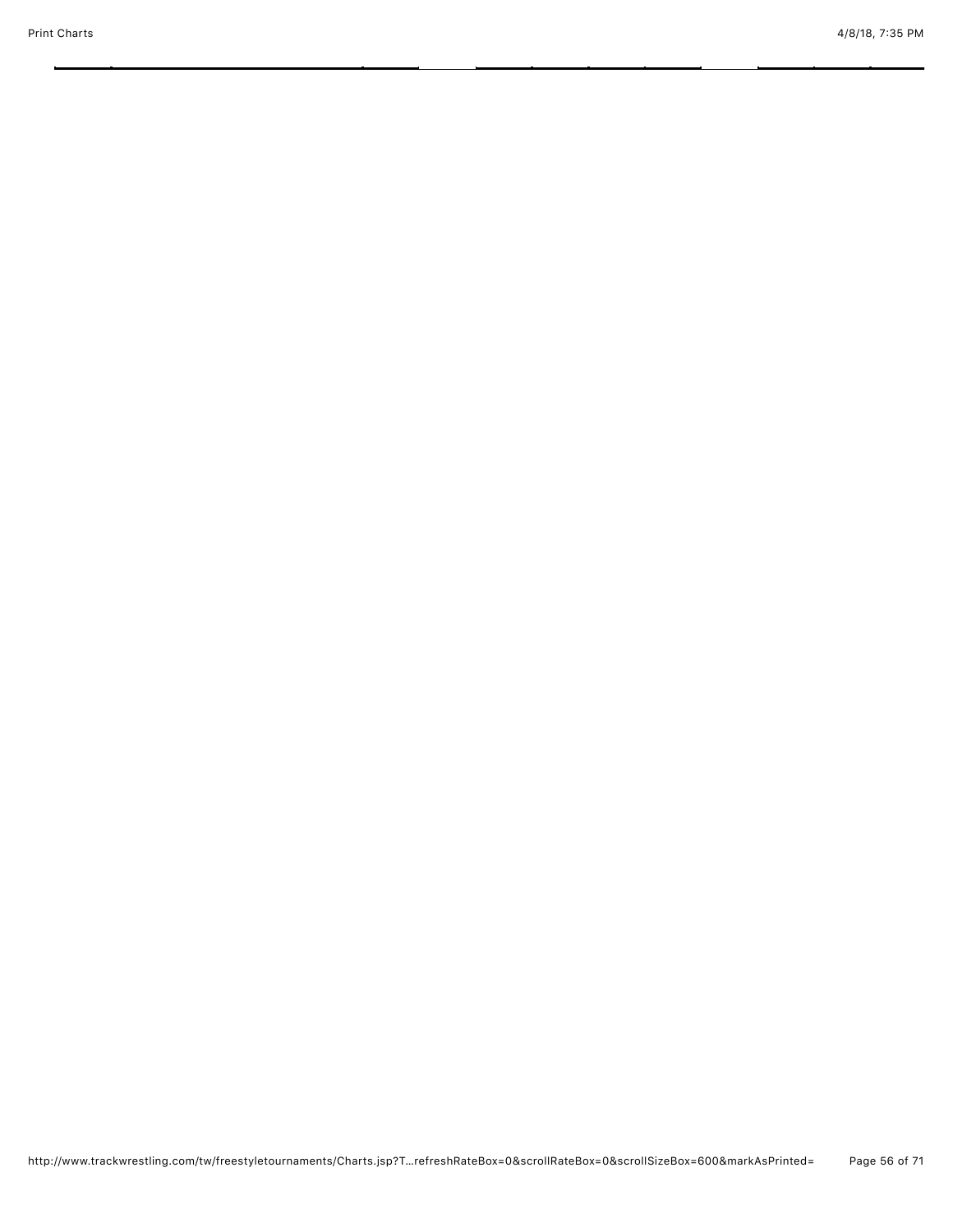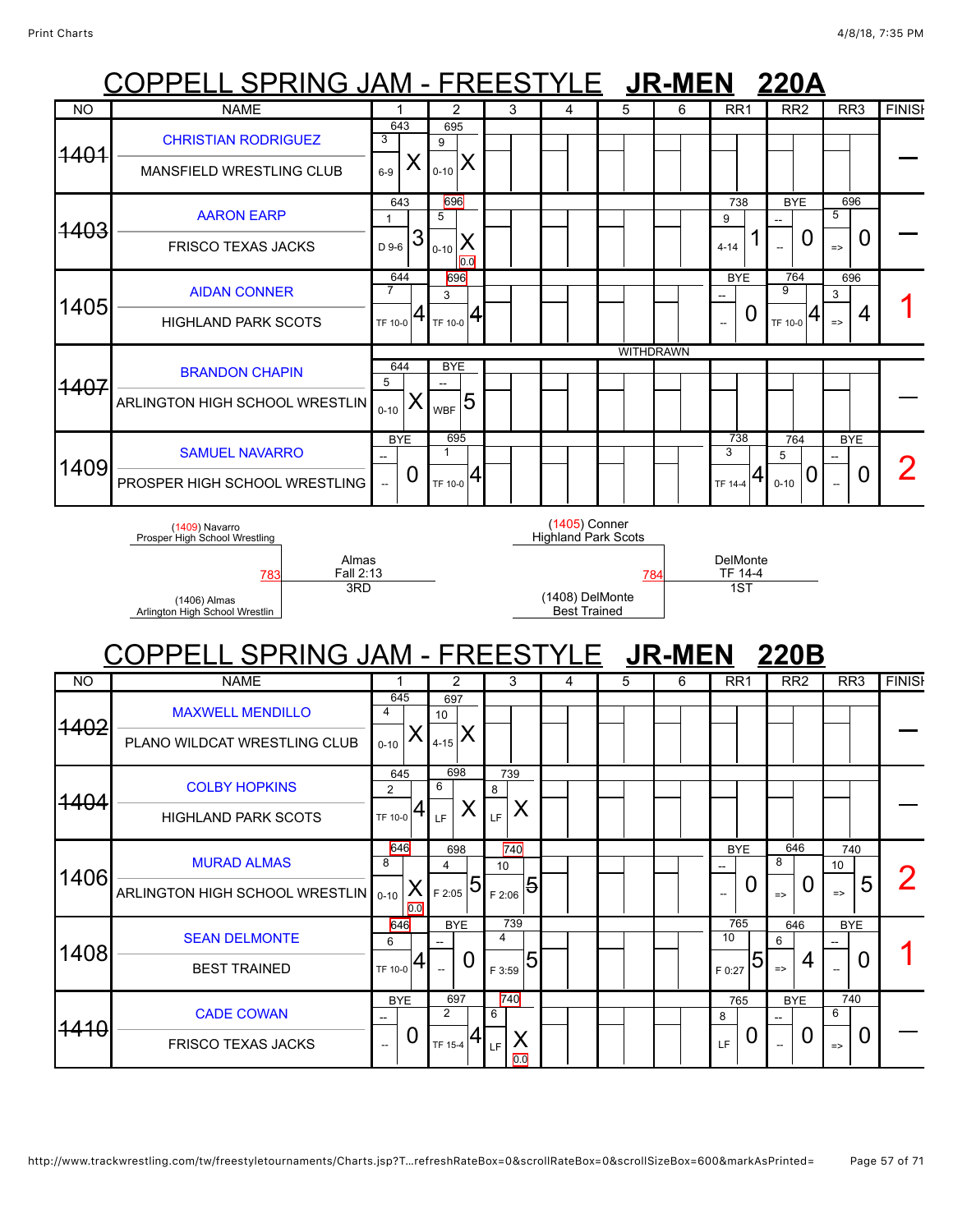|                 | <u> COPPELL SPRING JAM - FREESTYLE</u>                 |                     |          |                                  |                |   |   |   |   | <b>JR-MEN</b>                                         | 285                                           |                         |               |
|-----------------|--------------------------------------------------------|---------------------|----------|----------------------------------|----------------|---|---|---|---|-------------------------------------------------------|-----------------------------------------------|-------------------------|---------------|
| <b>NO</b>       | <b>NAME</b>                                            |                     |          | 2                                |                | 3 | 4 | 5 | 6 | RR1                                                   | RR <sub>2</sub>                               | RR <sub>3</sub>         | <b>FINISH</b> |
| <del>1501</del> | <b>NICHOLAS GILL</b><br><b>UNAFFILIATED</b>            | 2<br>$0 - 10$       | 699<br>Х | 741<br>5<br>$_{10-10}$ $\lambda$ |                |   |   |   |   |                                                       |                                               |                         |               |
| 1502            | <b>GUILLERMO LOPEZ</b><br><b>SPARTAN MAT CLUB</b>      | TF 10-0             | 699      | 742<br>3<br><b>WBF</b>           | 5              |   |   |   |   | <b>BYE</b><br>$\sim$<br>C<br>$\hspace{0.05cm} \ldots$ | 785<br>4<br>5<br>F 3:00                       | 794<br>5<br>5<br>F 3:34 |               |
| 4503            | <b>OZZY VASQUEZ</b><br><b>MANSFIELD WRESTLING CLUB</b> | 4<br>$1 - 11$       | 700      | 742<br>2<br>$F_{\text{ORF}}$     |                |   |   |   |   |                                                       |                                               |                         |               |
| 1504            | <b>ETHAN KAPPLER</b><br><b>SPARTAN MAT CLUB</b>        | 3<br><b>TF 11-1</b> | 700      | <b>BYE</b>                       | $\overline{0}$ |   |   |   |   | 766<br>5<br>U<br>LF                                   | 785<br>$\overline{2}$<br>$\overline{0}$<br>LF | <b>BYE</b><br>0         |               |
| 1505            | <b>BENEDICT SIPE</b><br>ARLINGTON MARTIN HIGH SCHOOL   | <b>BYE</b><br>Ш.    | 0        | 741<br>TF 10-0                   | 14             |   |   |   |   | 766<br>4<br>5<br>F 1:44                               | <b>BYE</b><br>O<br>$\overline{\phantom{a}}$   | 794<br>2<br>O<br>LF     |               |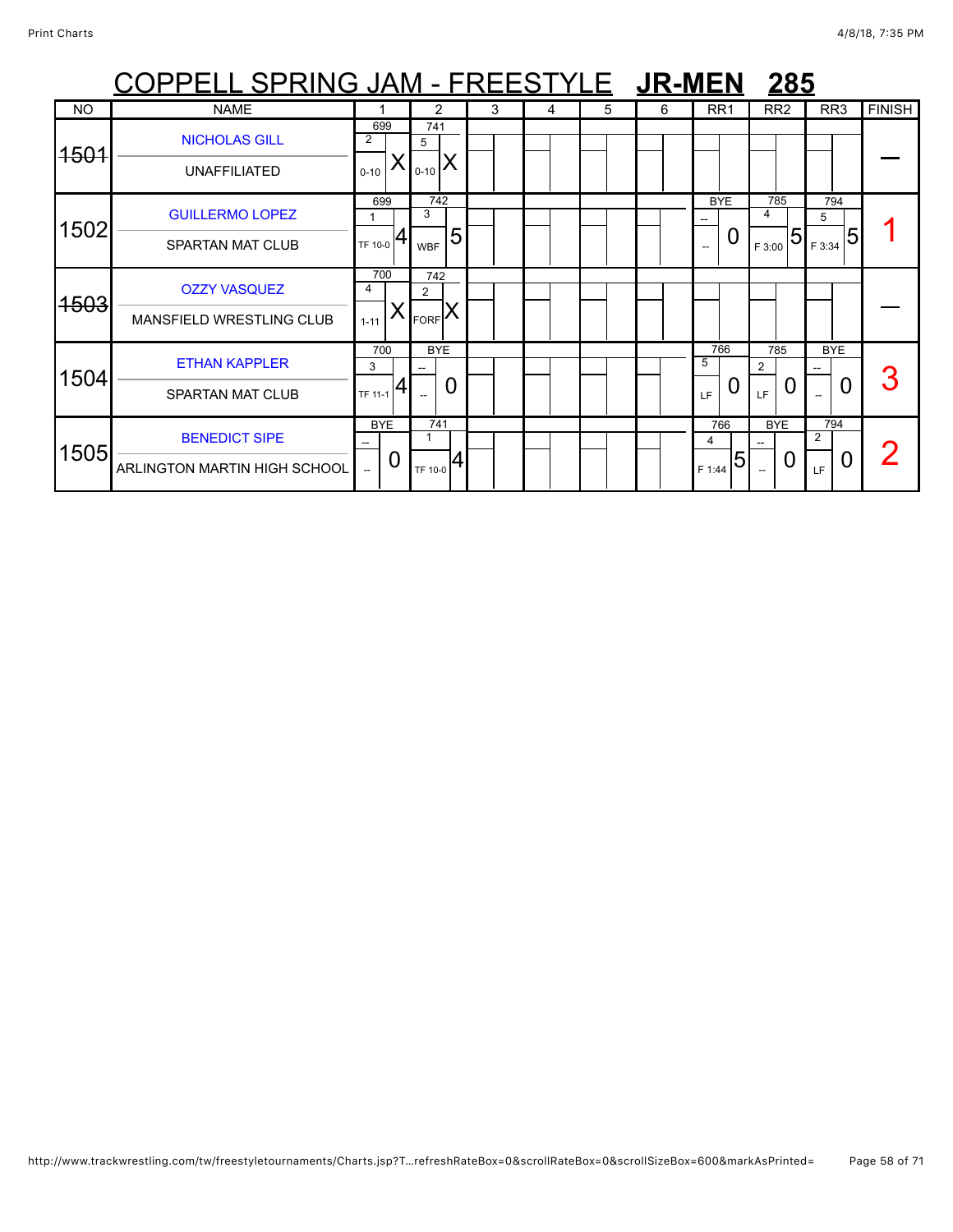|           |                                                        |                                   | JR                                      | <u>100</u> |   |   |   |                                                                         |                                  |                                             |               |
|-----------|--------------------------------------------------------|-----------------------------------|-----------------------------------------|------------|---|---|---|-------------------------------------------------------------------------|----------------------------------|---------------------------------------------|---------------|
| <b>NO</b> | <b>NAME</b>                                            |                                   | 2                                       | 3          | 4 | 5 | 6 | RR <sub>1</sub>                                                         | RR <sub>2</sub>                  | RR3                                         | <b>FINISH</b> |
| 201       | RODRIGUES JENNIFER<br>LOFTONSTYLE WRESTLING CLUB   LF  | 701<br>2<br>∧<br>$\overline{0.0}$ | 730<br>3<br>$T_{TF 12-2}$ $ 4$          |            |   |   |   | 701<br>2<br>0<br>$\Rightarrow$                                          | 759<br>4<br>5<br>F 2:16          | <b>BYE</b><br>0<br>$\overline{\phantom{a}}$ |               |
| 202       | <b>JACEY BURRESON</b><br><b>FRISCO TEXAS JACKS</b>     | 701<br>5<br>F 0:00                | 731<br>4<br>$\overline{5}$<br>F 0:14    |            |   |   |   | 701<br>5<br>$\Rightarrow$                                               | <b>BYE</b><br>--<br>$\mathbf{U}$ | 731<br>4<br>5<br>$\Rightarrow$              |               |
| 203       | <b>LEXIS VASQUEZ</b><br>ALL AMERICAN WRESTLING CLUB    | 702<br>4<br>LF                    | 730<br>$2 - 12$                         |            |   |   |   |                                                                         |                                  |                                             |               |
| 204       | <b>TRINITY ZAPATA</b><br><b>COPPELL WRESTLING CLUB</b> | 702<br>3<br>5<br>F 0:45           | 731<br>$\overline{2}$<br>X<br>LF<br>0.0 |            |   |   |   | <b>BYE</b><br>$\overline{\phantom{a}}$<br>0<br>$\overline{\phantom{a}}$ | 759<br>0<br>LF                   | 731<br>$\overline{2}$<br>0<br>$\Rightarrow$ | 3             |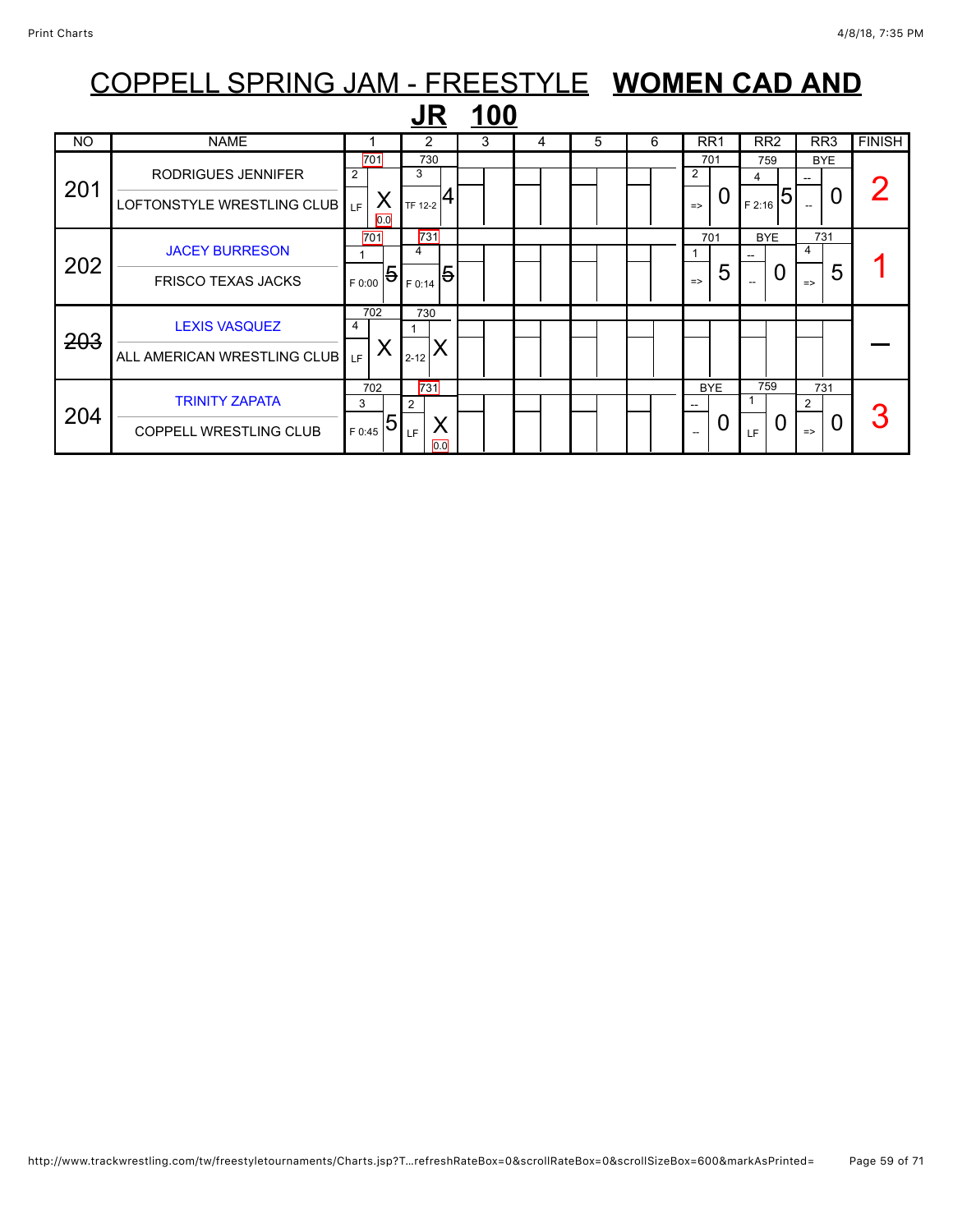|           | COPPELL SPRING JAM - FREESTYLE WOMEN CAD AND |                |          |           |          |             |   |   |   |               |                 |               |                 |          |                 |               |
|-----------|----------------------------------------------|----------------|----------|-----------|----------|-------------|---|---|---|---------------|-----------------|---------------|-----------------|----------|-----------------|---------------|
|           |                                              |                |          | <b>JR</b> |          | <u> 106</u> |   |   |   |               |                 |               |                 |          |                 |               |
| <b>NO</b> | <b>NAME</b>                                  |                |          |           | 2        | 3           | 4 | 5 | 6 |               | RR <sub>1</sub> |               | RR <sub>2</sub> |          | RR <sub>3</sub> | <b>FINISH</b> |
|           | <b>ISABELLA BURNWORTH</b>                    | $\overline{2}$ | 703      | 3         | 732      |             |   |   |   | 2             | 703             |               | 732             |          | <b>BYE</b>      |               |
| 301       | <b>SPARTAN MAT CLUB</b>                      | LE.            | Χ<br>0.0 | F 3:59    | 5        |             |   |   |   | $\Rightarrow$ | 0               | $\Rightarrow$ | 5               |          |                 |               |
| 302       | <b>YESSICA RODRIGUEZ</b>                     |                | 703      | 4         | 733      |             |   |   |   |               | 703             |               | <b>BYE</b>      | 3        | 760             |               |
|           | <b>CARROLLTON ALL-STARS</b>                  | F 1:31         | 5        | F 1:02    | 5        |             |   |   |   | $\Rightarrow$ | 5               |               | 0               | TF 12-1  |                 |               |
| 303       | <b>JORDAN CARRERAS</b>                       | 4              | 704      |           | 732      |             |   |   |   |               | <b>BYE</b>      |               | 732             | 2        | 760             |               |
|           | <b>TEAM BOBCAT</b>                           | F 2:30         | 5        | LF        | X<br>0.0 |             |   |   |   |               | 0               | $\Rightarrow$ | 0               | $1 - 12$ |                 |               |
| 304       | <b>STEFANIE NIEBLING</b>                     | 3              | 704      | 733<br>2  |          |             |   |   |   |               |                 |               |                 |          |                 |               |
|           | SOUTHLAKE CARROLL HIGH SCHOOL                | LF.            | Χ        | LF.       | Χ        |             |   |   |   |               |                 |               |                 |          |                 |               |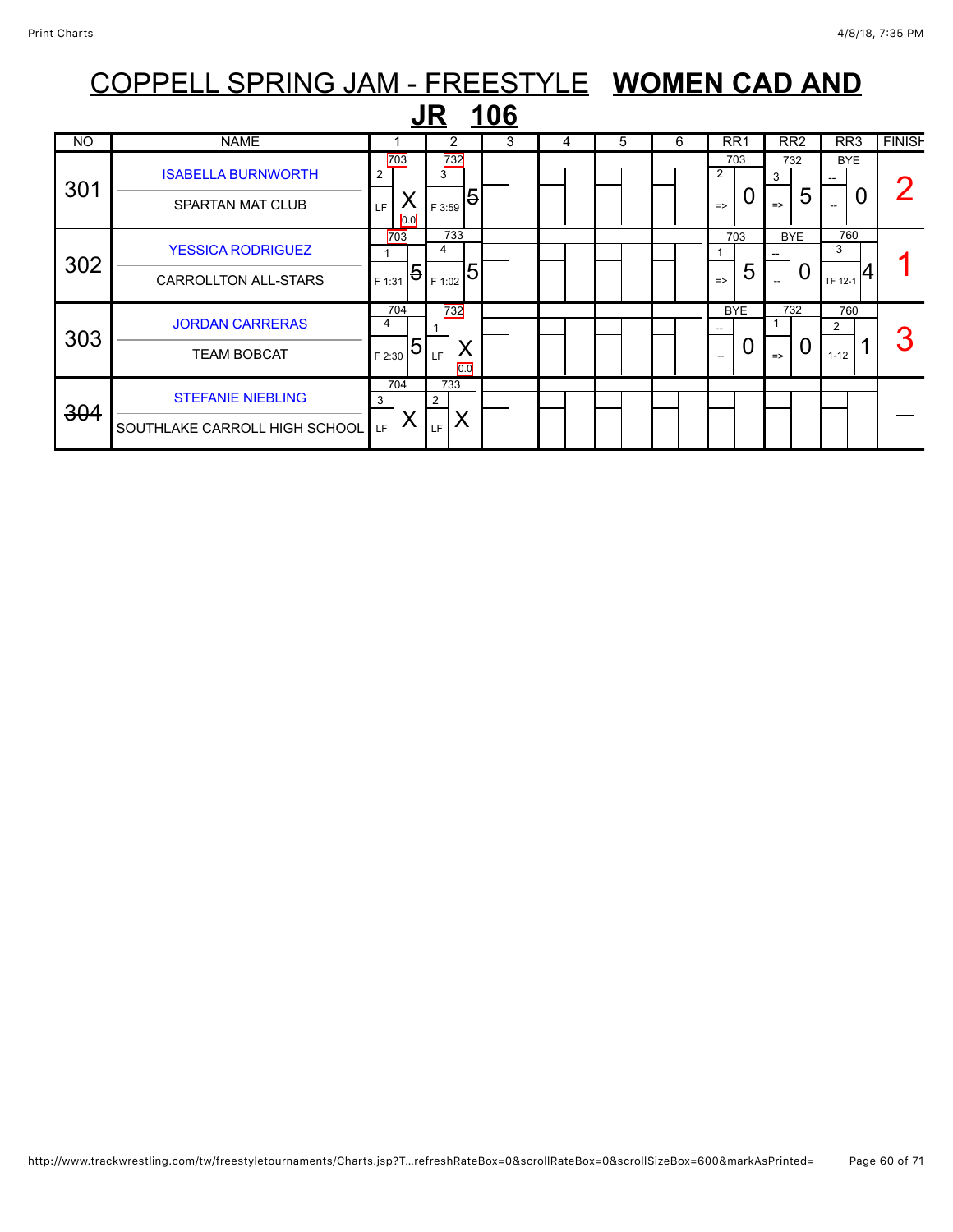|           |                                                                      |                                             | <b>JR 112</b>                                 |                                                       |                |   |   |                                             |                                                                |                                |               |
|-----------|----------------------------------------------------------------------|---------------------------------------------|-----------------------------------------------|-------------------------------------------------------|----------------|---|---|---------------------------------------------|----------------------------------------------------------------|--------------------------------|---------------|
| <b>NO</b> | <b>NAME</b>                                                          | $\mathbf 1$                                 | 2                                             | 3                                                     | $\overline{4}$ | 5 | 6 | RR <sub>1</sub>                             | RR <sub>2</sub>                                                | RR3                            | <b>FINISH</b> |
| 401       | <b>LARISSA FLORES</b><br><b>PROSPER HIGH SCHOOL WRESTLING</b> F 6:00 | 705<br>$\overline{2}$<br>5                  | 734<br>$\overline{7}$<br>X<br>$0 - 10$        | 762<br>4<br>X<br>LF                                   |                |   |   |                                             |                                                                |                                |               |
| 402       | <b>TATIANNA NIETO</b><br><b>WARRIOR WRESTLING CLUB</b>               | 705<br>X<br>LF.                             | 735<br>3<br>5<br>F 3:50                       | 763<br>5<br>X<br>LF                                   |                |   |   |                                             |                                                                |                                |               |
| 403       | <b>CELESTE NOVICK</b><br><b>FRISCO TEXAS JACKS</b>                   | 706<br>$\overline{4}$<br>X<br>LF            | 735<br>$\overline{2}$<br>X<br>LF <sup>1</sup> |                                                       |                |   |   |                                             |                                                                |                                |               |
| 404       | <b>CARMEN ALLRED</b><br><b>SPARTAN MAT CLUB</b>                      | 706<br>3<br>5<br>F 1:49                     | 736<br>5<br>F 1:47                            | 762<br>$\mathbf{1}$<br>5<br>$ \mathbf{5} _{F\,0:21} $ |                |   |   | 781<br>$\overline{7}$<br>O<br>LF            | <b>BYE</b><br>0                                                | 736<br>5<br>5<br>$\Rightarrow$ |               |
| 405       | <b>MAYA SOTO</b><br><b>VICTORY</b>                                   | 707<br>6<br>5<br>F 1:52                     | 736<br>4<br>X<br>LF<br>$\overline{0.0}$       | 763<br>$\overline{2}$<br>5<br>F 1:20                  |                |   |   | <b>BYE</b><br>0<br>$\overline{\phantom{a}}$ | 790<br>$\overline{7}$<br>U<br>$0 - 10$                         | 736<br>4<br>0<br>$\Rightarrow$ | 3             |
| 406       | <b>BRENDA PUENTE</b><br><b>SPARTAN MAT CLUB</b>                      | 707<br>5<br>X<br>LF                         | <b>BYE</b><br>0                               | 761<br>$\overline{7}$<br>X<br>$0 - 10$                |                |   |   |                                             |                                                                |                                |               |
| 407       | <b>MADISON BROWN</b><br><b>SPARTAN MAT CLUB</b>                      | <b>BYE</b><br>0<br>$\overline{\phantom{a}}$ | 734<br>$\mathbf{1}$<br>4<br>TF 10-0           | 761<br>6<br>$T$ F 10-0 $ 4$                           |                |   |   | 781<br>4<br>F 4:20                          | 790<br>5<br>$ 5 _{\scriptscriptstyle \sf TF\,10\text{-}0} $ 4) | <b>BYE</b><br>O                |               |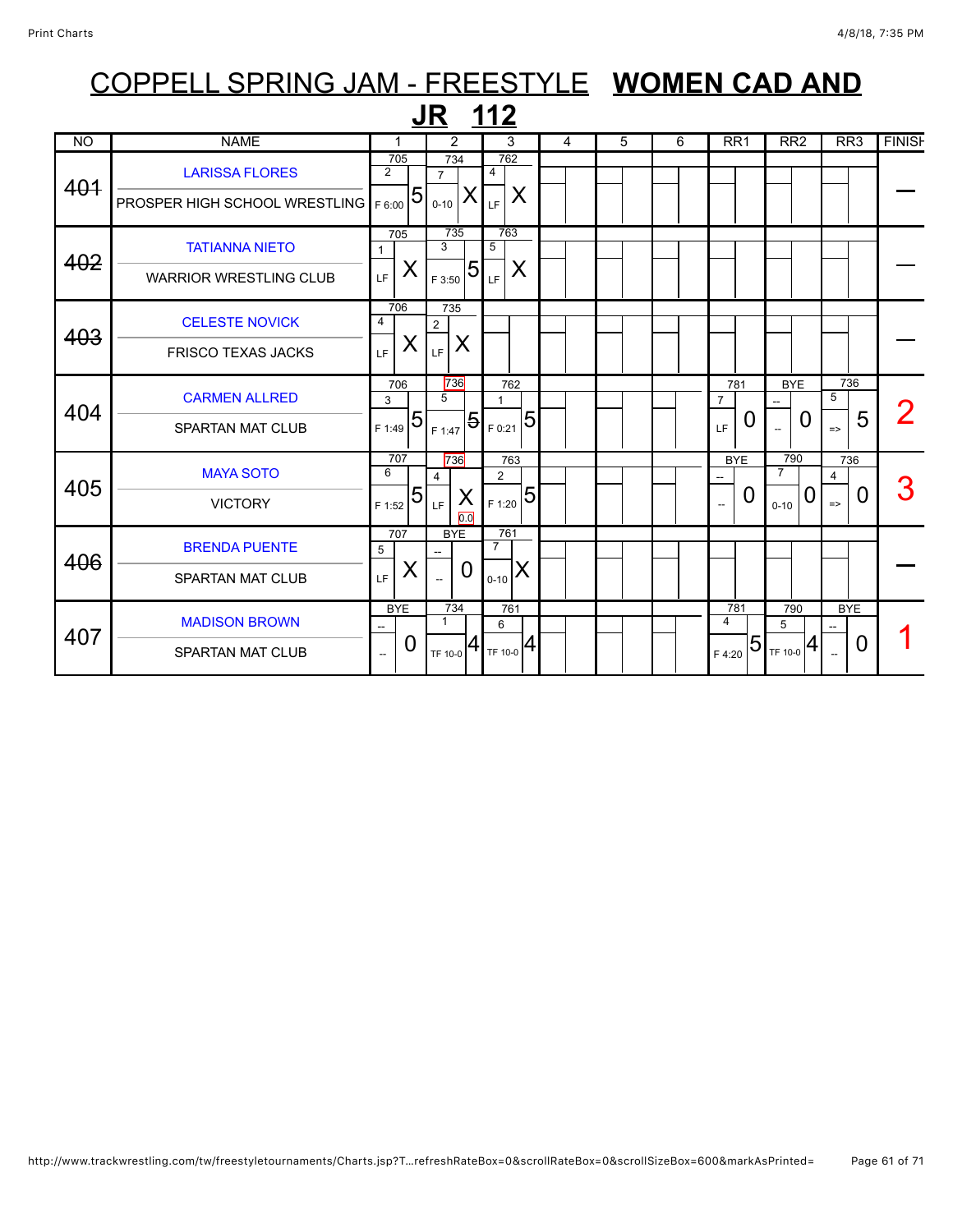|                |                                                        | JR                                            | 117                                           |                                                          |   |   |   |                           |                                             |                                |                |
|----------------|--------------------------------------------------------|-----------------------------------------------|-----------------------------------------------|----------------------------------------------------------|---|---|---|---------------------------|---------------------------------------------|--------------------------------|----------------|
| <b>NO</b>      | <b>NAME</b>                                            | 1                                             | $\overline{2}$                                | 3                                                        | 4 | 5 | 6 | RR <sub>1</sub>           | RR <sub>2</sub>                             | RR <sub>3</sub>                | <b>FINI</b>    |
| <del>501</del> | <b>REMLI JOHNSON</b><br>BYRON NELSON HIGH SCHOOL WREST | 708<br>$\overline{2}$<br>5<br>F 2:25          | 737<br>3<br>X<br>LF                           | 764<br>$5\overline{)}$<br>X<br>LF                        |   |   |   |                           |                                             |                                |                |
| 502            | <b>ASHLEE FLATT</b><br><b>PRINCETON</b>                | 708<br>$\mathbf{1}$<br>X<br>LF.               | 738<br>$\overline{4}$<br>5<br><b>WBF</b>      | 765<br>3<br>X<br>$0 - 10$                                |   |   |   |                           |                                             |                                |                |
| 503            | <b>CAMILLE FOURNIER</b><br><b>SPARTAN MAT CLUB</b>     | 709<br>$\overline{\mathbf{4}}$<br>5<br>F 0:23 | 737<br>$\mathbf{1}$<br>$T_{F0:07}$ 5          | 765<br>$\overline{2}$<br>$_{\rm TF\,10\text{-}0}$ $ 4$ ) |   |   |   | 782<br>5<br>TF 10-0       | 791<br>6<br>$T_{\text{TF 10-0}} 4$          | <b>BYE</b><br>0                |                |
| 504            | <b>HARPER VAUGHN</b><br>SOUTHLAKE CARROLL              | 709<br>3<br>X<br>LF.                          | 738<br>$\overline{2}$<br>$F_{\text{ORF}}$ $X$ |                                                          |   |   |   |                           |                                             |                                |                |
| 505            | <b>LAUREN HORRIGAN</b><br><b>SPARTAN MAT CLUB</b>      | 710<br>6<br>X<br>LF.<br>0.0                   | 739<br>$\overline{7}$<br>$_{\rm 1F\,1:36}$ 51 | 764<br>$\overline{5}$<br>F 3:18                          |   |   |   | 782<br>3<br>0<br>$0 - 10$ | <b>BYE</b><br>0<br>$\overline{\phantom{a}}$ | 710<br>6<br>0<br>$\Rightarrow$ |                |
| 506            | <b>SYDNEY HARPER</b><br>ALL AMERICAN WRESTLING CLUB    | 710<br>5<br>$\overline{5}$<br>F 6:00          | 740<br>8<br>4<br>TF 12-0                      | 766<br>$\overline{7}$<br>$\overline{5}$<br>F 0:40        |   |   |   | <b>BYE</b><br>0<br>$\sim$ | 791<br>3<br>0<br>$0 - 10$                   | 710<br>5<br>5<br>$\Rightarrow$ | $\overline{2}$ |
| 507            | <b>KALI WILLIAMS</b><br>WEATHERFORD HIGH SCHOOL WRESTL | 711<br>$\overline{8}$<br>5<br>F 0:25          | 739<br>5<br>X<br>LF                           | 766<br>6<br>X<br>LF                                      |   |   |   |                           |                                             |                                |                |
| 508            | <b>CHRISTINA NGUYEN</b><br><b>FRISCO TEXAS JACKS</b>   | 711<br>$\overline{7}$<br>X<br>LF.             | 740<br>6<br>X<br>$0 - 12$                     |                                                          |   |   |   |                           |                                             |                                |                |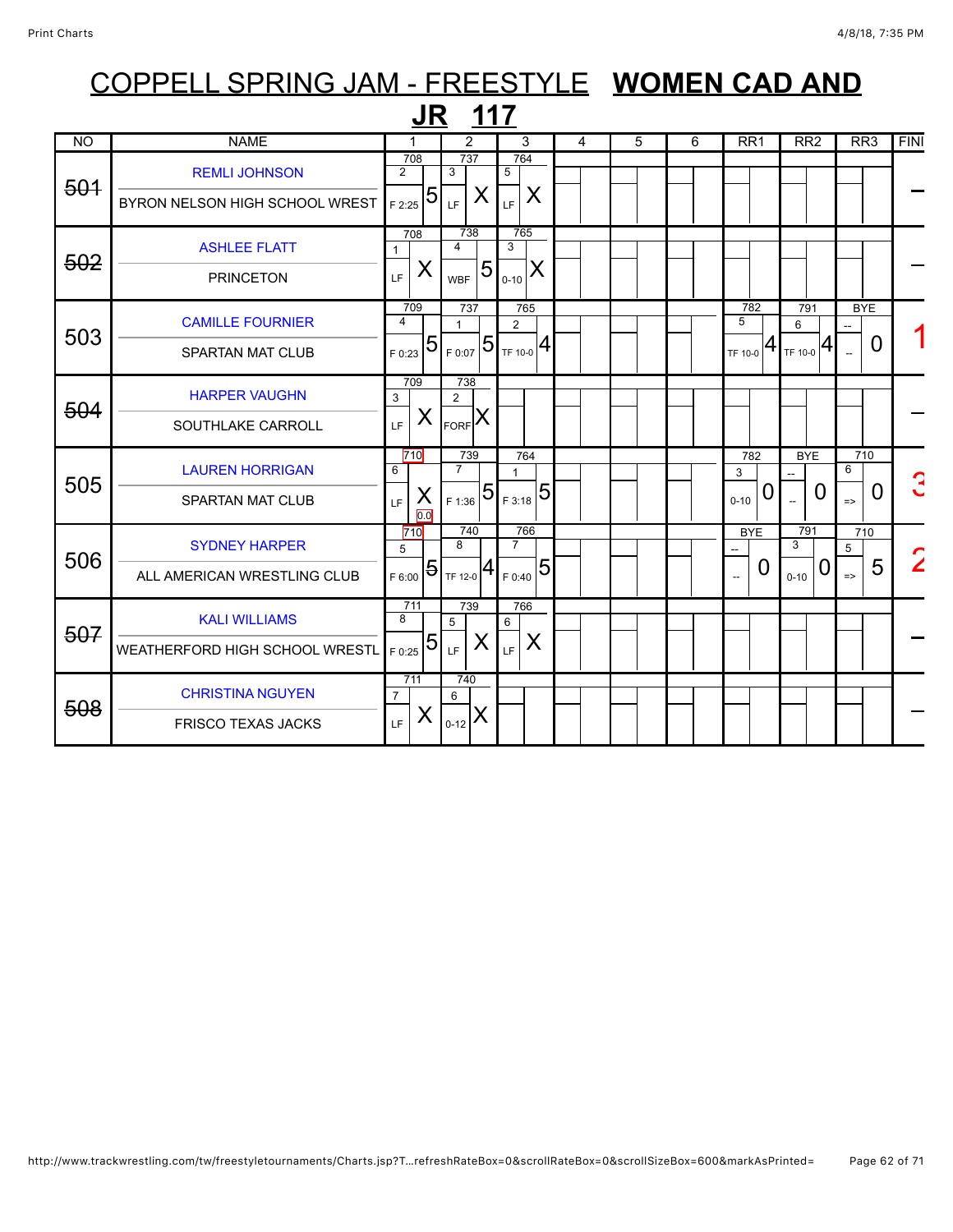| COPPELL SPRING JAM - FREESTYLE WOMEN CAD AND |                                |                          |                  |                       |             |                |                |                       |                 |   |  |   |                       |   |                 |                 |             |
|----------------------------------------------|--------------------------------|--------------------------|------------------|-----------------------|-------------|----------------|----------------|-----------------------|-----------------|---|--|---|-----------------------|---|-----------------|-----------------|-------------|
|                                              |                                |                          | $J_{\rm R}$      |                       | <u> 122</u> |                |                |                       |                 |   |  |   |                       |   |                 |                 |             |
| <b>NO</b>                                    | <b>NAME</b>                    |                          |                  | 2                     |             |                | 3              | 4                     |                 | 5 |  | 6 | RR1                   |   | RR <sub>2</sub> | RR <sub>3</sub> | <b>FINI</b> |
| 601                                          | <b>EMILY FERGESON</b>          | $\overline{2}$           | 712<br>5         | 741<br>$\overline{7}$ |             | 3              | 768            | 784<br>6              | $5\overline{)}$ |   |  |   | 792<br>$\overline{4}$ | 4 |                 |                 |             |
|                                              | <b>SPARTAN MAT CLUB</b>        | F 0:59                   |                  | $T_{TF\ 12-2}$ $ 4$   |             |                | $_{F1:53}$ 5   | F 0:34                |                 |   |  |   | TF 10-0               |   |                 |                 |             |
| 602                                          | <b>SHELBI BAKER</b>            |                          | 712              | 742<br>3              |             |                |                |                       |                 |   |  |   |                       |   |                 |                 |             |
|                                              | <b>CARROLLTON ALL-STARS</b>    | LF                       | X                | LF                    | X           |                |                |                       |                 |   |  |   |                       |   |                 |                 |             |
| 603                                          | <b>SYDNEE BAKER</b>            | 4                        | $\overline{713}$ | 742<br>$\overline{2}$ |             | 1              | 768            |                       |                 |   |  |   |                       |   |                 |                 |             |
|                                              | WEATHERFORD HIGH SCHOOL WRESTL | LE.                      | X                | F 1:28                | 5           | LF             | X              |                       |                 |   |  |   |                       |   |                 |                 |             |
| 604                                          | <b>DEVIN PATTON</b>            | 3                        | 713              | 743<br>5              |             |                | <b>BYE</b>     | 783<br>$\overline{7}$ |                 |   |  |   | 792<br>$\mathbf 1$    |   |                 |                 |             |
|                                              | <b>COPPELL WRESTLING CLUB</b>  | F 1:29                   | 5                | <b>TF 10-0</b>        | 4           |                | $\Omega$       | F 0:57                | $\overline{5}$  |   |  |   | $0 - 10$              | 0 |                 |                 |             |
|                                              | <b>JEKAYLA HALL</b>            | 6                        | 714              | 743<br>4              |             |                |                |                       |                 |   |  |   |                       |   |                 |                 |             |
| 605                                          | PLANO WILDCAT WRESTLING CLUB   | LF.                      | X                | $0 - 10$              | X           |                |                |                       |                 |   |  |   |                       |   |                 |                 |             |
|                                              | <b>MIA ARMSTRONG</b>           | 5                        | 714              | <b>BYE</b>            |             | $\overline{7}$ | 767            | 784                   |                 |   |  |   |                       |   |                 |                 |             |
| 606                                          | <b>SPARTAN MAT CLUB</b>        | F 2:33                   | 5                |                       | 0           | LF.            | X              | LF                    | X               |   |  |   |                       |   |                 |                 |             |
|                                              | <b>KIMBERLEY CHAPIN</b>        | <b>BYE</b>               |                  | 741<br>$\mathbf 1$    |             | 6              | 767            | 783<br>4              |                 |   |  |   |                       |   |                 |                 | G           |
| 607                                          | MANSFIELD WRESTLING CLUB       | $\overline{\phantom{a}}$ | 0                | $2 - 12$              |             |                | $T_{F,0:00}$ 5 | LF                    | X               |   |  |   |                       |   |                 |                 |             |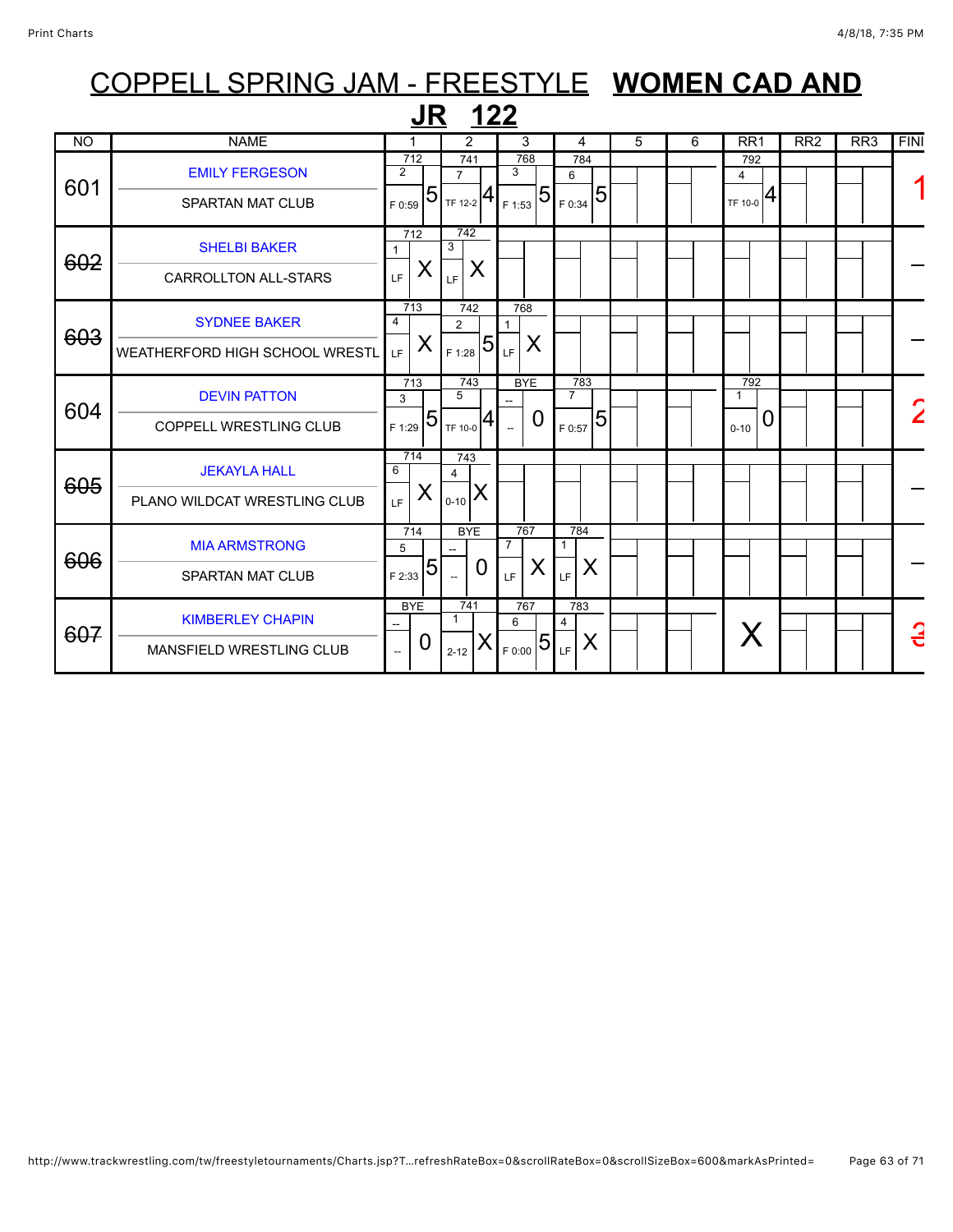### COPPELL SPRING JAM - FREESTYLE **WOMEN CAD AND JR 127**<br>NO NAME 1 2 3 4 5 6 RR1 RR2 RR3 FINISH **BYE** 715 785 715 744 770 H [JAE`LYNN TILLIS](javascript:viewProfile(752194096)) 2 3 4 2 6 --

| 701 | <b>JAE'LYNN TILLIS</b><br>MANSFIELD WRESTLING CLUB             | וייו<br>2<br>X<br>LF.<br>0.0     | .<br>3<br>TF 14-3                 | .<br>4<br>5<br>F 1:04                    |  | .<br>$\overline{2}$<br>O<br>$\Rightarrow$   | $\sim$<br>6<br>TF 14-1 | - -<br>0                                    |   |
|-----|----------------------------------------------------------------|----------------------------------|-----------------------------------|------------------------------------------|--|---------------------------------------------|------------------------|---------------------------------------------|---|
| 702 | <b>CECILIA ADAMS</b><br>PROSPER HIGH SCHOOL WRESTLING   F 2:41 | 715<br>5                         | 745<br>5<br> 5 <br>F 1:02         | 770<br>6<br>$\overline{5}$<br>F 1:59     |  | 715<br>5<br>$\Rightarrow$                   | <b>BYE</b><br>0<br>--  | 770<br>6<br>5<br>$\Rightarrow$              |   |
| 703 | PRINUSS HERNANDEZ<br><b>VICTORY</b>                            | 716<br>4<br>X<br>LF              | 744<br>ΙX<br>$3 - 14$             |                                          |  |                                             |                        |                                             |   |
| 704 | <b>SHREEKA KUMAR</b><br><b>FRISCO TEXAS JACKS</b>              | 716<br>3<br> 5<br>F 2:13         | 746<br>6<br>X<br>LF.              | 770<br>X<br>LF.                          |  |                                             |                        |                                             |   |
| 705 | <b>KHUSHI KHANDELWAL</b><br>COPPELL WRESTLING CLUB             | 717<br>6<br>X<br>LF              | 745<br>$\overline{2}$<br>X<br>LF. |                                          |  |                                             |                        |                                             |   |
| 706 | <b>MARISSA TORRES</b><br><b>VICTORY</b>                        | 717<br>5<br>$\sqrt{5}$<br>F 3:00 | 746<br>4<br> 5 <br>F 2:40         | 770<br>$\overline{2}$<br>X<br>LF.<br>0.0 |  | <b>BYE</b><br>0<br>$\overline{\phantom{a}}$ | 785<br>$1 - 14$        | 770<br>2<br>$\overline{0}$<br>$\Rightarrow$ | 3 |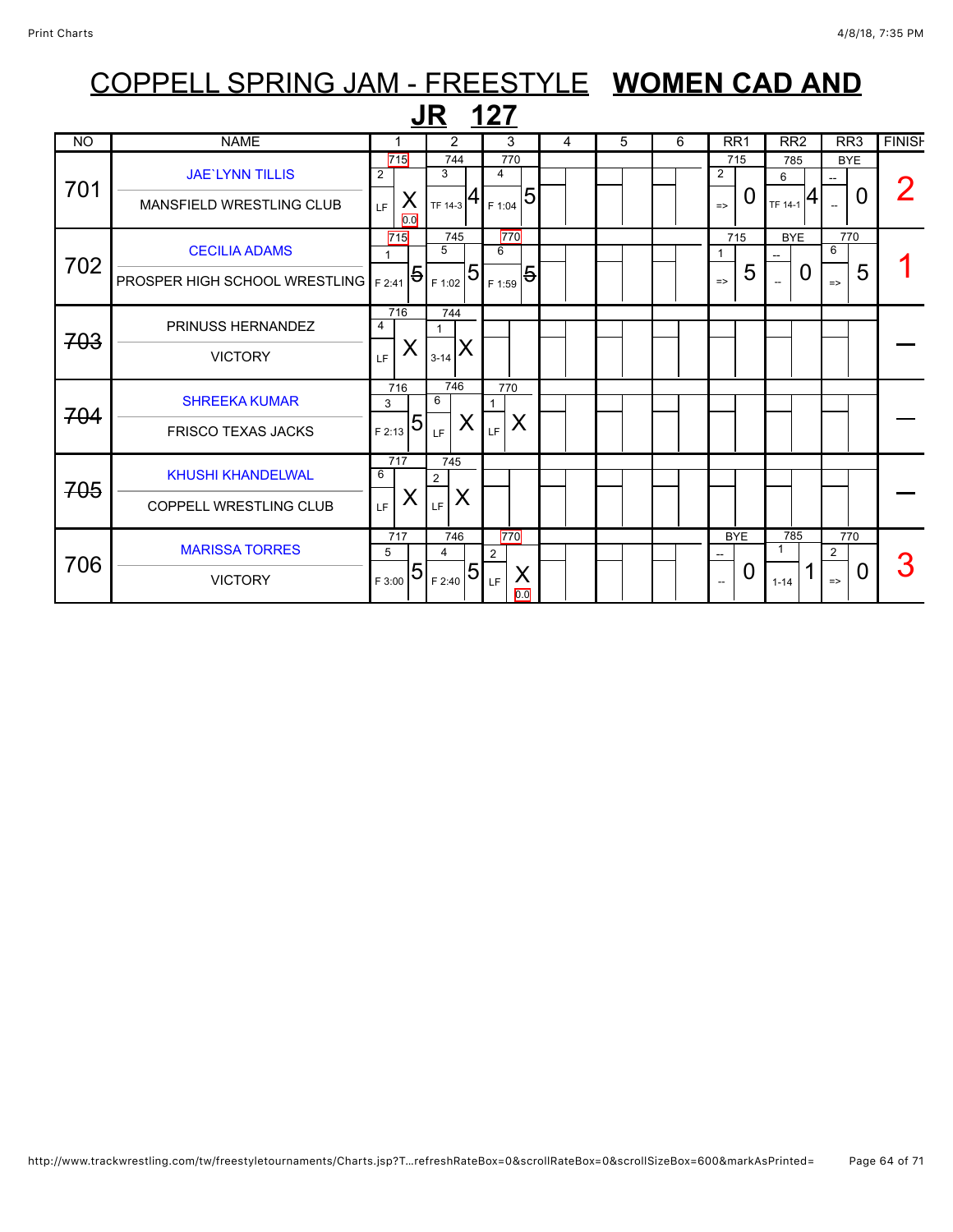|           | COPPELL SPRING JAM - FREESTYLE WOMEN CAD AND |                          |            |            |                                                     |             |            |   |   |  |   |               |                 |               |                 |            |                 |               |
|-----------|----------------------------------------------|--------------------------|------------|------------|-----------------------------------------------------|-------------|------------|---|---|--|---|---------------|-----------------|---------------|-----------------|------------|-----------------|---------------|
|           |                                              |                          |            | <b>JR</b>  |                                                     | <u> 132</u> |            |   |   |  |   |               |                 |               |                 |            |                 |               |
| <b>NO</b> | <b>NAME</b>                                  |                          |            | 2          |                                                     |             | 3          | 4 | 5 |  | 6 |               | RR <sub>1</sub> |               | RR <sub>2</sub> |            | RR <sub>3</sub> | <b>FINISH</b> |
| 801       | <b>EMILY FLATT</b>                           | $\overline{2}$           | 718        | 747<br>5   |                                                     | 4           | 771        |   |   |  |   |               |                 |               |                 |            |                 |               |
|           | <b>PRINCETON</b>                             | LF                       | Χ          | F 0:42     | $\overline{5}$                                      | LF          | X          |   |   |  |   |               |                 |               |                 |            |                 |               |
|           | <b>LYDIANA HILL</b>                          |                          | 718        | 748<br>3   |                                                     | 5           | 772        |   |   |  |   |               | <b>BYE</b>      | 3             | 748             | 4          | 786             |               |
| 802       | <b>WARRIOR WRESTLING CLUB</b>                | F 2:53                   | 5          | F 6:00     | .   <del>5</del>   <sub>F 0:13</sub>   <sup>;</sup> |             | 5          |   |   |  |   |               | 0               | $\Rightarrow$ | 5               | F 0:27     | 5               |               |
| 803       | <b>JULIANA BAUGHER</b>                       | 4                        | 719        | 748<br>2   |                                                     |             | <b>BYE</b> |   |   |  |   | 4             | 719             | 2             | 748             | <b>BYE</b> |                 |               |
|           | <b>PROSPER HIGH SCHOOL WRESTLING</b>         | F 0:57                   | 5          | LF.        | X<br>0.0                                            |             | 0          |   |   |  |   | $\Rightarrow$ | 5               | $\Rightarrow$ | 0               |            | O               |               |
| 804       | <b>RIDER MARKS</b>                           | 3                        | 719        | <b>BYE</b> |                                                     | 1           | 771        |   |   |  |   | 3             | 719             |               | <b>BYE</b>      | 2          | 786             |               |
|           | <b>WARRIOR WRESTLING CLUB</b>                | LF.                      | Χ<br>0.0   |            | 0                                                   | F 2:23      | 5          |   |   |  |   | $\Rightarrow$ | 0               |               | 0               | LF.        | 0               |               |
|           | <b>HELEN CHAVEZ</b>                          |                          | <b>BYE</b> | 747        |                                                     | 2           | 772        |   |   |  |   |               |                 |               |                 |            |                 |               |
| 805       | <b>WARRIOR WRESTLING CLUB</b>                | $\overline{\phantom{a}}$ | 0          | LF.        | Χ                                                   | LF          | X          |   |   |  |   |               |                 |               |                 |            |                 |               |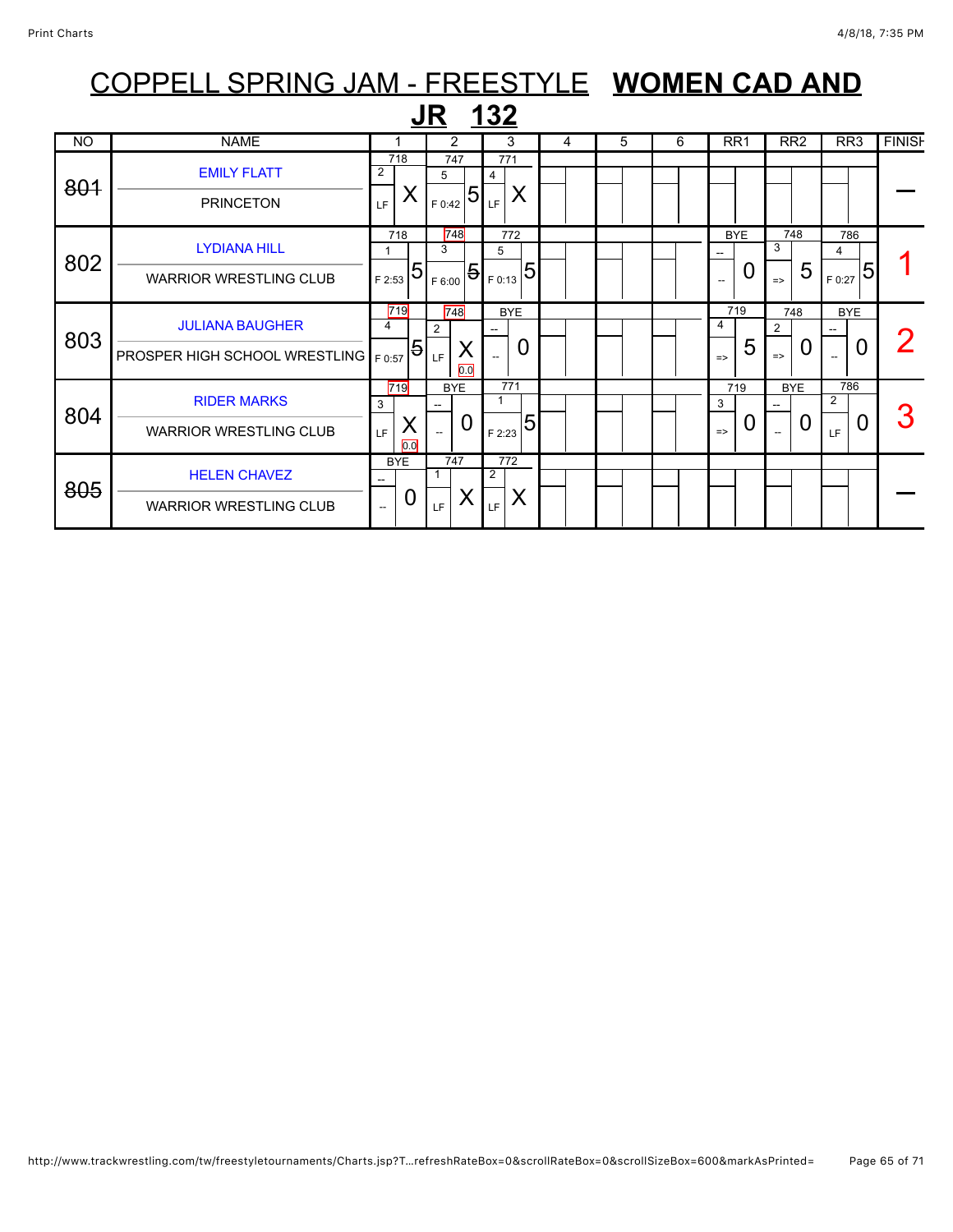|           |                                                            | COPPELL SPRING JAM - FREESTYLE WOMEN CAD AND |                                                      |   |   |   |   |                           |                                             |                                             |               |
|-----------|------------------------------------------------------------|----------------------------------------------|------------------------------------------------------|---|---|---|---|---------------------------|---------------------------------------------|---------------------------------------------|---------------|
|           |                                                            |                                              |                                                      |   |   |   |   |                           |                                             |                                             |               |
| <b>NO</b> | <b>NAME</b>                                                |                                              | 2                                                    | 3 | 4 | 5 | 6 | RR <sub>1</sub>           | RR <sub>2</sub>                             | RR <sub>3</sub>                             | <b>FINISH</b> |
| 901       | <b>MEGAN WEIDENBACH</b><br><b>FLOWER MOUND HIGH SCHOOL</b> | 720<br>2<br>Χ<br>LF.                         | 749<br>3<br>Χ<br>LF                                  |   |   |   |   |                           |                                             |                                             |               |
| 902       | <b>KARISSA DONAWHO</b><br><b>MANSFIELD WRESTLING CLUB</b>  | 720<br>5<br>F 1:45                           | 750<br>$\overline{4}$<br>Χ<br>LF<br>$\overline{0.0}$ |   |   |   |   | 773<br>3<br>TF 10-0       | 750<br>4<br>O<br>$\Rightarrow$              | <b>BYE</b><br>0<br>$\overline{\phantom{a}}$ |               |
| 903       | <b>RHETT MARKS</b><br><b>WARRIOR WRESTLING CLUB</b>        | 721<br>4<br>X<br>$0 - 10$<br>0.0             | 749<br>5<br>F 3:27                                   |   |   |   |   | 773<br>2<br>O<br>$0 - 10$ | <b>BYE</b><br>0                             | 721<br>4<br>0<br>$\Rightarrow$              | 3             |
| 904       | <b>ALEXANDRA BAUDHUIN</b><br><b>UNAFFILIATED</b>           | 721<br>3<br>TF 10-0                          | 750<br>2<br>$\overline{5}$<br>F 0:37                 |   |   |   |   | <b>BYE</b><br>0           | 750<br>$\overline{2}$<br>5<br>$\Rightarrow$ | 721<br>3<br>4<br>$\Rightarrow$              |               |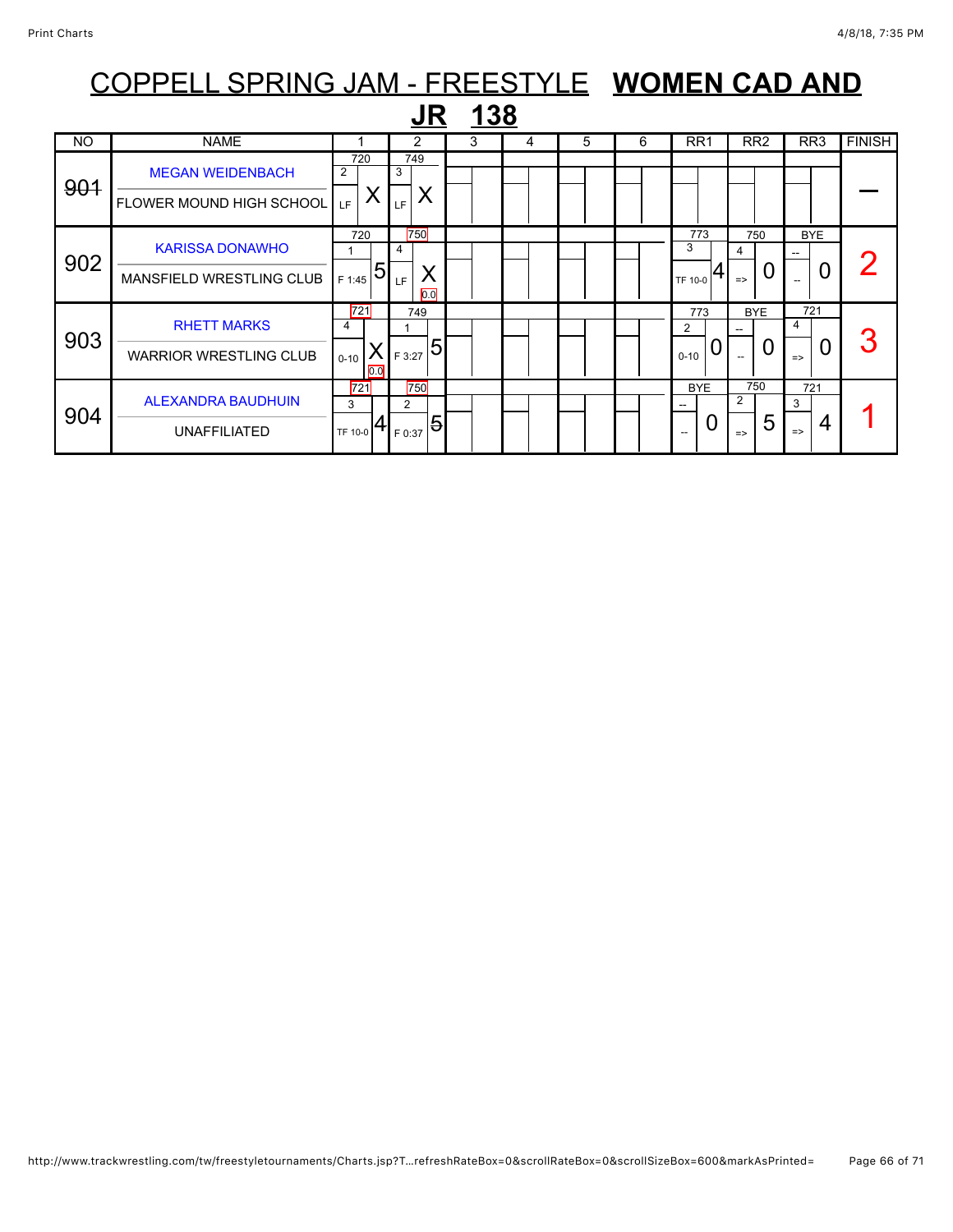| 144<br>JR       |                                                         |                                               |                |                                                            |                      |                       |                                                    |   |   |                                          |                 |                  |               |
|-----------------|---------------------------------------------------------|-----------------------------------------------|----------------|------------------------------------------------------------|----------------------|-----------------------|----------------------------------------------------|---|---|------------------------------------------|-----------------|------------------|---------------|
| <b>NO</b>       | <b>NAME</b>                                             | 1                                             |                | 2                                                          |                      | 3                     | 4                                                  | 5 | 6 | RR <sub>1</sub>                          | RR <sub>2</sub> | $\overline{RR3}$ | <b>FINISH</b> |
| <del>1001</del> | <b>CASSIE MOSELEY</b><br>LEWISVILLE HIGH SCHOOL WRESTLI | $\overline{722}$<br>$\overline{2}$<br>X<br>LF |                | 751<br>$\overline{7}$<br>TF 14-3 $ 4$                      |                      | 774<br>6<br>F 2:51    | 787<br>4<br>$5 _{\scriptscriptstyle{0-10}} $<br>ΙX |   |   | X                                        |                 |                  | З             |
| 1002            | <b>LEXIE BASHAM</b><br><b>BOBCAT WRESTLING CLUB</b>     | 722<br>$\mathbf{1}$<br>F 0:55                 | $\overline{5}$ | 752<br>$\overline{3}$<br>TF 10-0 $\left  4 \right $ F 1:16 |                      | 775<br>$\overline{7}$ | 788<br>6<br>$ 5 _{$ te 10-0 $ 4 $                  |   |   | 793<br>$\overline{4}$<br>$T$ F 11-1 $ 4$ |                 |                  |               |
| <del>1003</del> | <b>DESEREA ST CLAIR</b><br><b>DURANT</b>                | 723<br>4<br>X<br>LF.                          |                | 752<br>$\overline{2}$<br>IX<br>$0 - 10$                    |                      |                       |                                                    |   |   |                                          |                 |                  |               |
| 1004            | <b>JORDAN JOHNSTON</b><br><b>FRISCO BOMBERS</b>         | 723<br>3<br>$T_{F,0:43}$ 51                   |                | 753<br>$\overline{5}$<br>F 0:25                            | 5                    | <b>BYE</b><br>0       | 787<br>$\mathbf{1}$<br>4<br>TF 10-0                |   |   | 793<br>$\overline{2}$<br>$1 - 11$        |                 |                  |               |
| <del>1005</del> | <b>AUBREE WOHLFERD</b><br><b>SPARTAN MAT CLUB</b>       | 724<br>6<br>$0 - 12$                          | Х              | 753<br>4<br>X<br>LF                                        |                      |                       |                                                    |   |   |                                          |                 |                  |               |
| <del>1006</del> | <b>KARINA QUIROS</b><br>LIBERTY HIGHSCHOOL FRISCO, TX   | 724<br>5<br>TF 12-0                           | 4              | <b>BYE</b><br>$\Omega$<br>$\sim$                           | 1                    | 774<br>X<br>LF        | 788<br>$\overline{2}$<br>Χ<br>$0 - 10$             |   |   |                                          |                 |                  |               |
| <del>1007</del> | <b>FRANCIS GARCIA</b><br><b>VICTORY</b>                 | <b>BYE</b><br>0<br>$\overline{\phantom{a}}$   |                | 751<br>-1<br>Х<br>$3 - 14$                                 | $\overline{2}$<br>LF | 775<br>X              |                                                    |   |   |                                          |                 |                  |               |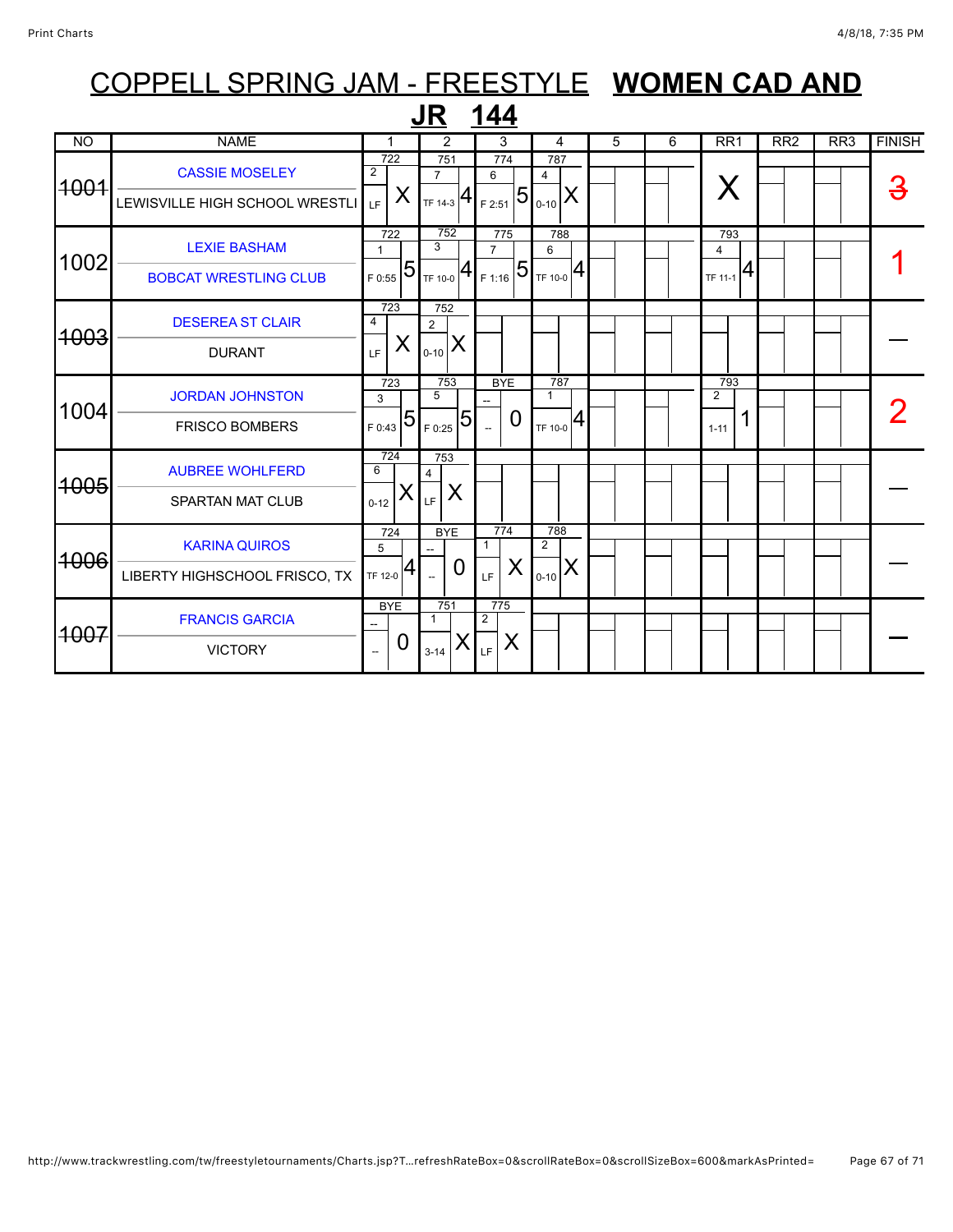## COPPELL SPRING JAM - FREESTYLE **WOMEN CAD AND JR <u>152</u>**<br>NO NAME 1 2 3 4 5 6 RR1 RR2 RR3 FINISH

| <b>NO</b> | <b>NAME</b>                                                 |                                                   | $\overline{2}$                              | 3                                    | 4 | 5 | 6 | RR <sub>1</sub>                             | RR <sub>2</sub>                             | RR <sub>3</sub>                             | <b>FINISH</b> |
|-----------|-------------------------------------------------------------|---------------------------------------------------|---------------------------------------------|--------------------------------------|---|---|---|---------------------------------------------|---------------------------------------------|---------------------------------------------|---------------|
| 1101      | <b>KAYLYNN ALBRECHT</b><br><b>BOBCAT WRESTLING CLUB</b>     | 725<br>$\overline{2}$<br>5<br>F 0:54              | 754<br>5<br>$\overline{5}$<br>F 1:26        | 777<br>3<br>$\overline{5}$<br>F 0:25 |   |   |   | 754<br>5<br>5<br>$\Rightarrow$              | <b>BYE</b><br>0<br>$\overline{\phantom{a}}$ | 777<br>3<br>5<br>$\Rightarrow$              |               |
| 4102      | <b>NATALIE NOVOCK</b><br><b>PRINCETON</b>                   | 725<br>⋏<br>LF                                    | 755<br>3<br>X<br>LF                         |                                      |   |   |   |                                             |                                             |                                             |               |
| 1103      | <b>HALEY WILCOX</b><br>ALL AMERICAN WRESTLING CLUB   F 2:42 | 726<br>4<br>$\overline{5}$                        | 755<br>$\overline{2}$<br>5<br>F 0:43        | 777<br>X<br>LF.<br>0.0               |   |   |   | <b>BYE</b><br>0<br>$\overline{\phantom{a}}$ | 789<br>5<br>LF                              | 777<br>0<br>$\Rightarrow$                   | З             |
| 4104      | <b>NEEMA LAKTARI</b><br><b>SPARTAN MAT CLUB</b>             | 726<br>3<br>∧<br>LF                               | <b>BYE</b><br>0<br>$\overline{\phantom{a}}$ | 776<br>5<br>X<br>LF                  |   |   |   |                                             |                                             |                                             |               |
| 1105      | <b>CLARISSA ARCHULETA</b><br><b>APEX</b>                    | <b>BYE</b><br>--<br>0<br>$\overline{\phantom{a}}$ | 754<br>X<br>LF<br>$\overline{0.0}$          | 776<br>4<br>5<br>F 5:52              |   |   |   | 754<br>0<br>$\Rightarrow$                   | 789<br>3<br>5<br>F 4:08                     | <b>BYE</b><br>0<br>$\overline{\phantom{a}}$ |               |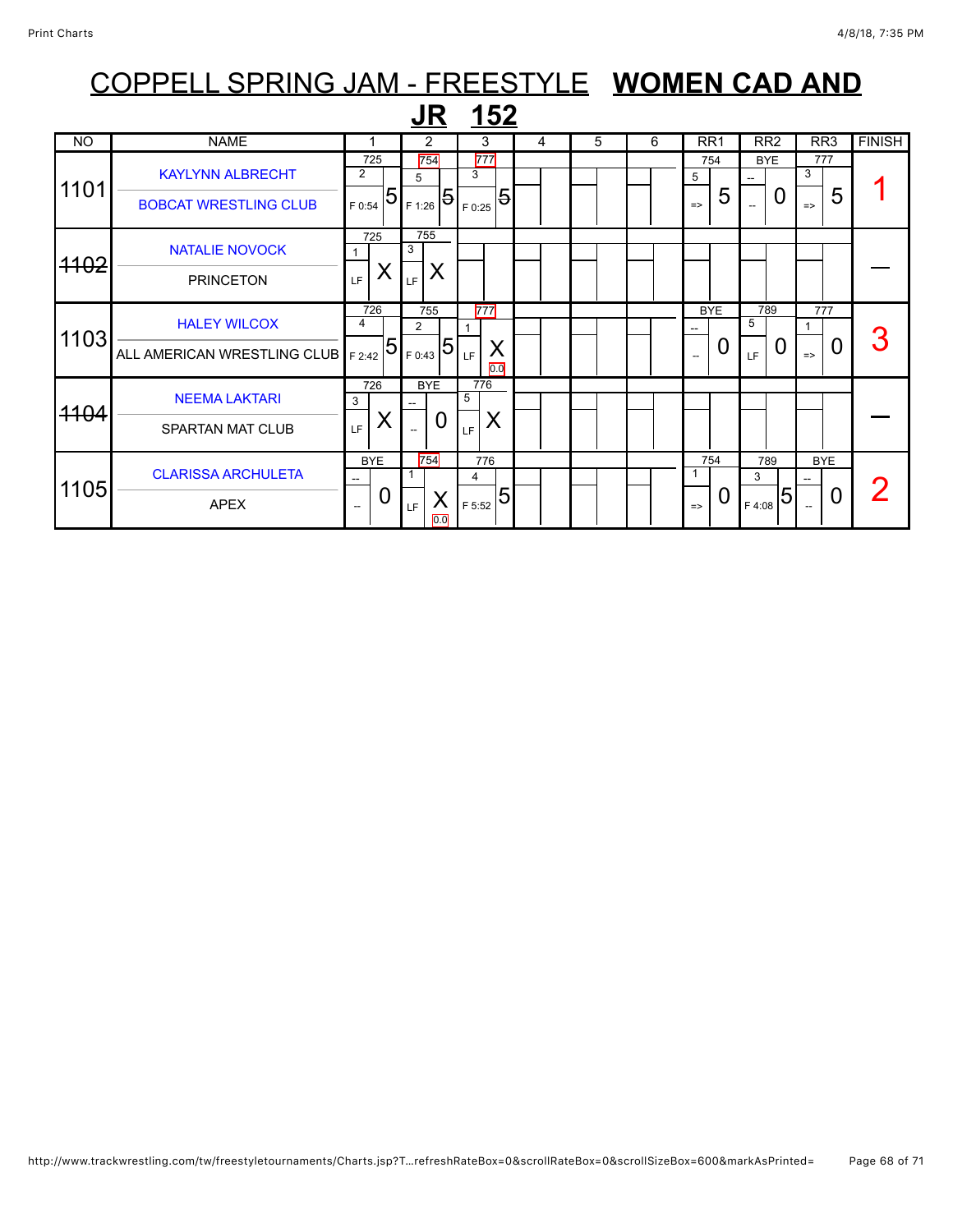|      |                                                   | COPPELL SPRING JAM - FREESTYLE WOMEN CAD AND |  |   |   |   |   |                                      |                        |                         |               |  |
|------|---------------------------------------------------|----------------------------------------------|--|---|---|---|---|--------------------------------------|------------------------|-------------------------|---------------|--|
|      | 164                                               |                                              |  |   |   |   |   |                                      |                        |                         |               |  |
| NO   | <b>NAME</b>                                       |                                              |  | 3 | 4 | 5 | 6 | RR <sub>1</sub>                      | RR <sub>2</sub>        | RR <sub>3</sub>         | <b>FINISH</b> |  |
| 1201 | <b>ALEXIS TANGEN</b><br><b>FRISCO TEXAS JACKS</b> |                                              |  |   |   |   |   | 727<br>5<br>F 1:30                   | 756<br>3<br>LF         | <b>BYE</b><br>0         |               |  |
| 1202 | <b>HALEY WALLACE</b><br><b>PRINCETON</b>          |                                              |  |   |   |   |   | 727<br>O<br>LF                       | <b>BYE</b><br>U<br>$-$ | 778<br>3<br>0<br>LF     |               |  |
| 1203 | <b>MEGHAN MULKEY</b><br>PLANO EAST WRESTLING CLUB |                                              |  |   |   |   |   | <b>BYE</b><br>0<br>$\hspace{0.05cm}$ | 756<br>5<br>F 0:46     | 778<br>2<br>5<br>F 2:22 |               |  |

### http://www.trackwrestling.com/tw/freestyletournaments/Charts.jsp?T…refreshRateBox=0&scrollRateBox=0&scrollSizeBox=600&markAsPrinted= Page 69 of 71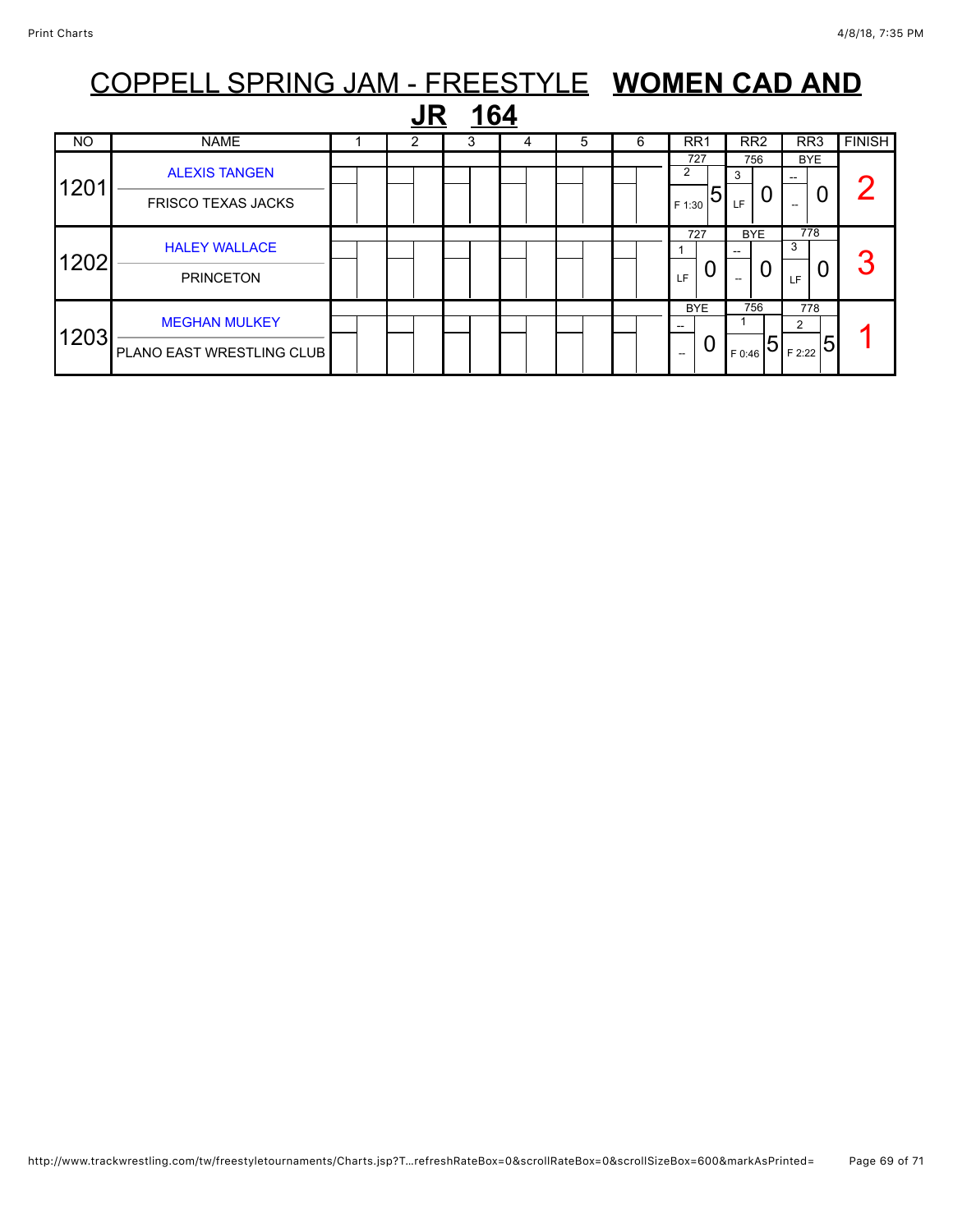|                  | COPPELL SPRING JAM - FREESTYLE WOMEN CAD AND     |  |  |   |  |   |   |                             |                    |                                                         |               |  |
|------------------|--------------------------------------------------|--|--|---|--|---|---|-----------------------------|--------------------|---------------------------------------------------------|---------------|--|
| <u>180</u><br>JR |                                                  |  |  |   |  |   |   |                             |                    |                                                         |               |  |
| NO.              | <b>NAME</b>                                      |  |  | 3 |  | 5 | 6 | RR <sub>1</sub>             | RR <sub>2</sub>    | RR <sub>3</sub>                                         | <b>FINISH</b> |  |
| 1301             | <b>EMILY MENDILLO</b>                            |  |  |   |  |   |   | 728                         | 757<br>3<br>0      | <b>BYE</b><br>0                                         | 3             |  |
|                  | PLANO WILDCAT WRESTLING CLUB                     |  |  |   |  |   |   | LF<br>728                   | LF<br><b>BYE</b>   | 779                                                     |               |  |
| 1302             | <b>ANGELINA ARCHULETA</b><br><b>APEX</b>         |  |  |   |  |   |   | 5<br>F 5:36                 | U                  | 3<br>0<br><b>LF</b>                                     |               |  |
| 1303             | <b>ELISE BOMBONATI</b><br><b>BUFFALOS HALTOM</b> |  |  |   |  |   |   | <b>BYE</b><br>--<br>0<br>-- | 757<br>5<br>F 1:19 | 779<br>2<br>$\mathsf{L}_{\mathsf{F}\,0:22} \mathsf{5} $ |               |  |